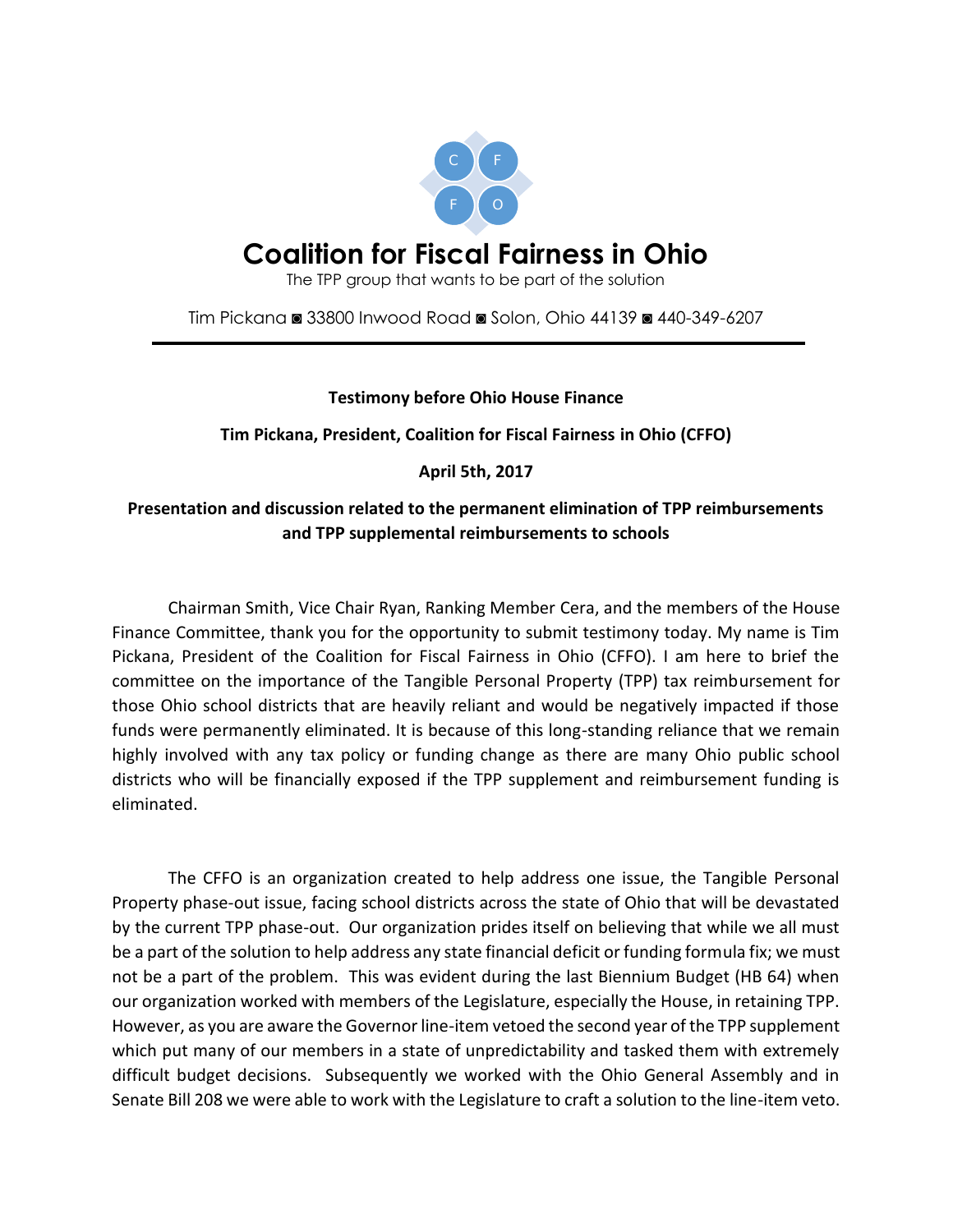As you know, while Senate Bill 208 went far in addressing the line-item veto by bringing stability when planning district budgets, it still did not address fully the problem that our state's heavily impacted TPP districts' face. Today we want to highlight the issue at hand for your consideration and hopefully continue the dialogue toward a more comprehensive and long term solution to the TPP issue that preserves necessary and once local resources for schools and students.

Mr. Chairman and members of the Committee, it is important to note that collectively over the years high TPP districts have faced massively reduced amounts of funding to help with the state's financial deficit. While we agreed to the tax reform provisions contained in House Bill 66 (126th G.A), that created the Commercial Activity Tax, we also believed that a sound solution would be provided to help our districts cope with local tax base losses. In our opinion simply stating that districts should be prepared is not a solution.

Our organization believes we must continue to be upfront and fully educate and inform our communities and taxpayers, both residential and commercial, of the pending consequences of what many high TPP districts face should a permanent and complete phase-out be continued. As you are aware this is an extremely complex issue no doubt remains at times a daunting task when educating and informing our local taxpayers of potential revenue loss based on several state biennium budget tax and school funding formula changes over the last few years. However, Mr. Chairman and members of the Committee, we are here today to not only help you understand the financial dilemma our members face, but to also thank you for your willingness to listen. As in the past we firmly believe that the Legislature remains our partner in finding workable solutions and/or providing us the necessary tools to help the high percentage TPP loss districts.

During your deliberations we respectfully ask you to please not make the assumption that all of the high TPP loss districts are wealthy and will simply have to absorb the loss. As you are aware, there is a significant cross-section of districts that will be impacted. When taking into consideration the impact of TPP reductions, it is important to note that many districts will not be able to make enough reductions and/or pass additional millage great enough to maintain the integrity and quality of the education services they are providing to students. We have made available to subcommittee members a spreadsheet that shows both the TPP losses and the losses under the Governor's proposed budget as a percentage of both district operating revenue and cash balances. The printout shows that the impacts vary widely from district to district. Many districts will not have the ability to comfortably absorb the cuts within their revenue and cash balances. A few additional thoughts to consider regarding the variation in district to district cash balances are: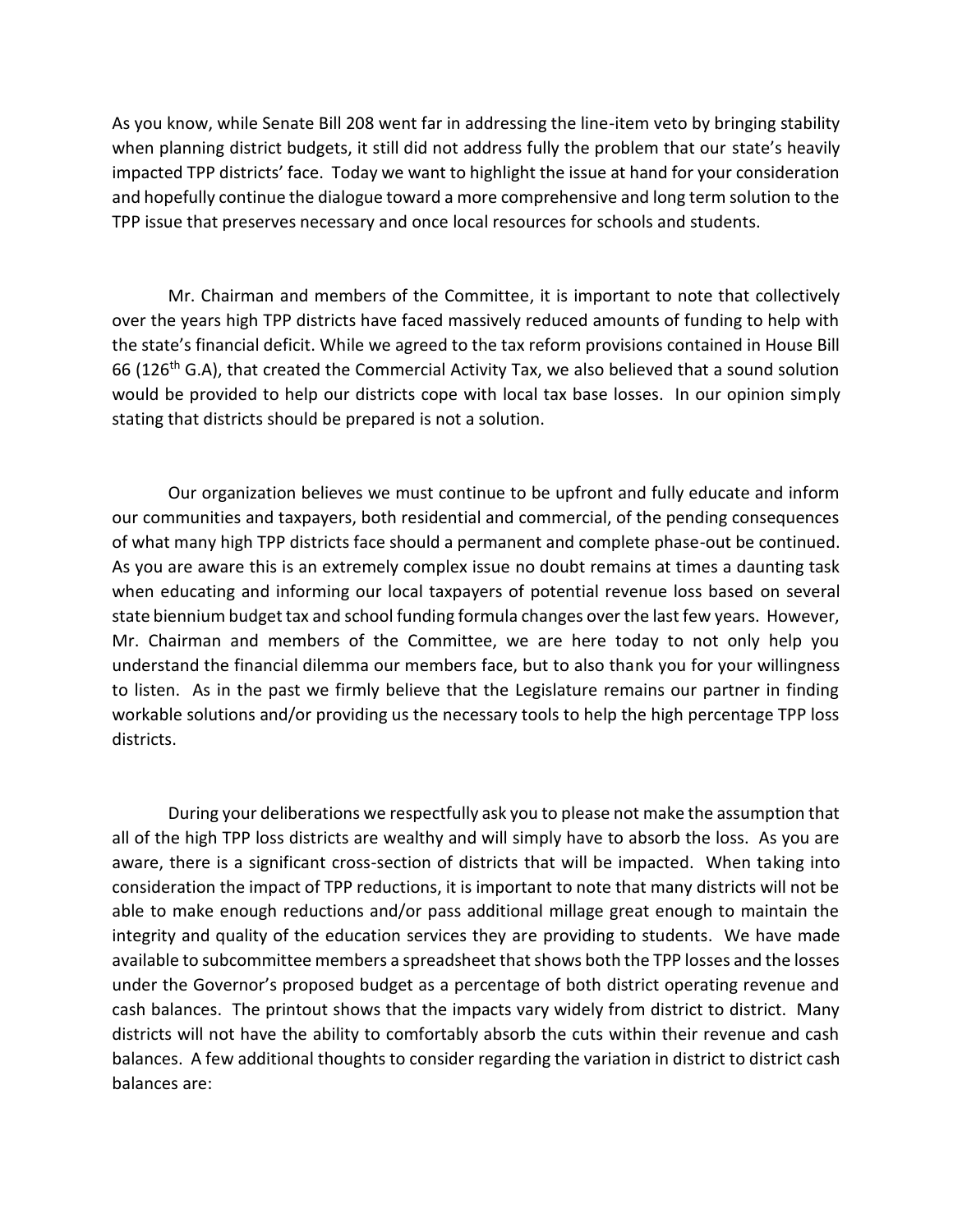- The timing districts receive cash varies and cash is inflated at year end to help support low cash points during a fiscal year based on cash flow.
- Cash balances are required for any business and/or district to survive. Especially for public school districts who operate based on levy cycles which begin with net gains the first couple of years, and then net losses (annual cash balance loss) the last couple of years before the next levy attempt.
- Cash balances will be significantly impacted through the end of the upcoming biennium budget (June 30, 2019) based on current law. This will force districts to go the taxpayers earlier to raise additional funds in order to retain enough cash for operation.

As mentioned, In the last biennium budget bill, the Legislature included language for the 2016/2017 biennium that kept districts from having a net decrease in funding from FY 2015 in the combination of state aid and TPP reimbursements, for which the Governor vetoed the 2017 provision, and ultimately the Legislature salvaged a portion of the vetoed language in SB 208. CFFO is requesting that the language be returned to the last budget bill language, but have the provision in permanent law rather than temporary law. We are estimating there are about 120 districts who would otherwise be receiving less revenue in combined aid in FY 2018 than they were receiving in FY 2015, before factoring in the guarantee phase-down proposal in the Governor's current budget proposal. Going forward, under the CFFO proposal, the TPP payments would continue to be phased-out, but districts would continue to be held harmless to FY 2015 as long as state aid is not increasing enough to offset the TPP reductions. We estimate the cost of this proposal to be about \$90 million in FY 2018 and \$100 million in FY 2019 compared to the introduced budget.

In addition to this proposal, CFFO is also suggesting that language be included in the budget bill to address the situation where a district has capped state aid but is continuing to get TPP reimbursements. By allowing the capped aid to replace TPP reimbursement, we estimate that 20 districts would come off the funding cap and another 31 would have their TPP reimbursements fully phased-out, with no additional cost to the state and no district losing additional funding. This helps achieve two goals, lowering the number of districts on the funding cap and the number of districts receiving TPP.

In summary, Mr. Chairman and members of the Committee, the CFFO member districts firmly believe we must be forthright in crafting a workable solution in order to ensure that the great state of Ohio grows stronger over the years and not weaker. As mentioned, there are many different circumstances and criteria facing many different schools and more importantly there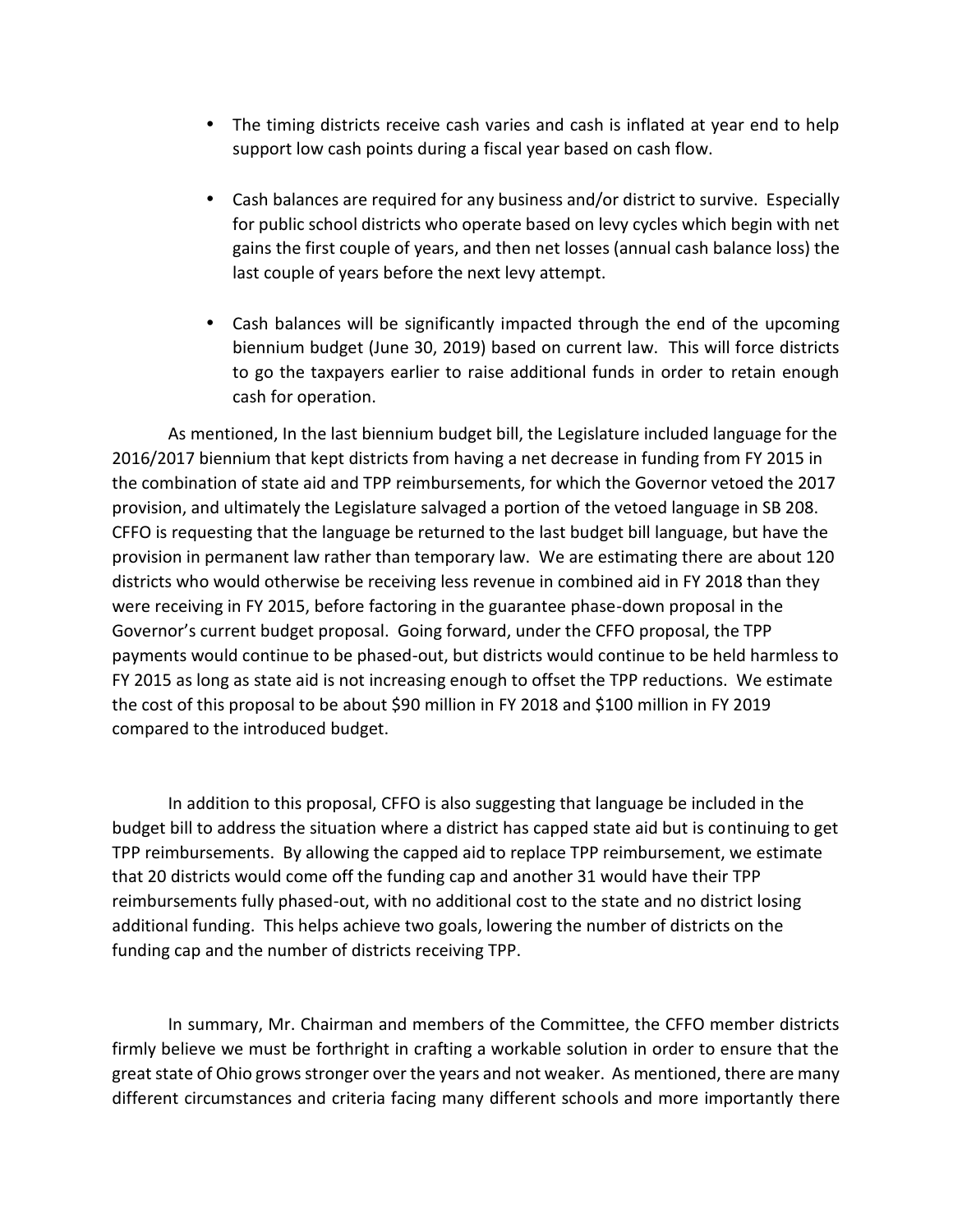are many different types of high TPP districts across the state. The question remains – if we do nothing do they drastically reduce their budgets and forever lower the quality of education and services provided to their children? Or, do they continue to pass an additional levy to tax their way out of the TPP loss and place additional tax burdens on their residential and commercial taxpayers? If they do, many businesses will simply relocate or collapse due to being "double taxed" by a higher Commercial Activities Tax (compared to what they were paying in TPP) plus an additional millage tax to replace the local district TPP revenues taken away forever.

Thank you Mr. Chairman and members of the Committee for allowing me to testify today. At this time I would be happy to answer any questions that you or the committee may have.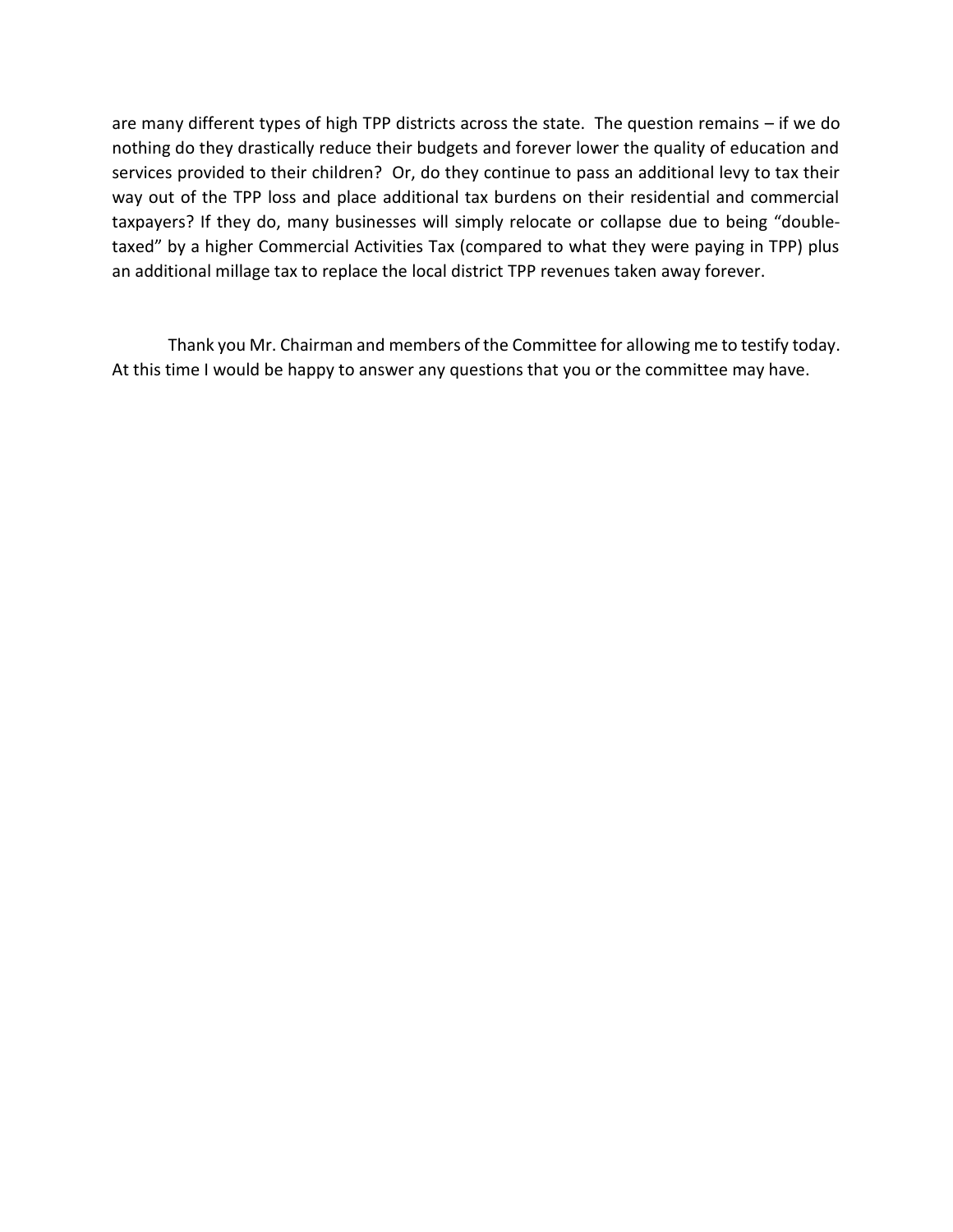

| <b>COUNTY</b> | <b>DISTRICT</b>                    | <b>Estimated 2017</b><br><b>TPP Supplement</b> | \$ Change in<br><b>Final Core Aid</b><br>FY17 to FY18 | 2018 Change in<br><b>TPP</b><br>Reimbursement | <b>FY2018 Estimated</b><br><b>Change from</b><br>FY2017 | FY 2017 Total Revenue<br>from October 5-Year<br><b>Forecasts</b> | 2017 to 2018 Change<br>as a % of 2017 Total<br>Revenue | <b>Estimated FY18</b><br><b>Effect of Cap</b> | <b>FY 2017 Fund</b><br><b>Balance from</b><br><b>October 5-Year</b><br><b>Forecasts</b> | 2017 to 2018 Change<br>as a % of 2017 Fund<br><b>Balance</b> |
|---------------|------------------------------------|------------------------------------------------|-------------------------------------------------------|-----------------------------------------------|---------------------------------------------------------|------------------------------------------------------------------|--------------------------------------------------------|-----------------------------------------------|-----------------------------------------------------------------------------------------|--------------------------------------------------------------|
| Adams         | Manchester Local SD                | ( \$306, 547)                                  | \$11,004                                              | ( \$198, 108)                                 | ( \$493, 651]                                           | \$12,575,733                                                     | $-3.9%$                                                | $\overline{\phantom{a}}$                      | \$3,815,908                                                                             | $-12.9%$                                                     |
| Adams         | Ohio Valley Local SD               | \$0                                            | ( \$22, 569)                                          | \$0                                           | (\$22,570)                                              | \$40,936,752                                                     | $-0.1%$                                                |                                               | \$19,797,313                                                                            | $-0.1%$                                                      |
| Allen         | Allen East Local SD                | \$0                                            | (52, 372)                                             | \$0                                           | (52, 371)                                               | \$10,689,434                                                     | 0.0%                                                   |                                               | \$7,254,055                                                                             | 0.0%                                                         |
| Allen         | <b>Bath Local SD</b>               | \$0                                            | \$284,361                                             | ( \$151, 101)                                 | \$133,261                                               | \$16,211,888                                                     | 0.8%                                                   | ( \$1,384,582)                                | \$11,817,739                                                                            | 1.1%                                                         |
| Allen         | <b>Bluffton Ex Vill SD</b>         | \$0                                            | \$44,592                                              | (590, 147)                                    | ( \$45,555)                                             | \$9,687,194                                                      | $-0.5%$                                                | $\overline{\phantom{a}}$                      | \$4,171,558                                                                             | $-1.1%$                                                      |
| Allen         | Delphos City SD                    | \$0                                            | (522, 941)                                            | ( \$121, 371)                                 | (5144, 312)                                             | \$10,049,623                                                     | $-1.4%$                                                |                                               | \$1,217,920                                                                             | $-11.8%$                                                     |
| Allen         | Elida Local SD                     | \$0                                            | \$484,990                                             | \$0                                           | \$484,990                                               | \$23,051,531                                                     | 2.1%                                                   | ( \$496, 846)                                 | \$5,503,071                                                                             | 8.8%                                                         |
| Allen         | Lima City SD                       | \$0                                            | \$2,185,493                                           | \$0                                           | \$2,185,493                                             | \$57,413,834                                                     | 3.8%                                                   | (520, 963)                                    | \$18,194,199                                                                            | 12.0%                                                        |
| Allen         | Perry Local SD                     | \$0                                            | (51, 170)                                             | (574, 832)                                    | (576,001)                                               | \$8,521,076                                                      | $-0.9%$                                                | $\sim$                                        | \$3,962,522                                                                             | $-1.9%$                                                      |
| Allen         | Shawnee Local SD                   | \$0                                            | \$264,377                                             | ( \$259,060)                                  | \$5,317                                                 | \$21,971,661                                                     | 0.0%                                                   | (\$1,420,032)                                 | \$12,936,557                                                                            | 0.0%                                                         |
| Allen         | Spencerville Local SD              | \$0                                            | (52,832)                                              | \$0                                           | (52, 832)                                               | \$10,699,509                                                     | 0.0%                                                   |                                               | \$6,631,172                                                                             | 0.0%                                                         |
| Ashland       | Ashland City SD                    | \$0                                            | \$367,581                                             | (5278, 752)                                   | \$88,829                                                | \$33,279,685                                                     | 0.3%                                                   |                                               | \$13,430,879                                                                            | 0.7%                                                         |
| Ashland       | Hillsdale Local SD                 | \$0                                            | ( \$183,463)                                          | \$0                                           | ( \$183,463)                                            | \$10,874,135                                                     | $-1.7%$                                                | $\overline{a}$                                | \$3,138,613                                                                             | $-5.8%$                                                      |
| Ashland       | Loudonville-Perrysville Ex Vill SD | \$0                                            | ( \$17,051)                                           | \$0                                           | ( \$17,051)                                             | \$13,706,717                                                     | $-0.1%$                                                |                                               | \$5,028,737                                                                             | $-0.3%$                                                      |
| Ashland       | Mapleton Local SD                  | \$0                                            | ( \$93,461)                                           | \$0                                           | ( \$93,461)                                             | \$9,228,975                                                      | $-1.0%$                                                |                                               | \$2,869,099                                                                             | $-3.3%$                                                      |
| Ashtabula     | Ashtabula Area City SD             | \$0                                            | \$1,220,500                                           | \$0                                           | \$1,220,501                                             | \$39,524,156                                                     | 3.1%                                                   |                                               | \$10,851,124                                                                            | 11.2%                                                        |
| Ashtabula     | <b>Buckeye Local SD</b>            | \$0                                            | \$165,677                                             | ( \$141, 980)                                 | \$23,697                                                | \$18,015,532                                                     | 0.1%                                                   | ÷                                             | \$7,210,356                                                                             | 0.3%                                                         |
| Ashtabula     | Conneaut Area City SD              | \$0                                            | ( \$553, 160)                                         | \$0                                           | ( \$553, 161)                                           | \$16,762,393                                                     | $-3.3%$                                                |                                               | \$2,589,196                                                                             | $-21.4%$                                                     |
| Ashtabula     | Geneva Area City SD                | \$0                                            | (5503, 979)                                           | \$0                                           | ( \$503, 980)                                           | \$21,750,010                                                     | $-2.3%$                                                | $\overline{a}$                                | \$3,441,680                                                                             | $-14.6%$                                                     |
| Ashtabula     | Grand Valley Local SD              | \$0                                            | (5285, 138)                                           | \$0                                           | ( \$285, 139)                                           | \$11,999,306                                                     | $-2.4%$                                                |                                               | \$1,756,010                                                                             | $-16.2%$                                                     |
| Ashtabula     | Jefferson Area Local SD            | \$0                                            | \$300,552                                             | \$0                                           | \$300,552                                               | \$15,535,639                                                     | 1.9%                                                   | ÷                                             | \$4,269,919                                                                             | 7.0%                                                         |
| Ashtabula     | Pymatuning Valley Local SD         | \$0                                            | (5412,022)                                            | \$0                                           | (5412, 022)                                             | \$14,200,106                                                     | $-2.9%$                                                |                                               | \$5,425,359                                                                             | $-7.6%$                                                      |
| Athens        | Alexander Local SD                 | \$0                                            | (57, 419)                                             | \$0                                           | (57, 419)                                               | \$16,188,276                                                     | 0.0%                                                   | $\overline{a}$                                | \$2,344,122                                                                             | $-0.3%$                                                      |
| Athens        | Athens City SD                     | \$0                                            | (55, 228)                                             | \$0                                           | (55, 228)                                               | \$30,829,481                                                     | 0.0%                                                   |                                               | \$8,150,232                                                                             | $-0.1%$                                                      |
| Athens        | Federal Hocking Local SD           | \$0                                            | ( \$169, 375)                                         | \$0                                           | ( \$169, 375)                                           | \$13,209,584                                                     | $-1.3%$                                                |                                               | \$6,935,874                                                                             | $-2.4%$                                                      |
| Athens        | Nelsonville-York City SD           | \$0                                            | (51,053)                                              | \$0                                           | ( \$1,053)                                              | \$13,089,659                                                     | 0.0%                                                   |                                               | \$5,297,511                                                                             | 0.0%                                                         |
| Athens        | Trimble Local SD                   | \$0                                            | (5311)                                                | \$0                                           | (5311)                                                  | \$11,458,492                                                     | 0.0%                                                   | $\overline{a}$                                | \$7,167,510                                                                             | 0.0%                                                         |
| Auglaize      | Minster Local SD                   | \$0                                            | (55,938)                                              | ( \$87,163)                                   | ( \$93, 101)                                            | \$9,815,216                                                      | $-0.9%$                                                |                                               | \$5,022,474                                                                             | $-1.9%$                                                      |
| Auglaize      | New Bremen Local SD                | \$0                                            | ( \$165, 824]                                         | (570, 922)                                    | ( \$236, 746)                                           | \$8,288,828                                                      | $-2.9%$                                                | $\overline{a}$                                | \$4,836,725                                                                             | $-4.9%$                                                      |
| Auglaize      | New Knoxville Local SD             | \$0                                            | (579, 537)                                            | \$0                                           | (579, 537)                                              | \$5,076,500                                                      | $-1.6%$                                                |                                               | \$3,177,795                                                                             | $-2.5%$                                                      |
| Auglaize      | St Marys City SD                   | \$0                                            | (55,891)                                              | \$0                                           | (55,891)                                                | \$20,205,407                                                     | 0.0%                                                   | $\overline{a}$                                | \$4,563,386                                                                             | $-0.1%$                                                      |
| Auglaize      | Wapakoneta City SD                 | \$0                                            | ( \$13,878)                                           | \$0                                           | ( \$13,879)                                             | \$29,423,999                                                     | 0.0%                                                   |                                               | \$16,044,460                                                                            | $-0.1%$                                                      |
| Auglaize      | Waynesfield-Goshen Local SD        | \$0                                            | ( \$198, 285)                                         | \$0                                           | ( \$198, 285)                                           | \$6,497,091                                                      | $-3.1%$                                                | ÷                                             | \$3,747,279                                                                             | $-5.3%$                                                      |
| Belmont       | Barnesville Ex Vill SD             | \$0                                            | (510, 111)                                            | \$0                                           | (510, 112)                                              | \$13,048,469                                                     | $-0.1%$                                                | $\overline{a}$                                | \$6,586,792                                                                             | $-0.2%$                                                      |
| Belmont       | <b>Bellaire Local SD</b>           | \$0                                            | (57, 248)                                             | \$0                                           | (57, 248)                                               | \$13,371,105                                                     | $-0.1%$                                                | ÷                                             | \$5,135,935                                                                             | $-0.1%$                                                      |
| Belmont       | <b>Bridgeport Ex Vill SD</b>       | \$0                                            | ( \$35,072)                                           | \$0                                           | ( \$35,073)                                             | \$8,763,474                                                      | $-0.4%$                                                |                                               | \$3,514,542                                                                             | $-1.0%$                                                      |
| Belmont       | Martins Ferry City SD              | \$0                                            | ( \$14,678)                                           | \$0                                           | ( \$14,678)                                             | \$14,369,950                                                     | $-0.1%$                                                | $\overline{a}$                                | \$3,673,361                                                                             | $-0.4%$                                                      |
| Belmont       | Shadyside Local SD                 | \$0                                            | ( \$151, 743)                                         | \$0                                           | ( \$151, 743)                                           | \$6,998,597                                                      | $-2.2%$                                                | $\overline{a}$                                | \$3,951,491                                                                             | $-3.8%$                                                      |
| Belmont       | St Clairsville-Richland City SD    | (\$128,203)                                    | ( \$8,047)                                            | \$0                                           | ( \$136, 250)                                           | \$15,490,615                                                     | $-0.9%$                                                | ÷                                             | \$1,779,707                                                                             | $-7.7%$                                                      |
| Belmont       | Union Local SD                     | \$0                                            | ( \$25,766)                                           | \$0                                           | ( \$25,766)                                             | \$13,806,308                                                     | $-0.2%$                                                |                                               | \$2,278,870                                                                             | $-1.1%$                                                      |
| Brown         | Eastern Local SD                   | \$0                                            | (51, 344)                                             | \$0                                           | (51, 344)                                               | \$13,046,088                                                     | 0.0%                                                   | L,                                            | \$2,867,375                                                                             | 0.0%                                                         |
| Brown         | Fayetteville-Perry Local SD        | \$0                                            | ( \$125, 365)                                         | \$0                                           | (\$125,365)                                             | \$8,201,277                                                      | $-1.5%$                                                |                                               | \$2,140,363                                                                             | $-5.9%$                                                      |
| Brown         | Georgetown Ex Vill SD              | \$0                                            | \$146,540                                             | \$0                                           | \$146,540                                               | \$10,130,458                                                     | 1.4%                                                   | ÷                                             | \$3,542,560                                                                             | 4.1%                                                         |
| Brown         | Ripley-Union-Lewis Local SD        | \$0                                            | ( \$363, 522)                                         | \$0                                           | ( \$363, 522)                                           | \$10,878,507                                                     | $-3.3%$                                                |                                               | \$5,367,966                                                                             | $-6.8%$                                                      |
| Brown         | Western Brown Local SD             | \$0                                            | (56, 828)                                             | \$0                                           | (56, 829)                                               | \$32,635,813                                                     | 0.0%                                                   |                                               | \$13,051,223                                                                            | $-0.1%$                                                      |
| <b>Butler</b> | <b>Edgewood City SD</b>            | \$0                                            | \$803,962                                             | \$0                                           | \$803,963                                               | \$33,663,150                                                     | 2.4%                                                   | (5748, 597)                                   | \$14,011,864                                                                            | 5.7%                                                         |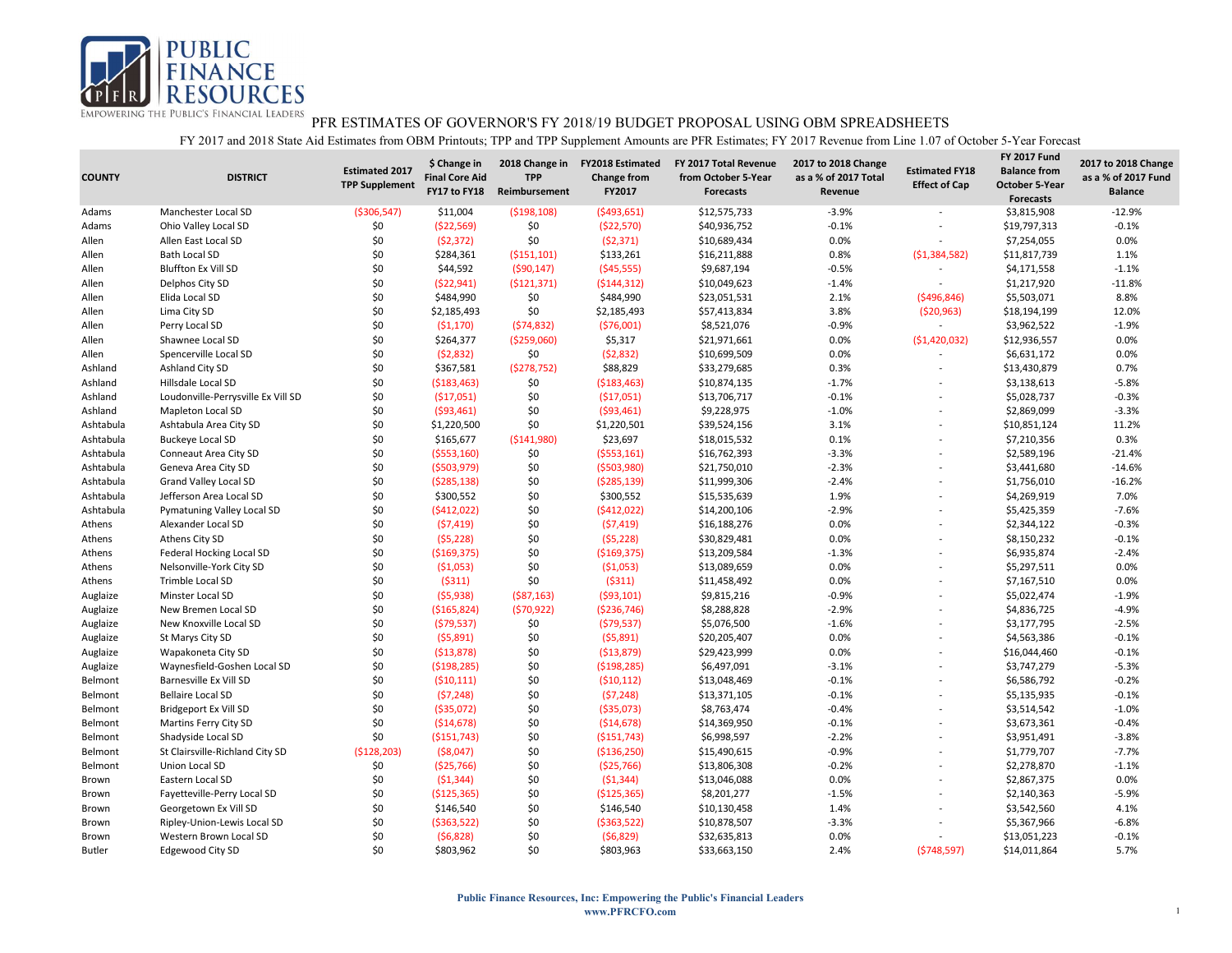

| <b>COUNTY</b> | <b>DISTRICT</b>                | <b>Estimated 2017</b><br><b>TPP Supplement</b> | \$ Change in<br><b>Final Core Aid</b><br>FY17 to FY18 | 2018 Change in<br><b>TPP</b><br>Reimbursement | <b>FY2018 Estimated</b><br><b>Change from</b><br>FY2017 | FY 2017 Total Revenue<br>from October 5-Year<br><b>Forecasts</b> | 2017 to 2018 Change<br>as a % of 2017 Total<br>Revenue | <b>Estimated FY18</b><br><b>Effect of Cap</b> | <b>FY 2017 Fund</b><br><b>Balance from</b><br><b>October 5-Year</b><br><b>Forecasts</b> | 2017 to 2018 Change<br>as a % of 2017 Fund<br><b>Balance</b> |
|---------------|--------------------------------|------------------------------------------------|-------------------------------------------------------|-----------------------------------------------|---------------------------------------------------------|------------------------------------------------------------------|--------------------------------------------------------|-----------------------------------------------|-----------------------------------------------------------------------------------------|--------------------------------------------------------------|
| <b>Butler</b> | Fairfield City SD              | \$0                                            | \$1,562,719                                           | \$0                                           | \$1,562,719                                             | \$87,814,586                                                     | 1.8%                                                   | (54, 582, 235)                                | \$49,050,483                                                                            | 3.2%                                                         |
| <b>Butler</b> | Hamilton City SD               | \$0                                            | \$3,628,776                                           | \$0                                           | \$3,628,777                                             | \$97,148,688                                                     | 3.7%                                                   | (54, 352, 585)                                | \$25,864,478                                                                            | 14.0%                                                        |
| <b>Butler</b> | Lakota Local SD                | ( \$796, 945)                                  | \$483,250                                             | \$0                                           | ( \$313, 695)                                           | \$167,150,928                                                    | $-0.2%$                                                |                                               | \$78,918,238                                                                            | $-0.4%$                                                      |
| <b>Butler</b> | Madison Local SD               | \$0                                            | \$420,762                                             | \$0                                           | \$420,762                                               | \$15,006,285                                                     | 2.8%                                                   | (5907,789)                                    | \$4,151,640                                                                             | 10.1%                                                        |
| <b>Butler</b> | Middletown City SD             | \$0                                            | \$1,875,709                                           | \$0                                           | \$1,875,709                                             | \$74,994,310                                                     | 2.5%                                                   | ( \$14, 229, 927)                             | \$15,946,329                                                                            | 11.8%                                                        |
| <b>Butler</b> | Monroe Local SD                | \$0                                            | \$361,088                                             | \$0                                           | \$361,088                                               | \$24,948,443                                                     | 1.4%                                                   | (56,017,829)                                  | \$13,921,411                                                                            | 2.6%                                                         |
| <b>Butler</b> | New Miami Local SD             | \$0                                            | \$93,730                                              | \$0                                           | \$93,731                                                | \$7,698,200                                                      | 1.2%                                                   |                                               | \$3,564,633                                                                             | 2.6%                                                         |
| <b>Butler</b> | Ross Local SD                  | \$0                                            | \$124,281                                             | \$0                                           | \$124,282                                               | \$23,211,057                                                     | 0.5%                                                   |                                               | \$9,838,297                                                                             | 1.3%                                                         |
| <b>Butler</b> | Talawanda City SD              | \$0                                            | \$220                                                 | \$0                                           | \$220                                                   | \$33,184,597                                                     | 0.0%                                                   |                                               | \$24,903,188                                                                            | 0.0%                                                         |
| Carroll       | <b>Brown Local SD</b>          | \$0                                            | (527, 872)                                            | \$0                                           | (527, 871)                                              | \$7,635,702                                                      | $-0.4%$                                                |                                               | \$4,535,297                                                                             | $-0.6%$                                                      |
| Carroll       | Carrollton Ex Vill SD          | \$0                                            | (5517, 910)                                           | \$0                                           | ( \$517, 910)                                           | \$25,679,000                                                     | $-2.0%$                                                |                                               | \$10,161,610                                                                            | $-5.1%$                                                      |
| Champaign     | Graham Local SD                | \$0                                            | (5512,710)                                            | \$0                                           | ( \$512, 710)                                           | \$17,467,498                                                     | $-2.9%$                                                |                                               | \$5,164,787                                                                             | $-9.9%$                                                      |
| Champaign     | Mechanicsburg Ex Vill SD       | \$0                                            | (5249, 844)                                           | \$0                                           | ( \$249, 844)                                           | \$10,200,881                                                     | $-2.4%$                                                |                                               | \$5,504,785                                                                             | $-4.5%$                                                      |
| Champaign     | <b>Triad Local SD</b>          | \$0                                            | ( \$193, 786)                                         | \$0                                           | ( \$193, 786)                                           | \$10,670,009                                                     | $-1.8%$                                                |                                               | \$3,176,571                                                                             | $-6.1%$                                                      |
| Champaign     | Urbana City SD                 | \$0                                            | \$334,271                                             | ( \$164, 763)                                 | \$169,509                                               | \$23,652,175                                                     | 0.7%                                                   |                                               | \$9,148,099                                                                             | 1.9%                                                         |
| Champaign     | West Liberty-Salem Local SD    | \$0                                            | ( \$265, 948)                                         | \$0                                           | ( \$265, 948)                                           | \$14,102,035                                                     | $-1.9%$                                                |                                               | \$5,157,863                                                                             | $-5.2%$                                                      |
| Clark         | Clark-Shawnee Local SD         | \$0                                            | (53,881)                                              | (579, 012)                                    | ( \$82, 893)                                            | \$21,729,753                                                     | $-0.4%$                                                |                                               | \$7,127,163                                                                             | $-1.2%$                                                      |
| Clark         | Greenon Local SD               | \$0                                            | (539, 872)                                            | \$0                                           | (539, 872)                                              | \$15,855,999                                                     | $-0.3%$                                                |                                               | \$4,858,192                                                                             | $-0.8%$                                                      |
| Clark         | Northeastern Local SD          | \$0                                            | \$108,527                                             | \$0                                           | \$108,526                                               | \$31,552,337                                                     | 0.3%                                                   |                                               | \$6,879,757                                                                             | 1.6%                                                         |
| Clark         | Northwestern Local SD          | \$0                                            | \$49,941                                              | \$0                                           | \$49,941                                                | \$17,382,269                                                     | 0.3%                                                   |                                               | \$6,324,641                                                                             | 0.8%                                                         |
| Clark         | Southeastern Local SD          | \$0                                            | (51,754)                                              | \$0                                           | (51, 754)                                               | \$8,774,327                                                      | 0.0%                                                   |                                               | \$6,495,433                                                                             | 0.0%                                                         |
| Clark         | Springfield City SD            | \$0                                            | \$3,597,303                                           | \$0                                           | \$3,597,303                                             | \$99,538,693                                                     | 3.6%                                                   | ( \$3,395,487)                                | \$31,707,575                                                                            | 11.3%                                                        |
| Clark         | <b>Tecumseh Local SD</b>       | \$0                                            | \$373,155                                             | \$0                                           | \$373,156                                               | \$29,376,854                                                     | 1.3%                                                   |                                               | \$7,672,514                                                                             | 4.9%                                                         |
| Clermont      | Batavia Local SD               | \$0                                            | \$512,380                                             | ( \$134,049)                                  | \$378,331                                               | \$21,919,231                                                     | 1.7%                                                   | ( \$3,449,275)                                | \$824,577                                                                               | 45.9%                                                        |
| Clermont      | Bethel-Tate Local SD           | \$0                                            | \$165,432                                             | \$0                                           | \$165,432                                               | \$14,431,190                                                     | 1.1%                                                   |                                               | \$533,735                                                                               | 31.0%                                                        |
| Clermont      | Clermont-Northeastern Local SD | \$0                                            | ( \$25, 386)                                          | \$0                                           | (525, 386)                                              | \$16,984,461                                                     | $-0.1%$                                                |                                               | \$2,956,256                                                                             | $-0.9%$                                                      |
| Clermont      | Felicity-Franklin Local SD     | \$0                                            | ( \$35, 271)                                          | \$0                                           | ( \$35,271)                                             | \$10,950,424                                                     | $-0.3%$                                                |                                               | \$3,729,990                                                                             | $-0.9%$                                                      |
| Clermont      | Goshen Local SD                | \$0                                            | \$454,556                                             | \$0                                           | \$454,556                                               | \$27,634,044                                                     | 1.6%                                                   |                                               | \$7,137,419                                                                             | 6.4%                                                         |
| Clermont      | Milford Ex Vill SD             | \$0                                            | \$1,099,648                                           | \$0                                           | \$1,099,648                                             | \$68,664,600                                                     | 1.6%                                                   | ( \$87, 649)                                  | \$27,649,139                                                                            | 4.0%                                                         |
| Clermont      | New Richmond Ex Vill SD        | (5228, 236)                                    | \$204,027                                             | ( \$342, 753)                                 | ( \$366, 960)                                           | \$27,313,275                                                     | $-1.3%$                                                | ( \$154, 546)                                 | \$22,998,058                                                                            | $-1.6%$                                                      |
| Clermont      | West Clermont Local SD         | \$0                                            | \$1,446,916                                           | \$0                                           | \$1,446,917                                             | \$72,090,917                                                     | 2.0%                                                   | (5217,761)                                    | \$23,801,974                                                                            | 6.1%                                                         |
| Clermont      | Williamsburg Local SD          | \$0                                            | \$198,222                                             | \$0                                           | \$198,222                                               | \$10,574,776                                                     | 1.9%                                                   |                                               | \$2,475,215                                                                             | 8.0%                                                         |
| Clinton       | <b>Blanchester Local SD</b>    | \$0                                            | ( \$66, 698)                                          | \$0                                           | ( \$66, 698)                                            | \$15,821,469                                                     | $-0.4%$                                                |                                               | \$4,949,585                                                                             | $-1.3%$                                                      |
| Clinton       | Clinton-Massie Local SD        | \$0                                            | (57, 220)                                             | \$0                                           | (57, 221)                                               | \$15,947,919                                                     | 0.0%                                                   |                                               | \$3,046,722                                                                             | $-0.2%$                                                      |
| Clinton       | <b>East Clinton Local SD</b>   | \$0                                            | (592, 328)                                            | \$0                                           | (592, 328)                                              | \$14,054,150                                                     | $-0.7%$                                                |                                               | \$9,021,804                                                                             | $-1.0%$                                                      |
| Clinton       | <b>Wilmington City SD</b>      | \$0                                            | \$552,814                                             | ( \$88,194)                                   | \$464,619                                               | \$26,660,900                                                     | 1.7%                                                   | (51,788,961)                                  | \$7,354,604                                                                             | 6.3%                                                         |
| Columbiana    | <b>Beaver Local SD</b>         | \$0                                            | (5471, 243)                                           | \$0                                           | (5471, 243)                                             | \$18,876,447                                                     | $-2.5%$                                                | $\sim$                                        | \$583,380                                                                               | $-80.8%$                                                     |
| Columbiana    | Columbiana Ex Vill SD          | \$0                                            | \$152,682                                             | \$0                                           | \$152,681                                               | \$10,284,619                                                     | 1.5%                                                   | ( \$184, 240)                                 | \$3,395,462                                                                             | 4.5%                                                         |
| Columbiana    | Crestview Local SD             | \$0                                            | (5342)                                                | \$0                                           | (5342)                                                  | \$12,861,000                                                     | 0.0%                                                   |                                               | \$2,097,980                                                                             | 0.0%                                                         |
| Columbiana    | East Liverpool City SD         | \$0                                            | \$121,659                                             | \$0                                           | \$121,658                                               | \$26,134,170                                                     | 0.5%                                                   |                                               | \$8,017,685                                                                             | 1.5%                                                         |
|               |                                |                                                | \$58,721                                              | \$0                                           |                                                         |                                                                  |                                                        |                                               |                                                                                         | 5.0%                                                         |
| Columbiana    | <b>East Palestine City SD</b>  | \$0                                            |                                                       |                                               | \$58,721                                                | \$11,535,460                                                     | 0.5%                                                   |                                               | \$1,183,229                                                                             |                                                              |
| Columbiana    | Leetonia Ex Vill SD            | \$0                                            | \$21,207                                              | \$0                                           | \$21,207                                                | \$8,619,948                                                      | 0.2%                                                   |                                               | \$4,538,929                                                                             | 0.5%                                                         |
| Columbiana    | Lisbon Ex Vill SD              | \$0                                            | \$131,303                                             | \$0                                           | \$131,303                                               | \$8,924,387                                                      | 1.5%                                                   |                                               | \$2,831,485                                                                             | 4.6%                                                         |
| Columbiana    | Salem City SD                  | \$0                                            | \$440,065                                             | ( \$186,489)                                  | \$253,576                                               | \$20,109,611                                                     | 1.3%                                                   | (5644, 363)                                   | \$3,320,472                                                                             | 7.6%                                                         |
| Columbiana    | Southern Local SD              | \$0                                            | ( \$263,094)                                          | \$0                                           | ( \$263,094)                                            | \$11,270,167                                                     | $-2.3%$                                                |                                               | \$1,657,498                                                                             | $-15.9%$                                                     |
| Columbiana    | United Local SD                | \$0                                            | ( \$345, 239)                                         | \$0                                           | ( \$345, 240)                                           | \$12,185,476                                                     | $-2.8%$                                                |                                               | \$4,372,272                                                                             | $-7.9%$                                                      |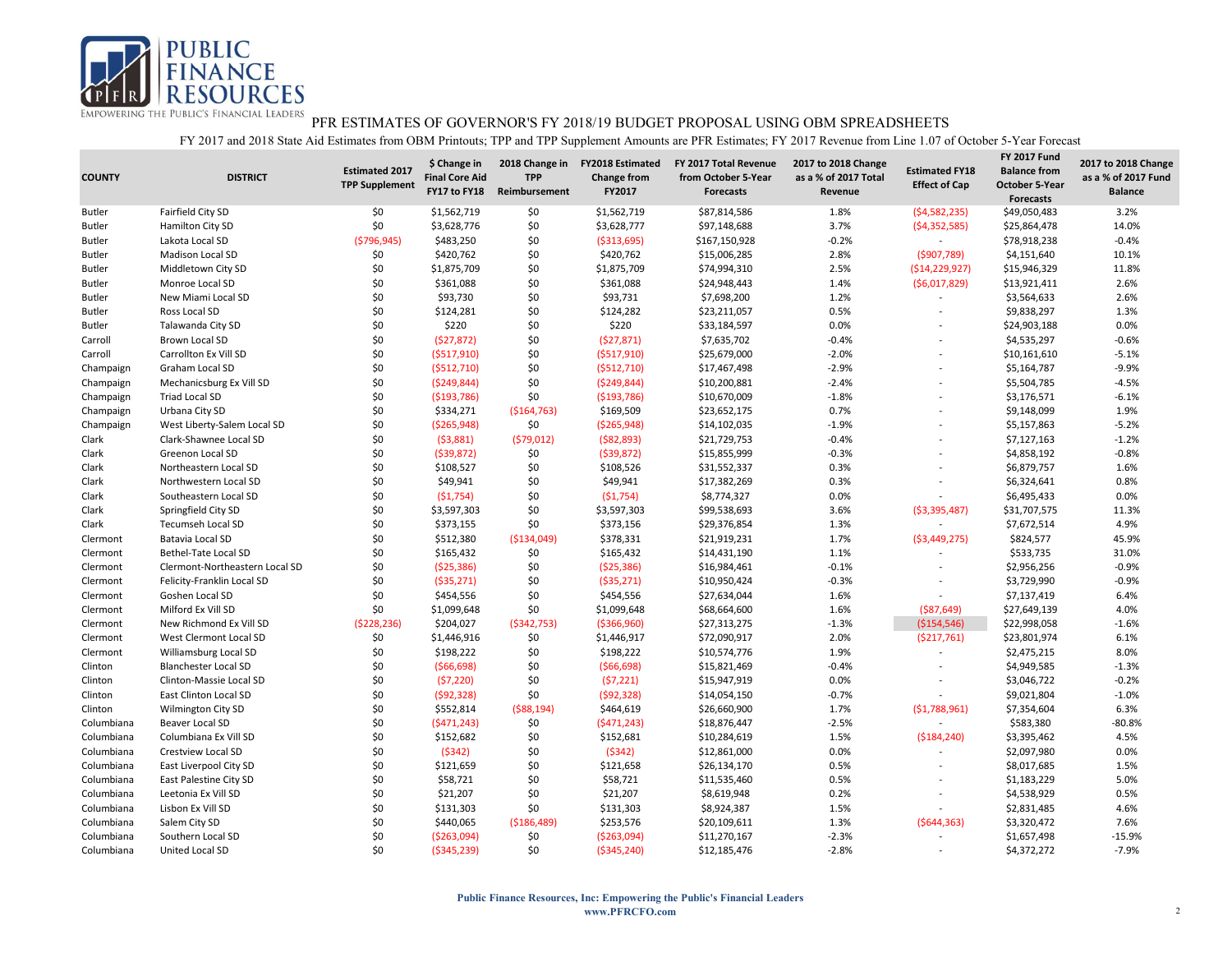

| <b>COUNTY</b> | <b>DISTRICT</b>                                      | <b>Estimated 2017</b><br><b>TPP Supplement</b> | \$ Change in<br><b>Final Core Aid</b><br>FY17 to FY18 | 2018 Change in<br><b>TPP</b><br>Reimbursement | <b>FY2018 Estimated</b><br><b>Change from</b><br>FY2017 | FY 2017 Total Revenue<br>from October 5-Year<br><b>Forecasts</b> | 2017 to 2018 Change<br>as a % of 2017 Total<br>Revenue | <b>Estimated FY18</b><br><b>Effect of Cap</b> | <b>FY 2017 Fund</b><br><b>Balance from</b><br><b>October 5-Year</b><br><b>Forecasts</b> | 2017 to 2018 Change<br>as a % of 2017 Fund<br><b>Balance</b> |
|---------------|------------------------------------------------------|------------------------------------------------|-------------------------------------------------------|-----------------------------------------------|---------------------------------------------------------|------------------------------------------------------------------|--------------------------------------------------------|-----------------------------------------------|-----------------------------------------------------------------------------------------|--------------------------------------------------------------|
| Columbiana    | Wellsville Local SD                                  | \$0                                            | \$419,297                                             | \$0                                           | \$419,297                                               | \$9,754,520                                                      | 4.3%                                                   | (55,859)                                      | \$3,457,612                                                                             | 12.1%                                                        |
| Coshocton     | Coshocton City SD                                    | \$0                                            | \$230,037                                             | \$0                                           | \$230,038                                               | \$18,152,521                                                     | 1.3%                                                   |                                               | \$4,124,403                                                                             | 5.6%                                                         |
| Coshocton     | Ridgewood Local SD                                   | \$0                                            | ( \$35, 992)                                          | \$0                                           | ( \$35, 992)                                            | \$12,378,891                                                     | $-0.3%$                                                | $\overline{\phantom{a}}$                      | \$6,531,087                                                                             | $-0.6%$                                                      |
| Coshocton     | <b>River View Local SD</b>                           | \$0                                            | (\$172,204)                                           | \$0                                           | (\$172,204)                                             | \$21,449,714                                                     | $-0.8%$                                                |                                               | \$8,108,083                                                                             | $-2.1%$                                                      |
| Crawford      | <b>Buckeye Central Local SD</b>                      | \$0                                            | (557, 377)                                            | \$0                                           | (557, 377)                                              | \$10,053,562                                                     | $-0.6%$                                                | $\overline{a}$                                | \$4,881,719                                                                             | $-1.2%$                                                      |
| Crawford      | <b>Bucyrus City SD</b>                               | \$0                                            | \$183,013                                             | \$0                                           | \$183,013                                               | \$18,581,901                                                     | 1.0%                                                   | $\overline{\phantom{a}}$                      | \$8,023,953                                                                             | 2.3%                                                         |
| Crawford      | Colonel Crawford Local SD                            | \$0                                            | \$99,501                                              | ( \$81, 830)                                  | \$17,671                                                | \$10,411,888                                                     | 0.2%                                                   | $\overline{a}$                                | \$3,459,422                                                                             | 0.5%                                                         |
| Crawford      | Crestline Ex Vill SD                                 | \$0                                            | \$309,877                                             | (\$42,254)                                    | \$267,623                                               | \$9,690,663                                                      | 2.8%                                                   | ( \$132, 543)                                 | \$3,544,147                                                                             | 7.6%                                                         |
| Crawford      | Galion City SD                                       | \$0                                            | \$197,134                                             | \$0                                           | \$197,135                                               | \$20,058,055                                                     | 1.0%                                                   |                                               | \$4,448,178                                                                             | 4.4%                                                         |
| Crawford      | Wynford Local SD                                     | \$0                                            | (5120, 823)                                           | \$0                                           | ( \$120, 823)                                           | \$12,000,944                                                     | $-1.0%$                                                |                                               | \$1,604,700                                                                             | $-7.5%$                                                      |
| Cuyahoga      | Bay Village City SD                                  | \$0                                            | (54,315)                                              | \$0                                           | (54, 315)                                               | \$31,898,433                                                     | 0.0%                                                   | $\overline{a}$                                | \$10,947,545                                                                            | 0.0%                                                         |
| Cuyahoga      | Beachwood City SD                                    | ( \$1,092,193)                                 | $\sim$                                                | (5447,883)                                    | ( \$1,540,076)                                          | \$32,970,134                                                     | $-4.7%$                                                | $\overline{\phantom{a}}$                      | \$19,305,930                                                                            | $-8.0%$                                                      |
| Cuyahoga      | Bedford City SD                                      | (575, 348)                                     | \$373,234                                             | ( \$417,606)                                  | ( \$119, 720)                                           | \$48,448,523                                                     | $-0.2%$                                                | (54,030,241)                                  | \$13,480,375                                                                            | $-0.9%$                                                      |
| Cuyahoga      | Berea City SD                                        | ( \$1,158,130)                                 | \$459,403                                             | $($ \$825,000)                                | (51,523,726)                                            | \$82,376,951                                                     | $-1.8%$                                                | (55, 231, 969)                                | \$15,996,606                                                                            | $-9.5%$                                                      |
| Cuyahoga      | Brecksville-Broadview Heights SD                     | (51, 458, 322)                                 | ( \$236, 101)                                         | \$0                                           | ( \$1,694,423)                                          | \$45,562,416                                                     | $-3.7%$                                                |                                               | \$9,206,038                                                                             | $-18.4%$                                                     |
| Cuyahoga      | Brooklyn City SD                                     | (5423,982)                                     | \$44,190                                              | ( \$184, 302)                                 | ( \$564,094)                                            | \$15,951,577                                                     | $-3.5%$                                                | (52, 280, 269)                                | \$3,114,775                                                                             | $-18.1%$                                                     |
| Cuyahoga      | Chagrin Falls Ex Vill SD                             | \$0                                            |                                                       | \$0                                           | \$0                                                     | \$28,670,063                                                     | 0.0%                                                   |                                               | \$12,799,086                                                                            | 0.0%                                                         |
| Cuyahoga      | Cleveland Hts-Univ Hts City SD                       | \$0                                            | \$1,050,720                                           | \$0                                           | \$1,050,719                                             | \$102,140,000                                                    | 1.0%                                                   | (51,700,158)                                  | \$10,932,599                                                                            | 9.6%                                                         |
| Cuyahoga      | Cleveland Municipal SD                               | \$0                                            | \$15,691,044                                          | ( \$84, 853)                                  | \$15,606,190                                            | \$695,688,349                                                    | 2.2%                                                   |                                               | \$67,846,697                                                                            | 23.0%                                                        |
| Cuyahoga      | Cuyahoga Heights Local SD                            | ( \$430, 894)                                  | ( \$25, 117)                                          | ( \$210, 840)                                 | ( \$666, 850)                                           | \$14,462,330                                                     | $-4.6%$                                                |                                               | \$8,014,271                                                                             | $-8.3%$                                                      |
| Cuyahoga      | East Cleveland City SD                               | \$0                                            | ( \$1,561,820)                                        | \$0                                           | ( \$1,561,820)                                          | \$44,584,527                                                     | $-3.5%$                                                | $\overline{a}$                                | \$7,953,316                                                                             | $-19.6%$                                                     |
| Cuyahoga      | <b>Euclid City SD</b>                                | \$0                                            | \$2,072,172                                           | \$0                                           | \$2,072,173                                             | \$74,849,200                                                     | 2.8%                                                   | (59,599,880)                                  | \$5,393,019                                                                             | 38.4%                                                        |
| Cuyahoga      | Fairview Park City SD                                | \$0                                            | \$126,530                                             | \$0                                           | \$126,530                                               | \$21,569,213                                                     | 0.6%                                                   | (51,011,264)                                  | \$15,902,885                                                                            | 0.8%                                                         |
| Cuyahoga      | Garfield Heights City SD                             | \$0                                            | \$1,137,445                                           | \$0                                           | \$1,137,444                                             | \$42,193,775                                                     | 2.7%                                                   | (56,938,028)                                  | \$804,650                                                                               | 141.4%                                                       |
| Cuyahoga      | Independence Local SD                                | ( \$394, 654)                                  | \$9,816                                               | \$0                                           | ( \$384, 838)                                           | \$16,777,617                                                     | $-2.3%$                                                | $\overline{a}$                                | \$9,142,134                                                                             | $-4.2%$                                                      |
| Cuyahoga      | Lakewood City SD                                     | \$0                                            | ( \$883, 542)                                         | \$0                                           | ( \$883, 542)                                           | \$71,206,005                                                     | $-1.2%$                                                |                                               | \$28,470,358                                                                            | $-3.1%$                                                      |
| Cuyahoga      | Maple Heights City SD                                | \$0                                            | \$1,245,452                                           | \$0                                           | \$1,245,453                                             | \$41,063,230                                                     | 3.0%                                                   | ( \$11,108,251)                               | \$1,984,947                                                                             | 62.7%                                                        |
| Cuyahoga      | Mayfield City SD                                     | ( \$2,313,067)                                 | $\overline{a}$                                        | (5799,093)                                    | ( \$3,112,160)                                          | \$65,621,238                                                     | $-4.7%$                                                |                                               | \$32,426,633                                                                            | $-9.6%$                                                      |
| Cuyahoga      | North Olmsted City SD                                | \$0                                            | \$412,379                                             | \$0                                           | \$412,380                                               | \$53,683,000                                                     | 0.8%                                                   | ( \$395, 998)                                 | \$16,381,601                                                                            | 2.5%                                                         |
| Cuyahoga      | North Royalton City SD                               | \$0                                            | (55,030)                                              | \$0                                           | (55,031)                                                | \$49,257,850                                                     | 0.0%                                                   |                                               | \$13,615,298                                                                            | 0.0%                                                         |
| Cuyahoga      | Olmsted Falls City SD                                | \$0                                            | \$58,041                                              | \$0                                           | \$58,041                                                | \$40,668,449                                                     | 0.1%                                                   | $\overline{\phantom{a}}$                      | \$10,091,910                                                                            | 0.6%                                                         |
| Cuyahoga      | Orange City SD                                       | ( \$861, 412)                                  | (59,516)                                              | \$0                                           | ( \$870, 929)                                           | \$48,505,400                                                     | $-1.8%$                                                |                                               | \$28,398,471                                                                            | $-3.1%$                                                      |
| Cuyahoga      | Parma City SD                                        | \$0                                            | \$1,628,843                                           | \$0                                           | \$1,628,842                                             | \$141,611,425                                                    | 1.2%                                                   | (53,896,784)                                  | \$928,627                                                                               | 175.4%                                                       |
| Cuyahoga      | Richmond Heights Local SD                            | ( \$159, 142)                                  | \$85,687                                              | ( \$102,406)                                  | ( \$175, 861)                                           | \$12,650,000                                                     | $-1.4%$                                                | ( \$948, 969)                                 | \$748,580                                                                               | $-23.5%$                                                     |
| Cuyahoga      | Rocky River City SD                                  | \$0                                            | $\overline{\phantom{a}}$                              | \$0                                           | \$0                                                     | \$36,012,839                                                     | 0.0%                                                   | $\overline{\phantom{a}}$                      | \$5,563,168                                                                             | 0.0%                                                         |
| Cuyahoga      | Shaker Heights City SD                               | \$0                                            | (55,028)                                              | \$0                                           | (55,028)                                                | \$99,203,173                                                     | 0.0%                                                   |                                               | \$46,076,829                                                                            | 0.0%                                                         |
| Cuyahoga      | Solon City SD                                        | ( \$1,793,310)                                 | ( \$169, 168)                                         | (5735,751)                                    | ( \$2,698,228)                                          | \$71,089,832                                                     | $-3.8%$                                                | L,                                            | \$44,945,663                                                                            | $-6.0%$                                                      |
|               |                                                      | \$0                                            | (528, 941)                                            | \$0                                           |                                                         | \$58,036,000                                                     | 0.0%                                                   |                                               |                                                                                         | $-0.2%$                                                      |
| Cuyahoga      | South Euclid-Lyndhurst City SD                       | (\$2,252,656)                                  |                                                       |                                               | (528, 941)                                              | \$71,429,528                                                     | $-5.0%$                                                |                                               | \$14,851,801                                                                            | $-20.2%$                                                     |
| Cuyahoga      | Strongsville City SD<br>Warrensville Heights City SD | (5774, 563)                                    | ( \$463, 665)<br>\$519,097                            | $($ \$857,432)                                | ( \$3,573,753)                                          | \$31,500,239                                                     | $-1.6%$                                                |                                               | \$17,663,363                                                                            | $-2.3%$                                                      |
| Cuyahoga      |                                                      |                                                |                                                       | ( \$237, 361)                                 | (5492, 827)                                             |                                                                  | $-2.6%$                                                |                                               | \$21,873,128                                                                            | $-6.6%$                                                      |
| Cuyahoga      | Westlake City SD                                     | (\$1,255,495)                                  | (570, 039)                                            | \$0                                           | ( \$1,325,533)                                          | \$50,193,626                                                     |                                                        |                                               | \$20,172,513                                                                            |                                                              |
| Darke         | Ansonia Local SD                                     | \$0                                            | (57,308)                                              | \$0                                           | (57,308)                                                | \$8,996,403                                                      | $-0.1%$                                                |                                               | \$4,937,515                                                                             | $-0.1%$                                                      |
| Darke         | Arcanum Butler Local SD                              | \$0                                            | (52, 124)                                             | \$0                                           | (52, 124)                                               | \$11,602,394                                                     | 0.0%                                                   | ÷                                             | \$5,225,985                                                                             | 0.0%                                                         |
| Darke         | Franklin-Monroe Local SD                             | \$0                                            | (52, 657)                                             | \$0                                           | ( \$2,658)                                              | \$7,379,794                                                      | 0.0%                                                   |                                               | \$5,313,613                                                                             | $-0.1%$                                                      |
| Darke         | Greenville City SD                                   | \$0                                            | ( \$11, 266)                                          | \$0                                           | ( \$11,265)                                             | \$28,996,979                                                     | 0.0%                                                   |                                               | \$15,532,667                                                                            | $-0.1%$                                                      |
| Darke         | Mississinawa Valley Local SD                         | \$0                                            | (5242, 231)                                           | \$0                                           | (5242, 231)                                             | \$8,502,676                                                      | $-2.8%$                                                | $\overline{a}$                                | \$4,151,774                                                                             | $-5.8%$                                                      |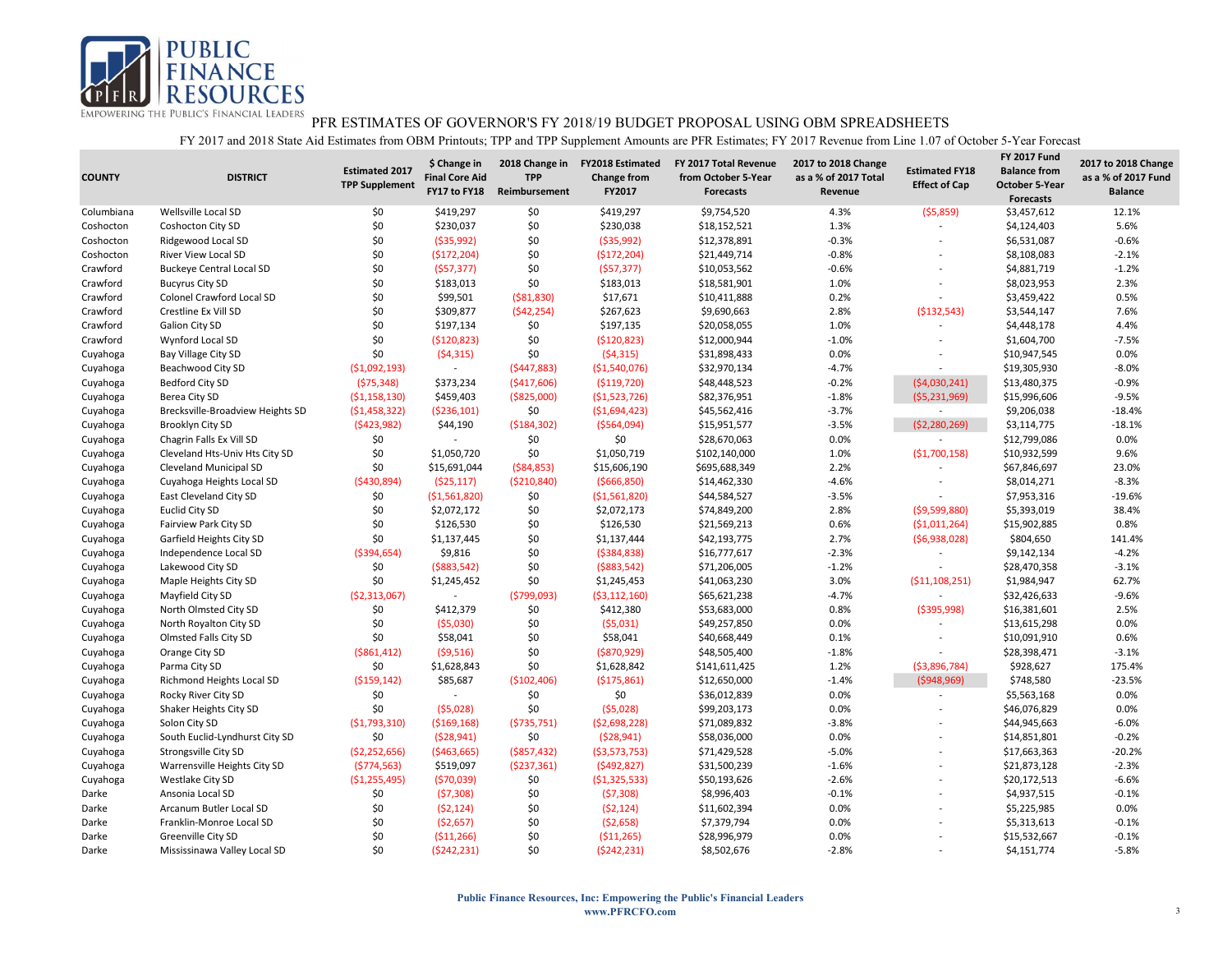

| <b>COUNTY</b> | <b>DISTRICT</b>                 | <b>Estimated 2017</b><br><b>TPP Supplement</b> | \$ Change in<br><b>Final Core Aid</b><br>FY17 to FY18 | 2018 Change in<br><b>TPP</b><br>Reimbursement | <b>FY2018 Estimated</b><br><b>Change from</b><br>FY2017 | FY 2017 Total Revenue<br>from October 5-Year<br><b>Forecasts</b> | 2017 to 2018 Change<br>as a % of 2017 Total<br>Revenue | <b>Estimated FY18</b><br><b>Effect of Cap</b> | <b>FY 2017 Fund</b><br><b>Balance from</b><br><b>October 5-Year</b><br><b>Forecasts</b> | 2017 to 2018 Change<br>as a % of 2017 Fund<br><b>Balance</b> |
|---------------|---------------------------------|------------------------------------------------|-------------------------------------------------------|-----------------------------------------------|---------------------------------------------------------|------------------------------------------------------------------|--------------------------------------------------------|-----------------------------------------------|-----------------------------------------------------------------------------------------|--------------------------------------------------------------|
| Darke         | Tri-Village Local SD            | \$0                                            | (54, 269)                                             | \$0                                           | ( \$4,269)                                              | \$8,881,520                                                      | 0.0%                                                   | $\overline{a}$                                | \$6,031,253                                                                             | $-0.1%$                                                      |
| Darke         | Versailles Ex Vill SD           | \$0                                            | ( \$15,970)                                           | \$0                                           | ( \$15,971)                                             | \$14,007,729                                                     | $-0.1%$                                                |                                               | \$8,937,249                                                                             | $-0.2%$                                                      |
| Defiance      | Ayersville Local SD             | \$0                                            | (51, 146)                                             | ( \$66, 616)                                  | (567, 762)                                              | \$8,906,073                                                      | $-0.8%$                                                | $\overline{\phantom{a}}$                      | \$5,664,638                                                                             | $-1.2%$                                                      |
| Defiance      | Central Local SD                | \$0                                            | (5232,971)                                            | \$0                                           | (5232, 971)                                             | \$12,489,852                                                     | $-1.9%$                                                |                                               | \$4,118,925                                                                             | $-5.7%$                                                      |
| Defiance      | Defiance City SD                | \$0                                            | \$395,829                                             | \$0                                           | \$395,829                                               | \$27,670,533                                                     | 1.4%                                                   | $\overline{a}$                                | \$11,437,915                                                                            | 3.5%                                                         |
| Defiance      | Hicksville Ex Vill SD           | \$0                                            | ( \$215,180)                                          | \$0                                           | ( \$215, 181)                                           | \$9,920,447                                                      | $-2.2%$                                                |                                               | \$3,033,910                                                                             | $-7.1%$                                                      |
| Defiance      | Northeastern Local SD           | \$0                                            | ( \$38,689)                                           | (528, 237)                                    | (566, 925)                                              | \$12,417,645                                                     | $-0.5%$                                                | $\overline{\phantom{a}}$                      | \$8,060,964                                                                             | $-0.8%$                                                      |
| Delaware      | <b>Big Walnut Local SD</b>      | \$0                                            | ( \$1,980)                                            | \$0                                           | (51,980)                                                | \$37,640,055                                                     | 0.0%                                                   |                                               | \$9,655,251                                                                             | 0.0%                                                         |
| Delaware      | <b>Buckeye Valley Local SD</b>  | \$0                                            | ( \$29, 634)                                          | \$0                                           | (529, 635)                                              | \$24,455,322                                                     | $-0.1%$                                                |                                               | \$9,859,677                                                                             | $-0.3%$                                                      |
| Delaware      | Delaware City SD                | \$0                                            | \$815,423                                             | \$0                                           | \$815,422                                               | \$52,168,881                                                     | 1.6%                                                   | (57,302,146)                                  | \$6,574,978                                                                             | 12.4%                                                        |
| Delaware      | <b>Olentangy Local SD</b>       | \$0                                            | \$540,212                                             | \$0                                           | \$540,212                                               | \$201,736,234                                                    | 0.3%                                                   | (540, 489, 114)                               | \$66,511,934                                                                            | 0.8%                                                         |
| Erie          | Edison Local SD                 | ( \$206, 115)                                  | ( \$39,548)                                           | ( \$146, 548)                                 | (5392, 211)                                             | \$15,642,808                                                     | $-2.5%$                                                |                                               | \$5,894,470                                                                             | $-6.7%$                                                      |
| Erie          | Huron City SD                   | ( \$438, 265)                                  | (570, 272)                                            | ( \$205,789)                                  | (5714, 326)                                             | \$15,116,183                                                     | $-4.7%$                                                | $\sim$                                        | \$4,545,992                                                                             | $-15.7%$                                                     |
| Erie          | Kelleys Island Local SD         | \$0                                            | \$557                                                 | \$0                                           | \$557                                                   | \$489,875                                                        | 0.1%                                                   | (520, 558)                                    | \$824,735                                                                               | 0.1%                                                         |
| Erie          | Margaretta Local SD             | \$0                                            | (\$178,839)                                           | ( \$114, 895)                                 | (5293, 735)                                             | \$15,304,932                                                     | $-1.9%$                                                |                                               | \$2,647,099                                                                             | $-11.1%$                                                     |
| Erie          | Perkins Local SD                | ( \$507, 704)                                  | ( \$151,697)                                          | (5271,895)                                    | (5931, 297)                                             | \$22,483,543                                                     | $-4.1%$                                                |                                               | \$803,778                                                                               | $-115.9%$                                                    |
| Erie          | Sandusky City SD                | \$0                                            | \$1,047,178                                           | (5287, 428)                                   | \$759,750                                               | \$46,109,193                                                     | 1.6%                                                   | ( \$2,209,961)                                | \$9,305,875                                                                             | 8.2%                                                         |
| Erie          | Vermilion Local SD              | ( \$381,405)                                   | (5228, 341)                                           | \$0                                           | ( \$609, 745)                                           | \$22,929,678                                                     | $-2.7%$                                                |                                               | \$13,075,140                                                                            | $-4.7%$                                                      |
| Fairfield     | Amanda-Clearcreek Local SD      | \$0                                            | ( \$375, 365)                                         | \$0                                           | ( \$375, 366)                                           | \$17,107,582                                                     | $-2.2%$                                                | $\overline{\phantom{a}}$                      | \$12,033,387                                                                            | $-3.1%$                                                      |
| Fairfield     | <b>Berne Union Local SD</b>     | \$0                                            | ( \$363)                                              | \$0                                           | ( \$363)                                                | \$10,347,387                                                     | 0.0%                                                   |                                               | \$2,920,398                                                                             | 0.0%                                                         |
| Fairfield     | <b>Bloom Carroll Local SD</b>   | \$0                                            | \$232,776                                             | \$0                                           | \$232,776                                               | \$18,571,757                                                     | 1.3%                                                   | (5678, 878)                                   | \$3,607,007                                                                             | 6.5%                                                         |
| Fairfield     | Fairfield Union Local SD        | \$0                                            | \$165,483                                             | \$0                                           | \$165,483                                               | \$21,398,056                                                     | 0.8%                                                   | $\sim$                                        | \$9,365,715                                                                             | 1.8%                                                         |
| Fairfield     | Lancaster City SD               | \$0                                            | \$1,341,148                                           | (56, 732)                                     | \$1,334,416                                             | \$65,874,435                                                     | 2.0%                                                   | ( \$1,971,195)                                | \$39,190,540                                                                            | 3.4%                                                         |
| Fairfield     | Liberty Union-Thurston Local SD | \$0                                            | (52, 157)                                             | \$0                                           | (52, 157)                                               | \$14,335,027                                                     | 0.0%                                                   | $\overline{\phantom{a}}$                      | \$8,802,142                                                                             | 0.0%                                                         |
| Fairfield     | Pickerington Local SD           | \$0                                            | \$1,043,142                                           | \$0                                           | \$1,043,142                                             | \$111,826,629                                                    | 0.9%                                                   | $\overline{\phantom{a}}$                      | \$31,924,202                                                                            | 3.3%                                                         |
| Fairfield     | Walnut Township Local SD        | \$0                                            | (59,205)                                              | \$0                                           | (59,204)                                                | \$8,185,117                                                      | $-0.1%$                                                | $\overline{a}$                                | \$2,576,453                                                                             | $-0.4%$                                                      |
| Fayette       | Miami Trace Local SD            | \$0                                            | (55, 155)                                             | \$0                                           | (55, 154)                                               | \$29,522,509                                                     | 0.0%                                                   | $\overline{a}$                                | \$14,695,794                                                                            | 0.0%                                                         |
| Fayette       | Washington Court House City SD  | \$0                                            | \$800,694                                             | \$0                                           | \$800,695                                               | \$21,994,844                                                     | 3.6%                                                   | ( \$166, 958)                                 | \$4,697,273                                                                             | 17.0%                                                        |
| Franklin      | Bexley City SD                  | \$0                                            | \$200,454                                             | \$0                                           | \$200,454                                               | \$35,151,000                                                     | 0.6%                                                   | (5271, 692)                                   | \$24,098,954                                                                            | 0.8%                                                         |
| Franklin      | Canal Winchester Local SD       | \$0                                            | \$895,619                                             | \$0                                           | \$895,619                                               | \$43,026,968                                                     | 2.1%                                                   | ( \$1,203,500)                                | \$19,538,546                                                                            | 4.6%                                                         |
| Franklin      | Columbus City SD                | \$0                                            | \$15,983,627                                          | (55,547,514)                                  | \$10,436,114                                            | \$811,076,662                                                    | 1.3%                                                   | ( \$92,626,644)                               | \$91,847,571                                                                            | 11.4%                                                        |
| Franklin      | Dublin City SD                  | ( \$650, 339)                                  | \$1,010,646                                           | \$0                                           | \$360,306                                               | \$191,040,020                                                    | 0.2%                                                   | ( \$12, 175, 333)                             | \$66,962,976                                                                            | 0.5%                                                         |
| Franklin      | Gahanna-Jefferson City SD       | \$0                                            | \$719,934                                             | \$0                                           | \$719,933                                               | \$83,037,249                                                     | 0.9%                                                   | (54, 281, 335)                                | \$7,441,079                                                                             | 9.7%                                                         |
| Franklin      | Grandview Heights City SD       | ( \$570, 839)                                  | $\overline{\phantom{a}}$                              | ( \$182, 200)                                 | ( \$753,039)                                            | \$18,016,444                                                     | $-4.2%$                                                | $\sim$                                        | \$5,236,654                                                                             | $-14.4%$                                                     |
| Franklin      | Groveport Madison Local SD      | \$0                                            | \$1,947,486                                           | \$0                                           | \$1,947,485                                             | \$79,489,292                                                     | 2.4%                                                   | (52, 282, 118)                                | \$10,964,098                                                                            | 17.8%                                                        |
| Franklin      | Hamilton Local SD               | \$0                                            | \$1,128,345                                           | (523, 651)                                    | \$1,104,695                                             | \$28,540,173                                                     | 3.9%                                                   | (52,897,529)                                  | \$12,497,295                                                                            | 8.8%                                                         |
| Franklin      | <b>Hilliard City SD</b>         | \$0                                            | \$2,361,733                                           | ( \$88, 886)                                  | \$2,272,847                                             | \$179,788,915                                                    | 1.3%                                                   | (55, 412, 964)                                | \$37,815,151                                                                            | 6.0%                                                         |
| Franklin      | New Albany-Plain Local SD       | \$0                                            | \$162,650                                             | \$0                                           | \$162,650                                               | \$60,463,715                                                     | 0.3%                                                   | (57,635,797)                                  | \$18,489,118                                                                            | 0.9%                                                         |
| Franklin      | Reynoldsburg City SD            | \$0                                            | \$1,793,360                                           | \$0                                           | \$1,793,360                                             | \$74,452,044                                                     | 2.4%                                                   | (52, 228, 411)                                | \$33,310,620                                                                            | 5.4%                                                         |
| Franklin      | South-Western City SD           | \$0                                            | \$6,364,165                                           | \$0                                           | \$6,364,165                                             | \$244,033,000                                                    | 2.6%                                                   | ( \$11,466,996)                               | \$146,545,386                                                                           | 4.3%                                                         |
| Franklin      | <b>Upper Arlington City SD</b>  | \$0                                            |                                                       | \$0                                           | \$0                                                     | \$86,240,628                                                     | 0.0%                                                   | $\overline{a}$                                | \$41,267,982                                                                            | 0.0%                                                         |
| Franklin      | Westerville City SD             | \$0                                            | \$2,126,889                                           | \$0                                           | \$2,126,889                                             | \$172,681,811                                                    | 1.2%                                                   | ( \$9,759,455)                                | \$89,124,841                                                                            | 2.4%                                                         |
| Franklin      | Whitehall City SD               | \$0                                            | \$1,230,308                                           | (567, 229)                                    | \$1,163,079                                             | \$37,414,106                                                     | 3.1%                                                   | ( \$7,851,460)                                | \$9,779,954                                                                             | 11.9%                                                        |
| Franklin      | Worthington City SD             | ( \$1,462,035)                                 | \$980,895                                             | ( \$1,147,930)                                | ( \$1,629,070)                                          | \$132,214,537                                                    | $-1.2%$                                                | ( \$5,015,529)                                | \$89,033,974                                                                            | $-1.8%$                                                      |
| Fulton        | Archbold-Area Local SD          | \$0                                            | \$183,421                                             | ( \$138,081)                                  | \$45,340                                                | \$12,709,700                                                     | 0.4%                                                   | (5544, 210)                                   | \$5,068,125                                                                             | 0.9%                                                         |
| Fulton        | Evergreen Local SD              | \$0                                            | ( \$114, 930)                                         | \$0                                           | ( \$114, 930]                                           | \$15,261,109                                                     | $-0.8%$                                                |                                               | \$9,797,336                                                                             | $-1.2%$                                                      |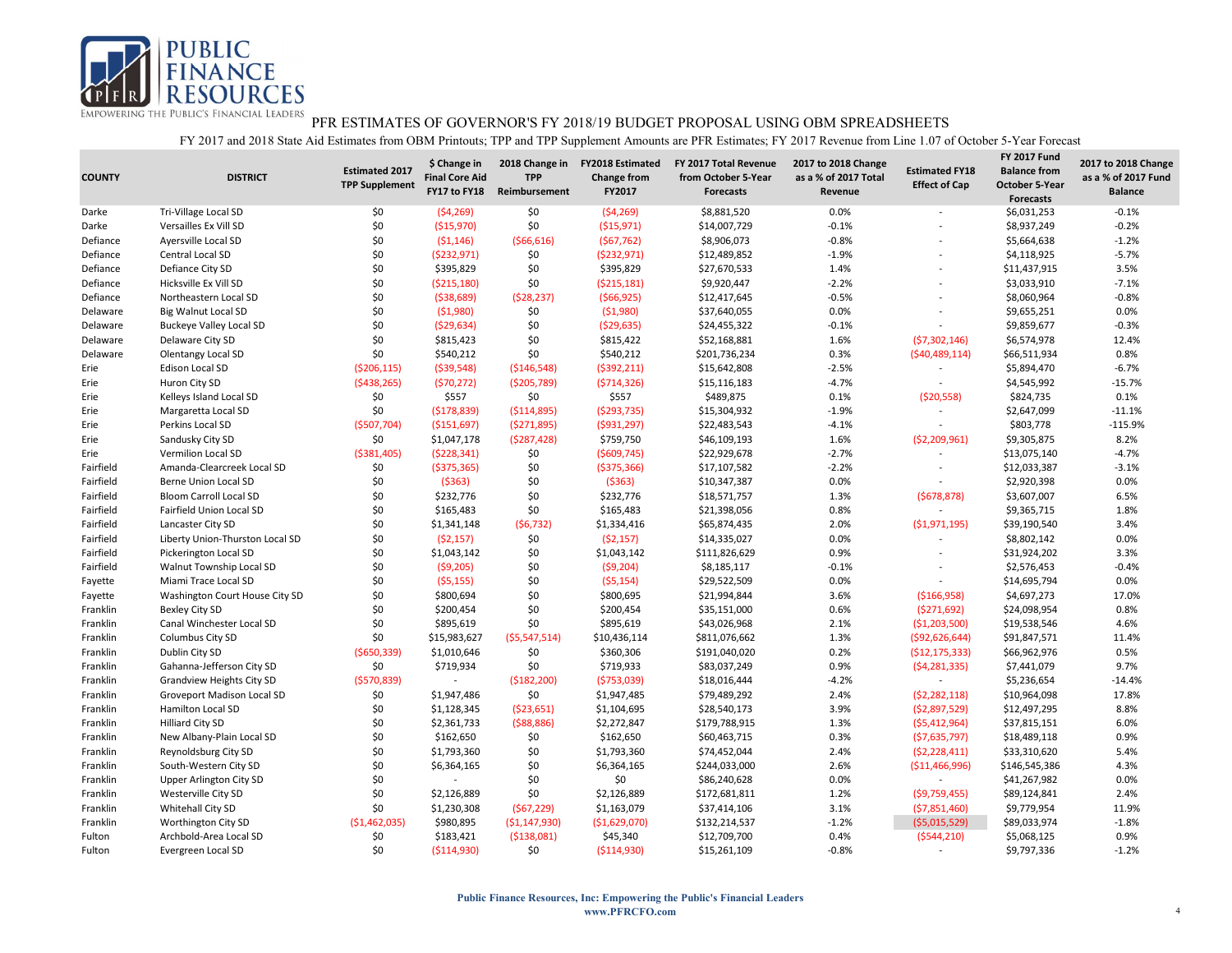

| <b>COUNTY</b> | <b>DISTRICT</b>                  | <b>Estimated 2017</b><br><b>TPP Supplement</b> | \$ Change in<br><b>Final Core Aid</b><br>FY17 to FY18 | 2018 Change in<br><b>TPP</b><br>Reimbursement | <b>FY2018 Estimated</b><br><b>Change from</b><br>FY2017 | FY 2017 Total Revenue<br>from October 5-Year<br>Forecasts | 2017 to 2018 Change<br>as a % of 2017 Total<br>Revenue | <b>Estimated FY18</b><br><b>Effect of Cap</b> | <b>FY 2017 Fund</b><br><b>Balance from</b><br><b>October 5-Year</b><br><b>Forecasts</b> | 2017 to 2018 Change<br>as a % of 2017 Fund<br><b>Balance</b> |
|---------------|----------------------------------|------------------------------------------------|-------------------------------------------------------|-----------------------------------------------|---------------------------------------------------------|-----------------------------------------------------------|--------------------------------------------------------|-----------------------------------------------|-----------------------------------------------------------------------------------------|--------------------------------------------------------------|
| Fulton        | Fayette Local SD                 | \$0                                            | ( \$106, 535)                                         | \$0                                           | ( \$106, 535)                                           | \$5,532,289                                               | $-1.9%$                                                |                                               | \$2,652,594                                                                             | $-4.0%$                                                      |
| Fulton        | Pettisville Local SD             | \$0                                            | ( \$112, 329)                                         | \$0                                           | ( \$112, 329]                                           | \$5,461,315                                               | $-2.1%$                                                |                                               | \$1,082,647                                                                             | $-10.4%$                                                     |
| Fulton        | Pike-Delta-York Local SD         | \$0                                            | \$27,511                                              | ( \$22,066)                                   | \$5,445                                                 | \$13,776,738                                              | 0.0%                                                   |                                               | \$3,539,411                                                                             | 0.2%                                                         |
| Fulton        | <b>Swanton Local SD</b>          | \$0                                            | \$55,704                                              | \$0                                           | \$55,704                                                | \$13,754,335                                              | 0.4%                                                   |                                               | \$4,131,978                                                                             | 1.3%                                                         |
| Fulton        | Wauseon Ex Vill SD               | \$0                                            | \$7,726                                               | \$0                                           | \$7,726                                                 | \$18,359,184                                              | 0.0%                                                   | ÷                                             | \$6,291,748                                                                             | 0.1%                                                         |
| Gallia        | Gallia County Local SD           | \$0                                            | ( \$401, 968)                                         | \$0                                           | ( \$401, 968)                                           | \$25,280,696                                              | $-1.6%$                                                |                                               | \$6,150,968                                                                             | $-6.5%$                                                      |
| Gallia        | Gallipolis City SD               | \$0                                            | \$1,191                                               | \$0                                           | \$1,191                                                 | \$19,266,513                                              | 0.0%                                                   | $\overline{a}$                                | \$623,237                                                                               | 0.2%                                                         |
| Geauga        | Berkshire Local SD               | ( \$406, 814)                                  | ( \$237,901)                                          | (59, 783)                                     | ( \$654, 497)                                           | \$16,950,249                                              | $-3.9%$                                                |                                               | \$2,933,008                                                                             | $-22.3%$                                                     |
| Geauga        | Cardinal Local SD                | ( \$209, 603)                                  | ( \$129, 433)                                         | ( \$189, 366)                                 | ( \$528,403)                                            | \$13,524,843                                              | $-3.9%$                                                |                                               | \$21,191                                                                                | $-2493.5%$                                                   |
| Geauga        | Chardon Local SD                 | (5719, 932)                                    | ( \$204, 620)                                         | \$0                                           | ( \$924, 552)                                           | \$33,046,807                                              | $-2.8%$                                                |                                               | \$5,721,025                                                                             | $-16.2%$                                                     |
| Geauga        | Kenston Local SD                 | ( \$1,135,197)                                 | ( \$185,041)                                          | (5401, 027)                                   | (51,721,264)                                            | \$37,662,587                                              | $-4.6%$                                                | $\overline{a}$                                | \$10,624,048                                                                            | $-16.2%$                                                     |
| Geauga        | Newbury Local SD                 | ( \$131, 834)                                  | (555, 102)                                            | \$0                                           | ( \$186, 937)                                           | \$9,182,197                                               | $-2.0%$                                                |                                               | \$2,993,807                                                                             | $-6.2%$                                                      |
| Geauga        | West Geauga Local SD             | \$0                                            | ( \$169, 953)                                         | \$0                                           | ( \$169, 953)                                           | \$25,144,984                                              | $-0.7%$                                                | $\overline{a}$                                | \$11,440,969                                                                            | $-1.5%$                                                      |
| Greene        | Beavercreek City SD              | \$0                                            | \$628,284                                             | \$0                                           | \$628,284                                               | \$82,384,867                                              | 0.8%                                                   | (51, 542, 581)                                | \$26,620,253                                                                            | 2.4%                                                         |
| Greene        | Cedar Cliff Local SD             | \$0                                            | (\$125,784)                                           | \$0                                           | (\$125,784)                                             | \$6,985,219                                               | $-1.8%$                                                |                                               | \$4,580,162                                                                             | $-2.7%$                                                      |
| Greene        | Fairborn City SD                 | \$0                                            | \$774,026                                             | \$0                                           | \$774,026                                               | \$45,491,208                                              | 1.7%                                                   |                                               | \$19,590,830                                                                            | 4.0%                                                         |
| Greene        | Greeneview Local SD              | \$0                                            | (579, 142)                                            | \$0                                           | (579, 142)                                              | \$13,724,970                                              | $-0.6%$                                                | $\overline{a}$                                | \$7,334,295                                                                             | $-1.1%$                                                      |
| Greene        | Sugarcreek Local SD              | \$0                                            | \$73,236                                              | \$0                                           | \$73,236                                                | \$27,084,200                                              | 0.3%                                                   |                                               | \$5,661,376                                                                             | 1.3%                                                         |
| Greene        | Xenia Community City SD          | \$0                                            | \$551,284                                             | \$0                                           | \$551,284                                               | \$49,777,635                                              | 1.1%                                                   |                                               | \$22,378,677                                                                            | 2.5%                                                         |
| Greene        | Yellow Springs Ex Vill SD        | \$0                                            | \$54,374                                              | \$0                                           | \$54,374                                                | \$8,849,973                                               | 0.6%                                                   |                                               | \$4,514,756                                                                             | 1.2%                                                         |
| Guernsey      | Cambridge City SD                | \$0                                            | ( \$631,081)                                          | \$0                                           | ( \$631,081)                                            | \$21,783,824                                              | $-2.9%$                                                | L,                                            | \$1,871,760                                                                             | $-33.7%$                                                     |
| Guernsey      | East Guernsey Local SD           | \$0                                            | ( \$326, 100)                                         | \$0                                           | ( \$326, 100)                                           | \$11,641,967                                              | $-2.8%$                                                |                                               | \$4,888,064                                                                             | $-6.7%$                                                      |
| Guernsey      | Rolling Hills Local SD           | \$0                                            | ( \$372, 573)                                         | \$0                                           | ( \$372, 573)                                           | \$17,576,528                                              | $-2.1%$                                                | ÷                                             | \$5,460,982                                                                             | $-6.8%$                                                      |
| Hamilton      | Cincinnati City SD               | \$0                                            | \$5,087,215                                           | \$0                                           | \$5,087,214                                             | \$501,549,865                                             | 1.0%                                                   |                                               | \$23,085,389                                                                            | 22.0%                                                        |
| Hamilton      | Deer Park Community City SD      | ( \$30,050)                                    | (5246)                                                | \$0                                           | ( \$30, 296)                                            | \$15,646,293                                              | $-0.2%$                                                | $\overline{\phantom{a}}$                      | \$9,835,532                                                                             | $-0.3%$                                                      |
| Hamilton      | Finneytown Local SD              | \$0                                            | \$345,456                                             | \$0                                           | \$345,456                                               | \$19,283,367                                              | 1.8%                                                   | ( \$396, 438)                                 | \$3,606,817                                                                             | 9.6%                                                         |
| Hamilton      | Forest Hills Local SD            | \$0                                            | (51,571)                                              | \$0                                           | (51,571)                                                | \$77,609,265                                              | 0.0%                                                   |                                               | \$17,332,792                                                                            | 0.0%                                                         |
| Hamilton      | Indian Hill Ex Vill SD           | \$0                                            | \$58,158                                              | \$0                                           | \$58,157                                                | \$33,424,284                                              | 0.2%                                                   | $\overline{a}$                                | \$20,164,827                                                                            | 0.3%                                                         |
| Hamilton      | Lockland City SD                 | \$0                                            | \$196,812                                             | (539, 322)                                    | \$157,489                                               | \$8,013,365                                               | 2.0%                                                   | (51, 113, 019)                                | \$2,385,704                                                                             | 6.6%                                                         |
| Hamilton      | Loveland City SD                 | \$0                                            | \$1,631                                               | \$0                                           | \$1,631                                                 | \$48,911,872                                              | 0.0%                                                   |                                               | \$14,643,797                                                                            | 0.0%                                                         |
| Hamilton      | Madeira City SD                  | \$0                                            | \$456                                                 | \$0                                           | \$455                                                   | \$18,357,494                                              | 0.0%                                                   | $\overline{\phantom{a}}$                      | \$7,514,287                                                                             | 0.0%                                                         |
| Hamilton      | Mariemont City SD                | ( \$756, 424)                                  | (51, 278)                                             | \$0                                           | (\$757,702)                                             | \$23,073,236                                              | $-3.3%$                                                |                                               | \$13,062,709                                                                            | $-5.8%$                                                      |
| Hamilton      | Mount Healthy City SD            | \$0                                            | \$1,367,093                                           | \$0                                           | \$1,367,093                                             | \$40,262,292                                              | 3.4%                                                   | (53, 297, 831)                                | \$17,943,425                                                                            | 7.6%                                                         |
| Hamilton      | North College Hill City SD       | \$0                                            | \$587,496                                             | \$0                                           | \$587,495                                               | \$16,418,048                                              | 3.6%                                                   | ( \$3,421,338)                                | \$5,554,031                                                                             | 10.6%                                                        |
| Hamilton      | Northwest Local SD               | \$0                                            | (55,703)                                              | \$0                                           | (55,703)                                                | \$83,978,236                                              | 0.0%                                                   | $\overline{\phantom{a}}$                      | \$34,444,526                                                                            | 0.0%                                                         |
| Hamilton      | Norwood City SD                  | ( \$396, 565)                                  | \$353,974                                             | ( \$230, 954)                                 | (\$273,546)                                             | \$26,995,002                                              | $-1.0%$                                                | $\overline{a}$                                | \$6,224,497                                                                             | $-4.4%$                                                      |
| Hamilton      | Oak Hills Local SD               | \$0                                            | \$1,332,895                                           | \$0                                           | \$1,332,895                                             | \$71,143,390                                              | 1.9%                                                   | (5271, 122)                                   | \$30,585,879                                                                            | 4.4%                                                         |
| Hamilton      | Princeton City SD                | (\$1,329,860)                                  | \$282,044                                             | ( \$920, 260)                                 | ( \$1,968,076)                                          | \$73,930,550                                              | $-2.7%$                                                | ( \$5,666,414)                                | \$32,851,642                                                                            | $-6.0%$                                                      |
| Hamilton      | Reading Community City SD        | \$0                                            | \$238,997                                             | ( \$112,409)                                  | \$126,589                                               | \$16,622,585                                              | 0.8%                                                   | (51, 176, 052)                                | \$4,353,530                                                                             | 2.9%                                                         |
|               | Southwest Local SD               | \$0                                            | \$92,341                                              | \$0                                           | \$92,341                                                | \$32,036,506                                              | 0.3%                                                   | $\sim$                                        |                                                                                         | 1.1%                                                         |
| Hamilton      |                                  | \$0                                            | \$237,206                                             |                                               |                                                         |                                                           |                                                        |                                               | \$8,171,109                                                                             | 1.4%                                                         |
| Hamilton      | St Bernard-Elmwood Place City SD |                                                |                                                       | (562,017)                                     | \$175,189                                               | \$14,810,476                                              | 1.2%                                                   | ( \$513, 307)<br>$\overline{a}$               | \$12,236,346                                                                            |                                                              |
| Hamilton      | Sycamore Community City SD       | ( \$1,871,850)                                 | \$31,971                                              | ( \$1,052,023)                                | ( \$2,891,903)                                          | \$75,103,600                                              | $-3.9%$                                                |                                               | \$33,437,276                                                                            | $-8.6%$                                                      |
| Hamilton      | Three Rivers Local SD            | ( \$393, 283)                                  | \$208,065                                             | ( \$239, 337)                                 | ( \$424, 555)                                           | \$21,755,862                                              | $-2.0%$                                                | (5448, 693)                                   | \$12,873,792                                                                            | $-3.3%$                                                      |
| Hamilton      | Winton Woods City SD             | \$0                                            | \$920,356                                             | \$0                                           | \$920,355                                               | \$47,047,000                                              | 2.0%                                                   | (52,588,040)                                  | \$12,111,568                                                                            | 7.6%                                                         |
| Hamilton      | Wyoming City SD                  | \$0                                            | ( \$11,481)                                           | \$0                                           | (511, 481)                                              | \$23,561,836                                              | 0.0%                                                   | $\overline{\phantom{a}}$                      | \$5,339,619                                                                             | $-0.2%$                                                      |
| Hancock       | Arcadia Local SD                 | \$0                                            | ( \$113, 883)                                         | \$0                                           | ( \$113, 882]                                           | \$6.845.615                                               | $-1.7%$                                                | $\overline{a}$                                | \$5,066,549                                                                             | $-2.2%$                                                      |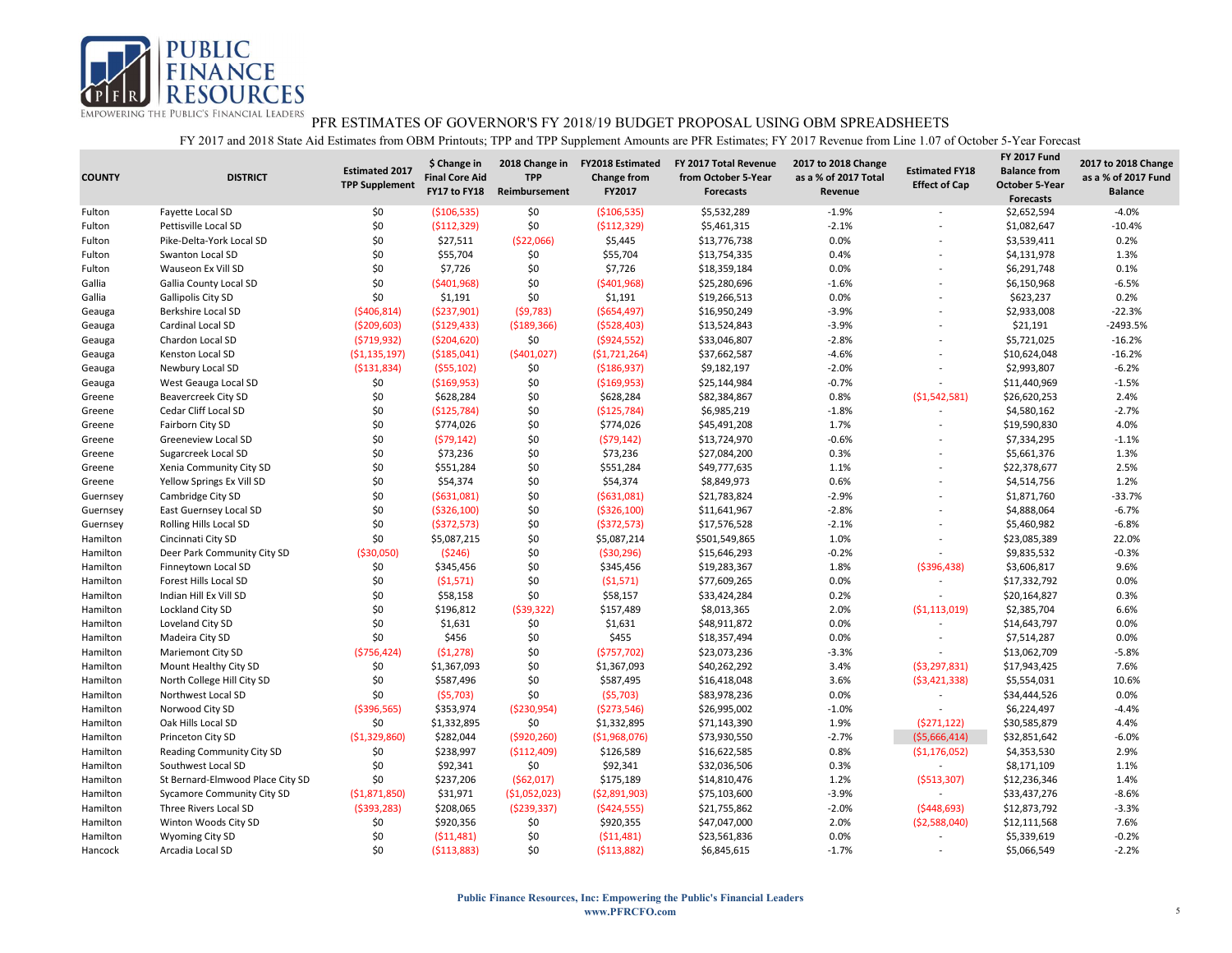

| <b>COUNTY</b> | <b>DISTRICT</b>                | <b>Estimated 2017</b><br><b>TPP Supplement</b> | \$ Change in<br><b>Final Core Aid</b><br>FY17 to FY18 | 2018 Change in<br><b>TPP</b><br>Reimbursement | <b>FY2018 Estimated</b><br><b>Change from</b><br>FY2017 | FY 2017 Total Revenue<br>from October 5-Year<br>Forecasts | 2017 to 2018 Change<br>as a % of 2017 Total<br>Revenue | <b>Estimated FY18</b><br><b>Effect of Cap</b> | <b>FY 2017 Fund</b><br><b>Balance from</b><br><b>October 5-Year</b><br><b>Forecasts</b> | 2017 to 2018 Change<br>as a % of 2017 Fund<br><b>Balance</b> |
|---------------|--------------------------------|------------------------------------------------|-------------------------------------------------------|-----------------------------------------------|---------------------------------------------------------|-----------------------------------------------------------|--------------------------------------------------------|-----------------------------------------------|-----------------------------------------------------------------------------------------|--------------------------------------------------------------|
| Hancock       | Arlington Local SD             | \$0                                            | ( \$87, 106)                                          | \$0                                           | ( \$87,106)                                             | \$6,515,797                                               | $-1.3%$                                                |                                               | \$2,411,201                                                                             | $-3.6%$                                                      |
| Hancock       | Cory-Rawson Local SD           | \$0                                            | (51, 383)                                             | \$0                                           | (51, 383)                                               | \$7,557,490                                               | 0.0%                                                   |                                               | \$2,921,477                                                                             | 0.0%                                                         |
| Hancock       | Findlay City SD                | \$0                                            | \$79,524                                              | (5487, 486)                                   | (\$407,962)                                             | \$60,149,920                                              | $-0.7%$                                                |                                               | \$11,579,775                                                                            | $-3.5%$                                                      |
| Hancock       | Liberty Benton Local SD        | \$0                                            | (56, 137)                                             | \$0                                           | (56, 137)                                               | \$14,650,797                                              | 0.0%                                                   |                                               | \$7,651,490                                                                             | $-0.1%$                                                      |
| Hancock       | McComb Local SD                | \$0                                            | ( \$113,001)                                          | \$0                                           | ( \$113,002)                                            | \$8,437,000                                               | $-1.3%$                                                | ÷,                                            | \$4,987,051                                                                             | $-2.3%$                                                      |
| Hancock       | Riverdale Local SD             | \$0                                            | (54, 425)                                             | \$0                                           | (54, 425)                                               | \$11,683,083                                              | 0.0%                                                   | $\overline{a}$                                | \$2,661,233                                                                             | $-0.2%$                                                      |
| Hancock       | Van Buren Local SD             | (578, 306)                                     | \$45,307                                              | ( \$151, 242)                                 | ( \$184, 241)                                           | \$11,037,122                                              | $-1.7%$                                                | (5426, 477)                                   | \$5,726,228                                                                             | $-3.2%$                                                      |
| Hancock       | Vanlue Local SD                | \$0                                            | (5786)                                                | \$0                                           | (5786)                                                  | \$4,028,027                                               | 0.0%                                                   | $\overline{a}$                                | \$3,910,084                                                                             | 0.0%                                                         |
| Hardin        | Ada Ex Vill SD                 | \$0                                            | ( \$48,750)                                           | \$0                                           | (548, 750)                                              | \$9,734,324                                               | $-0.5%$                                                |                                               | \$4,523,323                                                                             | $-1.1%$                                                      |
| Hardin        | Hardin Northern Local SD       | \$0                                            | (59,399)                                              | \$0                                           | (59, 398)                                               | \$6,332,550                                               | $-0.1%$                                                |                                               | \$4,947,899                                                                             | $-0.2%$                                                      |
| Hardin        | Kenton City SD                 | \$0                                            | (58, 234)                                             | ( \$147, 925)                                 | ( \$156, 159)                                           | \$20,424,013                                              | $-0.8%$                                                | $\overline{a}$                                | \$5,561,620                                                                             | $-2.8%$                                                      |
| Hardin        | Ridgemont Local SD             | \$0                                            | ( \$141, 775)                                         | \$0                                           | ( \$141, 775)                                           | \$6,430,627                                               | $-2.2%$                                                |                                               | \$3,993,869                                                                             | $-3.5%$                                                      |
| Hardin        | Upper Scioto Valley Local SD   | \$0                                            | ( \$214,160)                                          | \$0                                           | ( \$214, 159)                                           | \$7,708,746                                               | $-2.8%$                                                | L,                                            | \$4,006,133                                                                             | $-5.3%$                                                      |
| Harrison      | Conotton Valley Union Local SD | \$0                                            | ( \$116, 879)                                         | \$0                                           | ( \$116, 878)                                           | \$5,598,530                                               | $-2.1%$                                                |                                               | \$2,201,685                                                                             | $-5.3%$                                                      |
| Harrison      | Harrison Hills City SD         | \$0                                            | ( \$341, 627)                                         | \$0                                           | ( \$341, 627)                                           | \$21,472,819                                              | $-1.6%$                                                | L,                                            | \$8,786,479                                                                             | $-3.9%$                                                      |
| Henry         | <b>Holgate Local SD</b>        | \$0                                            | (54, 617)                                             | \$0                                           | (54, 617)                                               | \$5,821,712                                               | $-0.1%$                                                |                                               | \$3,507,328                                                                             | $-0.1%$                                                      |
| Henry         | Liberty Center Local SD        | \$0                                            | (\$257,499)                                           | \$0                                           | (\$257,498)                                             | \$12,523,716                                              | $-2.1%$                                                |                                               | \$5,566,466                                                                             | $-4.6%$                                                      |
| Henry         | Napoleon City SD               | (561, 111)                                     | ( \$3,064)                                            | ( \$204, 718)                                 | (5268, 893)                                             | \$21,534,415                                              | $-1.2%$                                                |                                               | \$15,566,965                                                                            | $-1.7%$                                                      |
| Henry         | Patrick Henry Local SD         | \$0                                            | ( \$229, 124)                                         | \$0                                           | (5229, 123)                                             | \$12,025,873                                              | $-1.9%$                                                |                                               | \$8,881,771                                                                             | $-2.6%$                                                      |
| Highland      | <b>Bright Local SD</b>         | \$0                                            | ( \$269, 826)                                         | \$0                                           | ( \$269, 826)                                           | \$8,742,942                                               | $-3.1%$                                                |                                               | \$2,536,185                                                                             | $-10.6%$                                                     |
| Highland      | Fairfield Local SD             | \$0                                            | (54,505)                                              | \$0                                           | (54,506)                                                | \$10,473,697                                              | 0.0%                                                   | L,                                            | \$5,747,344                                                                             | $-0.1%$                                                      |
| Highland      | Greenfield Ex Vill SD          | \$0                                            | (56, 974)                                             | \$0                                           | (56, 975)                                               | \$22,764,202                                              | 0.0%                                                   |                                               | \$7,761,243                                                                             | $-0.1%$                                                      |
| Highland      | Hillsboro City SD              | \$0                                            | ( \$12,755)                                           | \$0                                           | (\$12,755)                                              | \$27,239,580                                              | 0.0%                                                   | ÷                                             | \$6,401,774                                                                             | $-0.2%$                                                      |
| Highland      | Lynchburg-Clay Local SD        | \$0                                            | (\$17,588)                                            | \$0                                           | (\$17,587)                                              | \$14,293,875                                              | $-0.1%$                                                |                                               | \$11,009,490                                                                            | $-0.2%$                                                      |
| Hocking       | Logan-Hocking Local SD         | \$0                                            | (59, 227)                                             | \$0                                           | (59, 228)                                               | \$34,743,692                                              | 0.0%                                                   |                                               | \$8,083,289                                                                             | $-0.1%$                                                      |
| Holmes        | East Holmes Local SD           | ( \$386, 280)                                  | (\$222,447)                                           | (\$99,794)                                    | (5708, 521)                                             | \$16,013,773                                              | $-4.4%$                                                |                                               | \$8,231,492                                                                             | $-8.6%$                                                      |
| Holmes        | West Holmes Local SD           | \$0                                            | ( \$462, 904)                                         | \$0                                           | ( \$462, 905)                                           | \$22,714,517                                              | $-2.0%$                                                | ÷                                             | \$11,448,919                                                                            | $-4.0%$                                                      |
| Huron         | <b>Bellevue City SD</b>        | \$0                                            | (59, 421)                                             | \$0                                           | (59, 420)                                               | \$20,349,771                                              | 0.0%                                                   |                                               | \$7,299,728                                                                             | $-0.1%$                                                      |
| Huron         | Monroeville Local SD           | \$0                                            | (594, 135)                                            | \$0                                           | (594, 135)                                              | \$7,658,697                                               | $-1.2%$                                                | $\overline{\phantom{a}}$                      | \$685,677                                                                               | $-13.7%$                                                     |
| Huron         | New London Local SD            | \$0                                            | ( \$10, 161)                                          | \$0                                           | ( \$10, 161)                                            | \$11,318,032                                              | $-0.1%$                                                |                                               | \$2,519,005                                                                             | $-0.4%$                                                      |
| Huron         | Norwalk City SD                | \$0                                            | \$19,047                                              | \$0                                           | \$19,047                                                | \$27,902,691                                              | 0.1%                                                   | ÷                                             | \$5,537,857                                                                             | 0.3%                                                         |
| Huron         | South Central Local SD         | \$0                                            | ( \$302,571)                                          | \$0                                           | ( \$302, 571)                                           | \$9,874,078                                               | $-3.1%$                                                |                                               | \$4,169,319                                                                             | $-7.3%$                                                      |
| Huron         | Western Reserve Local SD       | \$0                                            | ( \$325,441)                                          | \$0                                           | ( \$325, 441)                                           | \$12,614,600                                              | $-2.6%$                                                |                                               | \$976,951                                                                               | $-33.3%$                                                     |
| Huron         | Willard City SD                | \$0                                            | \$112,970                                             | ( \$126, 539)                                 | ( \$13,569)                                             | \$16,871,509                                              | $-0.1%$                                                |                                               | \$2,210,967                                                                             | $-0.6%$                                                      |
| Jackson       | Jackson City SD                | \$0                                            | ( \$3,985)                                            | \$0                                           | (53,985)                                                | \$22,090,514                                              | 0.0%                                                   | ÷                                             | \$9,842,217                                                                             | 0.0%                                                         |
| Jackson       | Oak Hill Union Local SD        | \$0                                            | ( \$187, 140)                                         | \$0                                           | ( \$187, 139)                                           | \$13,601,227                                              | $-1.4%$                                                |                                               | \$8,096,656                                                                             | $-2.3%$                                                      |
| Jackson       | Wellston City SD               | \$0                                            | ( \$1,190)                                            | \$0                                           | (51, 189)                                               | \$17,558,233                                              | 0.0%                                                   | $\overline{\phantom{a}}$                      | \$10,047,567                                                                            | 0.0%                                                         |
| Jefferson     | <b>Buckeye Local SD</b>        | \$0                                            | (\$176,056)                                           | \$0                                           | (\$176,056)                                             | \$18,944,990                                              | $-0.9%$                                                | ÷.                                            | \$185,090                                                                               | $-95.1%$                                                     |
| Jefferson     | Edison Local SD                | \$0                                            | ( \$393,161)                                          | \$0                                           | ( \$393, 160)                                           | \$20,024,468                                              | $-2.0%$                                                | ÷                                             | \$5,951,153                                                                             | $-6.6%$                                                      |
| Jefferson     | Indian Creek Local SD          | \$0                                            | ( \$335)                                              | \$0                                           | (5335)                                                  | \$19,668,605                                              | 0.0%                                                   |                                               | \$440,979                                                                               | $-0.1%$                                                      |
| Jefferson     | Steubenville City SD           | \$0                                            | (54, 242)                                             | \$0                                           | (54, 242)                                               | \$23,156,651                                              | 0.0%                                                   | L,                                            | \$5,878,179                                                                             | $-0.1%$                                                      |
| Jefferson     | <b>Toronto City SD</b>         | \$0                                            | \$205,168                                             | (546, 278)                                    | \$158,890                                               | \$9,254,300                                               | 1.7%                                                   |                                               | \$2,686,935                                                                             | 5.9%                                                         |
| Knox          | Centerburg Local SD            | \$0                                            | ( \$155,052)                                          | \$0                                           | ( \$155,052]                                            | \$10,492,200                                              | $-1.5%$                                                | ÷                                             | \$4,420,695                                                                             | $-3.5%$                                                      |
| Knox          | Danville Local SD              | \$0                                            | ( \$203, 593)                                         | \$0                                           | ( \$203, 593)                                           | \$7,880,277                                               | $-2.6%$                                                |                                               | \$6,285,202                                                                             | $-3.2%$                                                      |
| Knox          | East Knox Local SD             | \$0                                            | ( \$199, 395)                                         | \$0                                           | ( \$199, 394)                                           | \$10,381,338                                              | $-1.9%$                                                |                                               | \$2,708,641                                                                             | $-7.4%$                                                      |
| Knox          | Fredericktown Local SD         | \$0                                            | \$187,005                                             | \$0                                           | \$187,005                                               | \$11,344,513                                              | 1.6%                                                   | $\overline{a}$                                | \$5,026,171                                                                             | 3.7%                                                         |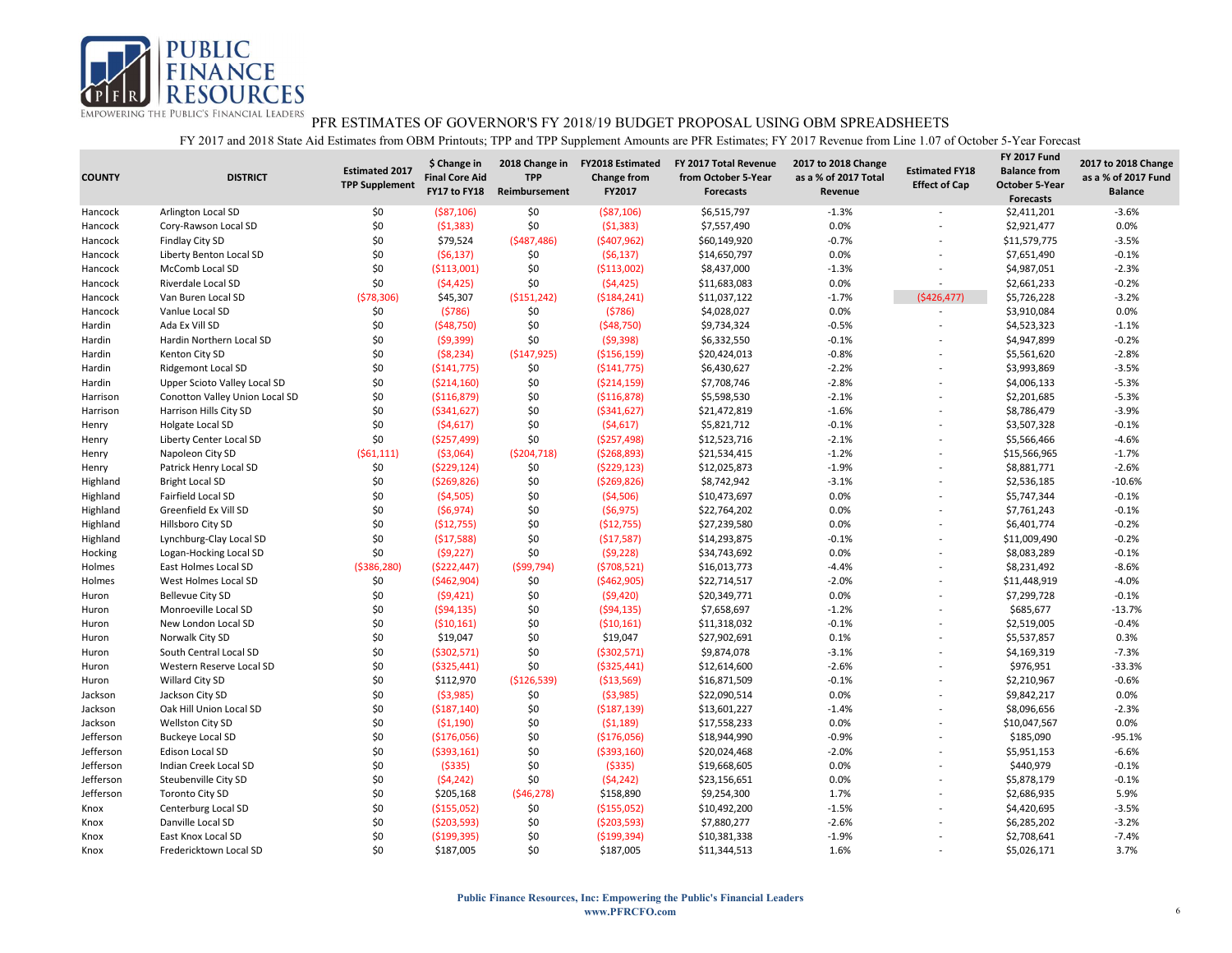

| <b>COUNTY</b> | <b>DISTRICT</b>                  | <b>Estimated 2017</b><br><b>TPP Supplement</b> | \$ Change in<br><b>Final Core Aid</b><br>FY17 to FY18 | 2018 Change in<br><b>TPP</b><br>Reimbursement | <b>FY2018 Estimated</b><br><b>Change from</b><br>FY2017 | FY 2017 Total Revenue<br>from October 5-Year<br>Forecasts | 2017 to 2018 Change<br>as a % of 2017 Total<br>Revenue | <b>Estimated FY18</b><br><b>Effect of Cap</b> | <b>FY 2017 Fund</b><br><b>Balance from</b><br><b>October 5-Year</b><br><b>Forecasts</b> | 2017 to 2018 Change<br>as a % of 2017 Fund<br><b>Balance</b> |
|---------------|----------------------------------|------------------------------------------------|-------------------------------------------------------|-----------------------------------------------|---------------------------------------------------------|-----------------------------------------------------------|--------------------------------------------------------|-----------------------------------------------|-----------------------------------------------------------------------------------------|--------------------------------------------------------------|
| Knox          | Mount Vernon City SD             | \$0                                            | \$122,527                                             | \$0                                           | \$122,527                                               | \$38,223,684                                              | 0.3%                                                   |                                               | \$8,100,288                                                                             | 1.5%                                                         |
| Lake          | Fairport Harbor Ex Vill SD       | \$0                                            | \$24,818                                              | \$0                                           | \$24,818                                                | \$7,269,345                                               | 0.3%                                                   |                                               | \$1,778,886                                                                             | 1.4%                                                         |
| Lake          | Kirtland Local SD                | \$0                                            |                                                       | \$0                                           | \$0                                                     | \$14,404,154                                              | 0.0%                                                   |                                               | \$4,447,739                                                                             | 0.0%                                                         |
| Lake          | Madison Local SD                 | \$0                                            | (5644, 363)                                           | \$0                                           | (5644, 363)                                             | \$25,743,610                                              | $-2.5%$                                                |                                               | \$3,024,987                                                                             | $-21.3%$                                                     |
| Lake          | Mentor Ex Vill SD                | ( \$1,911,406)                                 | ( \$190, 575)                                         | ( \$1,071,985)                                | ( \$3,173,966)                                          | \$98,130,116                                              | $-3.2%$                                                |                                               | \$56,301,881                                                                            | $-5.6%$                                                      |
| Lake          | Painsville City Local SD         | \$0                                            | \$1,322,002                                           | ( \$111, 365)                                 | \$1,210,637                                             | \$35,539,108                                              | 3.4%                                                   | (53,925,897)                                  | \$4,552,300                                                                             | 26.6%                                                        |
| Lake          | Perry Local SD                   | ( \$416, 850)                                  | \$53,264                                              | ( \$263, 704)                                 | (5627, 291)                                             | \$24,183,245                                              | $-2.6%$                                                | (52,589,676)                                  | \$20,954,087                                                                            | $-3.0%$                                                      |
| Lake          | Riverside Local SD               | ( \$194, 636)                                  | ( \$420, 682)                                         | ( \$188, 307)                                 | ( \$803, 625)                                           | \$40,944,302                                              | $-2.0%$                                                | $\sim$                                        | \$3,920,526                                                                             | $-20.5%$                                                     |
| Lake          | Wickliffe City SD                | ( \$153, 638)                                  | \$104,649                                             | ( \$173, 792)                                 | ( \$222, 781)                                           | \$20,445,379                                              | $-1.1%$                                                | (51, 369, 332)                                | \$3,891,428                                                                             | $-5.7%$                                                      |
| Lake          | Willoughby-Eastlake City SD      | \$0                                            | \$754,590                                             | \$0                                           | \$754,591                                               | \$94,150,040                                              | 0.8%                                                   | (54,804,426)                                  | \$14,157,820                                                                            | 5.3%                                                         |
| Lawrence      | Chesapeake Union Ex Vill SD      | \$0                                            | \$22,806                                              | \$0                                           | \$22,806                                                | \$12,551,217                                              | 0.2%                                                   |                                               | \$3,568,878                                                                             | 0.6%                                                         |
| Lawrence      | Dawson-Bryant Local SD           | \$0                                            | (5144, 141)                                           | \$0                                           | (5144, 141)                                             | \$13,939,755                                              | $-1.0%$                                                |                                               | \$5,281,718                                                                             | $-2.7%$                                                      |
| Lawrence      | <b>Fairland Local SD</b>         | \$0                                            | ( \$116,590)                                          | \$0                                           | ( \$116, 590)                                           | \$13,596,229                                              | $-0.9%$                                                |                                               | \$3,049,154                                                                             | $-3.8%$                                                      |
| Lawrence      | Ironton City SD                  | \$0                                            | (51, 343)                                             | \$0                                           | (51, 342)                                               | \$14,948,566                                              | 0.0%                                                   |                                               | \$3,936,952                                                                             | 0.0%                                                         |
| Lawrence      | Rock Hill Local SD               | \$0                                            | ( \$202,066)                                          | \$0                                           | ( \$202,065)                                            | \$20,339,853                                              | $-1.0%$                                                | ÷                                             | \$7,617,161                                                                             | $-2.7%$                                                      |
| Lawrence      | South Point Local SD             | \$0                                            | \$82,832                                              | \$0                                           | \$82,832                                                | \$16,754,530                                              | 0.5%                                                   |                                               | \$6,629,008                                                                             | 1.2%                                                         |
| Lawrence      | Symmes Valley Local SD           | \$0                                            | ( \$283,474)                                          | \$0                                           | (5283, 474)                                             | \$10,381,069                                              | $-2.7%$                                                | ٠                                             | \$2,345,044                                                                             | $-12.1%$                                                     |
| Licking       | Granville Ex Vill SD             | \$0                                            | \$29,002                                              | \$0                                           | \$29,001                                                | \$27,604,730                                              | 0.1%                                                   |                                               | \$4,272,764                                                                             | 0.7%                                                         |
| Licking       | Heath City SD                    | \$0                                            | \$297,540                                             | ( \$10, 393)                                  | \$287,147                                               | \$17,186,848                                              | 1.7%                                                   | ( \$263, 807)                                 | \$5,107,943                                                                             | 5.6%                                                         |
| Licking       | Johnstown-Monroe Local SD        | \$0                                            | \$62,087                                              | \$0                                           | \$62,087                                                | \$17,108,044                                              | 0.4%                                                   |                                               | \$14,544,116                                                                            | 0.4%                                                         |
| Licking       | Lakewood Local SD                | (5614, 539)                                    | ( \$254, 537)                                         | ( \$265, 288)                                 | ( \$1,134,365)                                          | \$23,387,954                                              | $-4.9%$                                                | $\overline{a}$                                | \$18,885,639                                                                            | $-6.0%$                                                      |
| Licking       | Licking Heights Local SD         | \$0                                            | \$571,105                                             | \$0                                           | \$571,105                                               | \$37,628,119                                              | 1.5%                                                   | ( \$9, 240, 350)                              | \$6,565,658                                                                             | 8.7%                                                         |
| Licking       | Licking Valley Local SD          | \$0                                            | \$138,805                                             | \$0                                           | \$138,806                                               | \$19,052,169                                              | 0.7%                                                   |                                               | \$7,786,360                                                                             | 1.8%                                                         |
| Licking       | Newark City SD                   | \$0                                            | \$1,805,919                                           | \$0                                           | \$1,805,919                                             | \$69,876,038                                              | 2.6%                                                   | (51,787,150)                                  | \$26,539,185                                                                            | 6.8%                                                         |
| Licking       | North Fork Local SD              | \$0                                            | \$14,213                                              | \$0                                           | \$14,213                                                | \$16,715,460                                              | 0.1%                                                   | $\overline{\phantom{a}}$                      | \$5,745,873                                                                             | 0.2%                                                         |
| Licking       | Northridge Local SD              | \$0                                            | (5230, 451)                                           | \$0                                           | ( \$230,450)                                            | \$13,543,225                                              | $-1.7%$                                                | $\overline{a}$                                | \$6,607,071                                                                             | $-3.5%$                                                      |
| Licking       | Southwest Licking Local SD       | \$0                                            | \$747,995                                             | \$0                                           | \$747,995                                               | \$40,003,643                                              | 1.9%                                                   | ( \$250, 569)                                 | \$14,083,275                                                                            | 5.3%                                                         |
| Logan         | <b>Bellefontaine City SD</b>     | \$0                                            | \$565,951                                             | (539, 112)                                    | \$526,840                                               | \$23,746,089                                              | 2.2%                                                   |                                               | \$9,228,422                                                                             | 5.7%                                                         |
| Logan         | Benjamin Logan Local SD          | \$0                                            | (54,510)                                              | ( \$212, 638)                                 | (5217, 148)                                             | \$18,819,300                                              | $-1.2%$                                                | ÷                                             | \$5,793,975                                                                             | $-3.7%$                                                      |
| Logan         | Indian Lake Local SD             | (\$129,800)                                    | ( \$146, 633)                                         | \$0                                           | ( \$276, 433)                                           | \$17,243,664                                              | $-1.6%$                                                |                                               | \$7,867,181                                                                             | $-3.5%$                                                      |
| Logan         | <b>Riverside Local SD</b>        | \$0                                            | (530, 373)                                            | \$0                                           | ( \$30, 373)                                            | \$8,645,669                                               | $-0.4%$                                                |                                               | \$6,695,883                                                                             | $-0.5%$                                                      |
| Lorain        | Amherst Ex Vill SD               | \$0                                            | (5524, 322)                                           | \$0                                           | (5524, 322)                                             | \$37,326,263                                              | $-1.4%$                                                |                                               | \$15,519,416                                                                            | $-3.4%$                                                      |
| Lorain        | Avon Lake City SD                | (5974, 712)                                    | \$136,772                                             | ( \$518,096)                                  | ( \$1,356,036)                                          | \$41,003,894                                              | $-3.3%$                                                | (52, 764, 878)                                | \$15,863,332                                                                            | $-8.5%$                                                      |
| Lorain        | Avon Local SD                    | \$0                                            | \$226,461                                             | \$0                                           | \$226,461                                               | \$37,956,481                                              | 0.6%                                                   | ( \$5,387,467)                                | \$10,067,182                                                                            | 2.2%                                                         |
| Lorain        | Clearview Local SD               | \$0                                            | \$236,180                                             | \$0                                           | \$236,180                                               | \$17,927,066                                              | 1.3%                                                   |                                               | \$6,248,117                                                                             | 3.8%                                                         |
| Lorain        | Columbia Local SD                | \$0                                            | ( \$112,684)                                          | \$0                                           | (\$112,684)                                             | \$10,501,634                                              | $-1.1%$                                                |                                               | \$4,705,357                                                                             | $-2.4%$                                                      |
| Lorain        | Elyria City SD                   | \$0                                            | \$511,431                                             | (5503, 298)                                   | \$8,133                                                 | \$78,165,381                                              | 0.0%                                                   |                                               | \$26,848,327                                                                            | 0.0%                                                         |
| Lorain        | Firelands Local SD               | \$0                                            | ( \$348,053)                                          | \$0                                           | ( \$348,053)                                            | \$18,612,867                                              | $-1.9%$                                                |                                               | \$7,457,628                                                                             | $-4.7%$                                                      |
| Lorain        | Keystone Local SD                | \$0                                            | ( \$308, 306)                                         | \$0                                           | ( \$308, 305)                                           | \$15,901,908                                              | $-1.9%$                                                |                                               | \$3,912,419                                                                             | $-7.9%$                                                      |
| Lorain        | Lorain City SD                   | \$0                                            | \$4,266,206                                           | \$0                                           | \$4,266,206                                             | \$110,870,466                                             | 3.8%                                                   | ( \$1,184,708)                                | \$12,662,049                                                                            | 33.7%                                                        |
| Lorain        | Midview Local SD                 | \$0                                            | (5530, 189)                                           | \$0                                           | ( \$530, 189)                                           | \$32,411,532                                              | $-1.6%$                                                |                                               | \$8,670,809                                                                             | $-6.1%$                                                      |
| Lorain        | North Ridgeville City SD         | \$0                                            | \$375,385                                             | \$0                                           | \$375,385                                               | \$40,798,635                                              | 0.9%                                                   |                                               | \$19,876,947                                                                            | 1.9%                                                         |
| Lorain        | Oberlin City SD                  | \$0                                            | ( \$131, 332)                                         | \$0                                           | (5131, 331)                                             | \$13,947,869                                              | $-0.9%$                                                |                                               | \$3,959,310                                                                             | $-3.3%$                                                      |
| Lorain        | Sheffield-Sheffield Lake City SD | (\$267,830)                                    | \$93,841                                              | \$0                                           | (\$173,989)                                             | \$20,025,000                                              | $-0.9%$                                                |                                               | \$4,768,657                                                                             | $-3.6%$                                                      |
| Lorain        | Wellington Ex Vill SD            | \$0                                            | ( \$261, 578)                                         | \$0                                           | ( \$261, 578)                                           | \$13,345,717                                              | $-2.0%$                                                |                                               | \$3,761,085                                                                             | $-7.0%$                                                      |
| Lucas         | Anthony Wayne Local SD           | \$0                                            | (57, 937)                                             | (5174, 152)                                   | ( \$182,089]                                            | \$39,198,767                                              | $-0.5%$                                                |                                               | \$6,626,651                                                                             | $-2.7%$                                                      |
|               |                                  |                                                |                                                       |                                               |                                                         |                                                           |                                                        |                                               |                                                                                         |                                                              |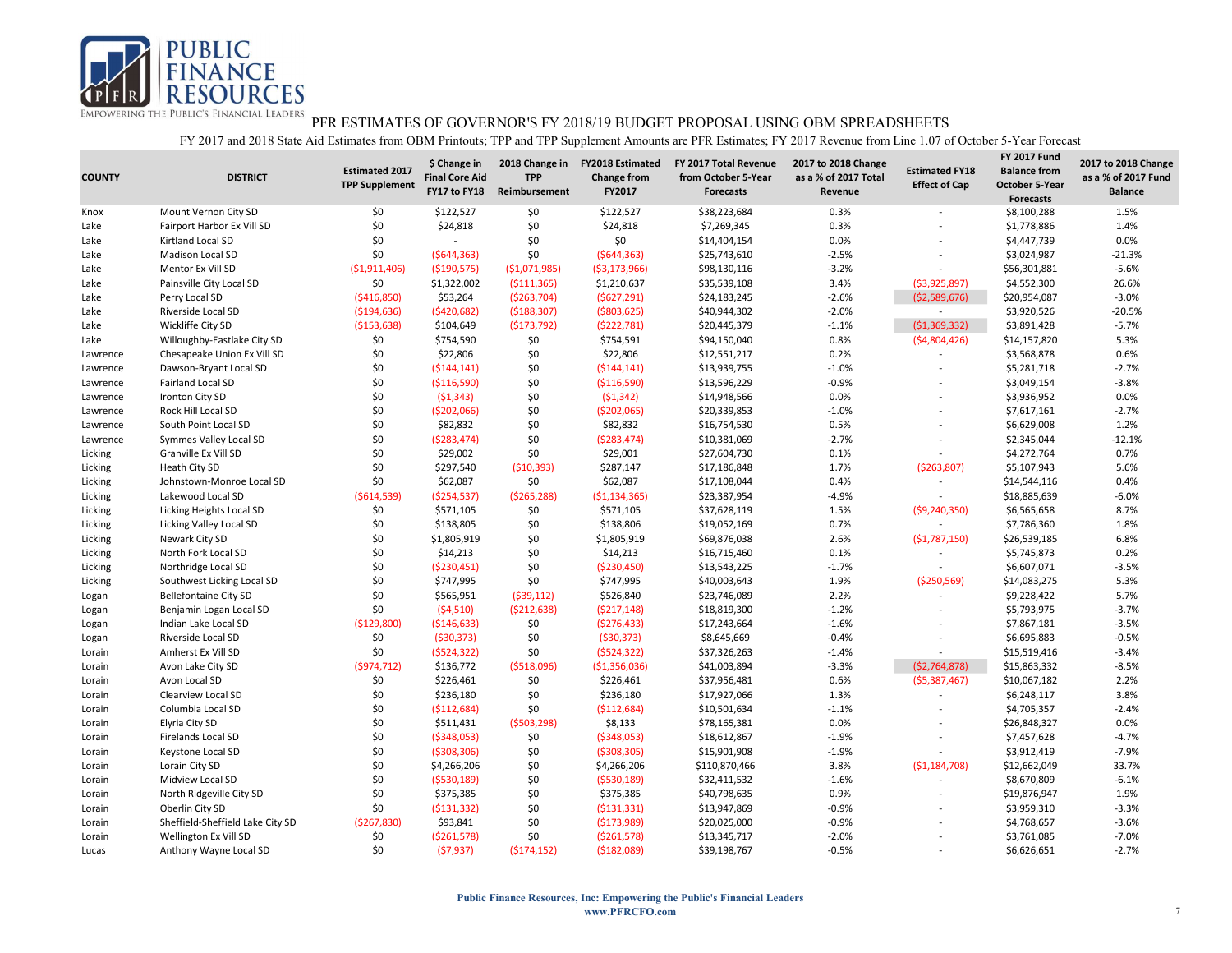

| <b>COUNTY</b> | <b>DISTRICT</b>                | <b>Estimated 2017</b><br><b>TPP Supplement</b> | \$ Change in<br><b>Final Core Aid</b><br>FY17 to FY18 | 2018 Change in<br><b>TPP</b><br>Reimbursement | <b>FY2018 Estimated</b><br><b>Change from</b><br>FY2017 | FY 2017 Total Revenue<br>from October 5-Year<br>Forecasts | 2017 to 2018 Change<br>as a % of 2017 Total<br>Revenue | <b>Estimated FY18</b><br><b>Effect of Cap</b> | <b>FY 2017 Fund</b><br><b>Balance from</b><br><b>October 5-Year</b><br><b>Forecasts</b> | 2017 to 2018 Change<br>as a % of 2017 Fund<br><b>Balance</b> |
|---------------|--------------------------------|------------------------------------------------|-------------------------------------------------------|-----------------------------------------------|---------------------------------------------------------|-----------------------------------------------------------|--------------------------------------------------------|-----------------------------------------------|-----------------------------------------------------------------------------------------|--------------------------------------------------------------|
| Lucas         | Maumee City SD                 | \$0                                            | \$268,897                                             | ( \$258, 234)                                 | \$10,663                                                | \$30,102,211                                              | 0.0%                                                   | (51,523,122)                                  | \$4,471,255                                                                             | 0.2%                                                         |
| Lucas         | Oregon City SD                 | \$0                                            | \$570,049                                             | ( \$315, 177)                                 | \$254,872                                               | \$43,150,138                                              | 0.6%                                                   | (52, 388, 511)                                | \$11,562,939                                                                            | 2.2%                                                         |
| Lucas         | Ottawa Hills Local SD          | \$0                                            | \$122,772                                             | \$0                                           | \$122,772                                               | \$14,916,990                                              | 0.8%                                                   | (\$257,727)                                   | \$9,304,216                                                                             | 1.3%                                                         |
| Lucas         | Springfield Local SD           | \$0                                            | \$412,908                                             | \$0                                           | \$412,908                                               | \$40,339,784                                              | 1.0%                                                   | (54,851,849)                                  | \$7,493,422                                                                             | 5.5%                                                         |
| Lucas         | Sylvania City SD               | \$0                                            | \$856,321                                             | \$0                                           | \$856,321                                               | \$82,513,832                                              | 1.0%                                                   | ( \$3,160,994)                                | \$1,757,683                                                                             | 48.7%                                                        |
| Lucas         | Toledo City SD                 | \$0                                            | \$6,852,608                                           | \$0                                           | \$6,852,608                                             | \$363,617,655                                             | 1.9%                                                   | $\overline{\phantom{a}}$                      | \$50,370,186                                                                            | 13.6%                                                        |
| Lucas         | Washington Local SD            | \$0                                            | \$1,446,564                                           | (5479,769)                                    | \$966,796                                               | \$77,287,683                                              | 1.3%                                                   | ( \$14,430,555)                               | \$28,712,839                                                                            | 3.4%                                                         |
| Madison       | Jefferson Local SD             | \$0                                            | ( \$38,413)                                           | \$0                                           | ( \$38,413)                                             | \$14,408,412                                              | $-0.3%$                                                |                                               | \$6,328,667                                                                             | $-0.6%$                                                      |
| Madison       | Jonathan Alder Local SD        | \$0                                            | (52, 425)                                             | \$0                                           | (52, 425)                                               | \$20,548,703                                              | 0.0%                                                   |                                               | \$5,072,810                                                                             | 0.0%                                                         |
| Madison       | London City SD                 | \$0                                            | \$65,718                                              | \$0                                           | \$65,717                                                | \$19,922,266                                              | 0.3%                                                   |                                               | \$6,608,106                                                                             | 1.0%                                                         |
| Madison       | Madison-Plains Local SD        | \$0                                            | ( \$18,571)                                           | \$0                                           | ( \$18,571)                                             | \$13,824,880                                              | $-0.1%$                                                |                                               | \$3,533,448                                                                             | $-0.5%$                                                      |
| Mahoning      | <b>Austintown Local SD</b>     | \$0                                            | ( \$194, 518)                                         | \$0                                           | ( \$194, 518)                                           | \$44,374,296                                              | $-0.4%$                                                | $\overline{\phantom{a}}$                      | \$6,903,498                                                                             | $-2.8%$                                                      |
| Mahoning      | Boardman Local SD              | \$0                                            | \$442,795                                             | ( \$522, 558)                                 | (579, 763)                                              | \$43,739,000                                              | $-0.2%$                                                | (53,441,064)                                  | \$8,510,653                                                                             | $-0.9%$                                                      |
| Mahoning      | Campbell City SD               | \$0                                            | \$284,033                                             | \$0                                           | \$284,034                                               | \$17,373,504                                              | 1.6%                                                   | $\overline{a}$                                | \$5,622,877                                                                             | 5.1%                                                         |
| Mahoning      | Canfield Local SD              | \$0                                            | ( \$12, 820)                                          | \$0                                           | (512, 820)                                              | \$27,573,000                                              | 0.0%                                                   | ÷                                             | \$13,985,280                                                                            | $-0.1%$                                                      |
| Mahoning      | Jackson-Milton Local SD        | ( \$64, 800)                                   | ( \$112, 153)                                         | \$0                                           | ( \$176, 953)                                           | \$9,170,103                                               | $-1.9%$                                                |                                               | \$3,150,006                                                                             | $-5.6%$                                                      |
| Mahoning      | Lowellville Local SD           | \$0                                            | ( \$106, 577)                                         | \$0                                           | (\$106,577)                                             | \$5,321,500                                               | $-2.0%$                                                |                                               | \$2,020,009                                                                             | $-5.3%$                                                      |
| Mahoning      | Poland Local SD                | \$0                                            | ( \$269,999)                                          | \$0                                           | ( \$269, 999)                                           | \$20,994,809                                              | $-1.3%$                                                |                                               | \$3,352,754                                                                             | $-8.1%$                                                      |
| Mahoning      | Sebring Local SD               | \$0                                            | ( \$144, 125)                                         | ( \$18, 800)                                  | ( \$162, 925)                                           | \$7,494,279                                               | $-2.2%$                                                | ÷                                             | \$3,079,856                                                                             | $-5.3%$                                                      |
| Mahoning      | South Range Local SD           | \$0                                            | ( \$235,026)                                          | \$0                                           | ( \$235,027)                                            | \$13,017,511                                              | $-1.8%$                                                | ÷                                             | \$2,178,005                                                                             | $-10.8%$                                                     |
| Mahoning      | Springfield Local SD           | \$0                                            | (51,070)                                              | \$0                                           | ( \$1,070)                                              | \$10,920,869                                              | 0.0%                                                   | \$0                                           | \$2,649,130                                                                             | 0.0%                                                         |
| Mahoning      | <b>Struthers City SD</b>       | \$0                                            | \$83,905                                              | \$0                                           | \$83,905                                                | \$19,573,689                                              | 0.4%                                                   | ÷.                                            | \$9,337,794                                                                             | 0.9%                                                         |
| Mahoning      | West Branch Local SD           | \$0                                            | ( \$550, 201)                                         | \$0                                           | ( \$550, 201)                                           | \$19,177,109                                              | $-2.9%$                                                | $\overline{\phantom{a}}$                      | \$3,494,257                                                                             | $-15.7%$                                                     |
| Mahoning      | Western Reserve Local SD       | \$0                                            | (597, 801)                                            | \$0                                           | (597,801)                                               | \$6,769,816                                               | $-1.4%$                                                |                                               | \$2,308,316                                                                             | $-4.2%$                                                      |
| Mahoning      | Youngstown City SD             | \$0                                            | ( \$256, 781)                                         | \$0                                           | ( \$256, 781)                                           | \$119,400,000                                             | $-0.2%$                                                | ÷                                             | \$24,029,279                                                                            | $-1.1%$                                                      |
| Marion        | Elgin Local SD                 | \$0                                            | ( \$255, 158)                                         | \$0                                           | ( \$255, 158)                                           | \$13,401,986                                              | $-1.9%$                                                |                                               | \$10,187,804                                                                            | $-2.5%$                                                      |
| Marion        | Marion City SD                 | \$0                                            | \$2,092,887                                           | \$0                                           | \$2,092,887                                             | \$55,925,180                                              | 3.7%                                                   | ( \$377, 665)                                 | \$7,746,376                                                                             | 27.0%                                                        |
| Marion        | Pleasant Local SD              | \$0                                            | \$181,798                                             | \$0                                           | \$181,798                                               | \$11,579,783                                              | 1.6%                                                   |                                               | \$2,852,242                                                                             | 6.4%                                                         |
| Marion        | Ridgedale Local SD             | \$0                                            | ( \$149,606)                                          | \$0                                           | ( \$149,606)                                            | \$8,135,385                                               | $-1.8%$                                                | ÷                                             | \$2,819,931                                                                             | $-5.3%$                                                      |
| Marion        | River Valley Local SD          | \$0                                            | ( \$31, 984)                                          | \$0                                           | ( \$31,984)                                             | \$18,193,648                                              | $-0.2%$                                                |                                               | \$3,764,807                                                                             | $-0.8%$                                                      |
| Medina        | <b>Black River Local SD</b>    | \$0                                            | ( \$347, 514)                                         | \$0                                           | ( \$347, 515)                                           | \$14,075,199                                              | $-2.5%$                                                |                                               | \$3,042,425                                                                             | $-11.4%$                                                     |
| Medina        | <b>Brunswick City SD</b>       | \$0                                            | \$514,810                                             | \$0                                           | \$514,810                                               | \$69,228,312                                              | 0.7%                                                   | ÷.                                            | \$9,349,387                                                                             | 5.5%                                                         |
| Medina        | <b>Buckeye Local SD</b>        | ( \$368, 372)                                  | \$62,574                                              | ( \$269, 314)                                 | ( \$575, 112)                                           | \$20,931,797                                              | $-2.7%$                                                | ÷                                             | \$11,317,788                                                                            | $-5.1%$                                                      |
| Medina        | Cloverleaf Local SD            | \$0                                            | ( \$445, 414)                                         | \$0                                           | ( \$445, 414)                                           | \$30,956,600                                              | $-1.4%$                                                |                                               | \$13,735,790                                                                            | $-3.2%$                                                      |
| Medina        | <b>Highland Local SD</b>       | \$0                                            | (52, 117)                                             | \$0                                           | (52, 116)                                               | \$31,509,051                                              | 0.0%                                                   | L,                                            | \$19,805,178                                                                            | 0.0%                                                         |
| Medina        | Medina City SD                 | (\$1,426,700)                                  | \$382,527                                             | (5740, 204)                                   | ( \$1,784,376)                                          | \$78,067,238                                              | $-2.3%$                                                |                                               | \$53,627,926                                                                            | $-3.3%$                                                      |
| Medina        | Wadsworth City SD              | \$0                                            | \$169,167                                             | \$0                                           | \$169,167                                               | \$43,512,449                                              | 0.4%                                                   | L,                                            | \$14,982,246                                                                            | 1.1%                                                         |
| Meigs         | Eastern Local SD               | \$0                                            | (51, 921)                                             | \$0                                           | (51, 921)                                               | \$9,136,570                                               | 0.0%                                                   |                                               | \$1,556,801                                                                             | $-0.1%$                                                      |
| Meigs         | Meigs Local SD                 | \$0                                            | (52, 525)                                             | \$0                                           | (52, 525)                                               | \$21,479,089                                              | 0.0%                                                   |                                               | \$4,511,379                                                                             | $-0.1%$                                                      |
| Meigs         | Southern Local SD              | \$0                                            | \$14,943                                              | \$0                                           | \$14,943                                                | \$8,081,264                                               | 0.2%                                                   | ÷.                                            | \$1,639,924                                                                             | 0.9%                                                         |
| Mercer        | Celina City SD                 | \$0                                            | (56, 548)                                             | \$0                                           | (56, 548)                                               | \$31,254,912                                              | 0.0%                                                   |                                               | \$9,416,117                                                                             | $-0.1%$                                                      |
| Mercer        | Coldwater Ex Vill SD           | \$0                                            | ( \$75, 790)                                          | \$0                                           | (575, 790)                                              | \$13,654,978                                              | $-0.6%$                                                |                                               | \$5,520,791                                                                             | $-1.4%$                                                      |
| Mercer        | Fort Recovery Local SD         | \$0                                            | (\$170,057)                                           | \$0                                           | (\$170,057)                                             | \$10,707,991                                              | $-1.6%$                                                |                                               | \$5,649,139                                                                             | $-3.0%$                                                      |
| Mercer        | Marion Local SD                | \$0                                            | ( \$11,752)                                           | \$0                                           | ( \$11,752)                                             | \$9,359,840                                               | $-0.1%$                                                |                                               | \$3,690,919                                                                             | $-0.3%$                                                      |
| Mercer        | Parkway Local SD               | \$0                                            | ( \$16,043)                                           | \$0                                           | ( \$16,043)                                             | \$11,614,068                                              | $-0.1%$                                                |                                               | \$5,349,615                                                                             | $-0.3%$                                                      |
| Mercer        | St Henry Consolidated Local SD | \$0                                            | (591, 716)                                            | \$0                                           | (591, 717)                                              | \$9.892.401                                               | $-0.9%$                                                |                                               | \$5,702,288                                                                             | $-1.6%$                                                      |
|               |                                |                                                |                                                       |                                               |                                                         |                                                           |                                                        |                                               |                                                                                         |                                                              |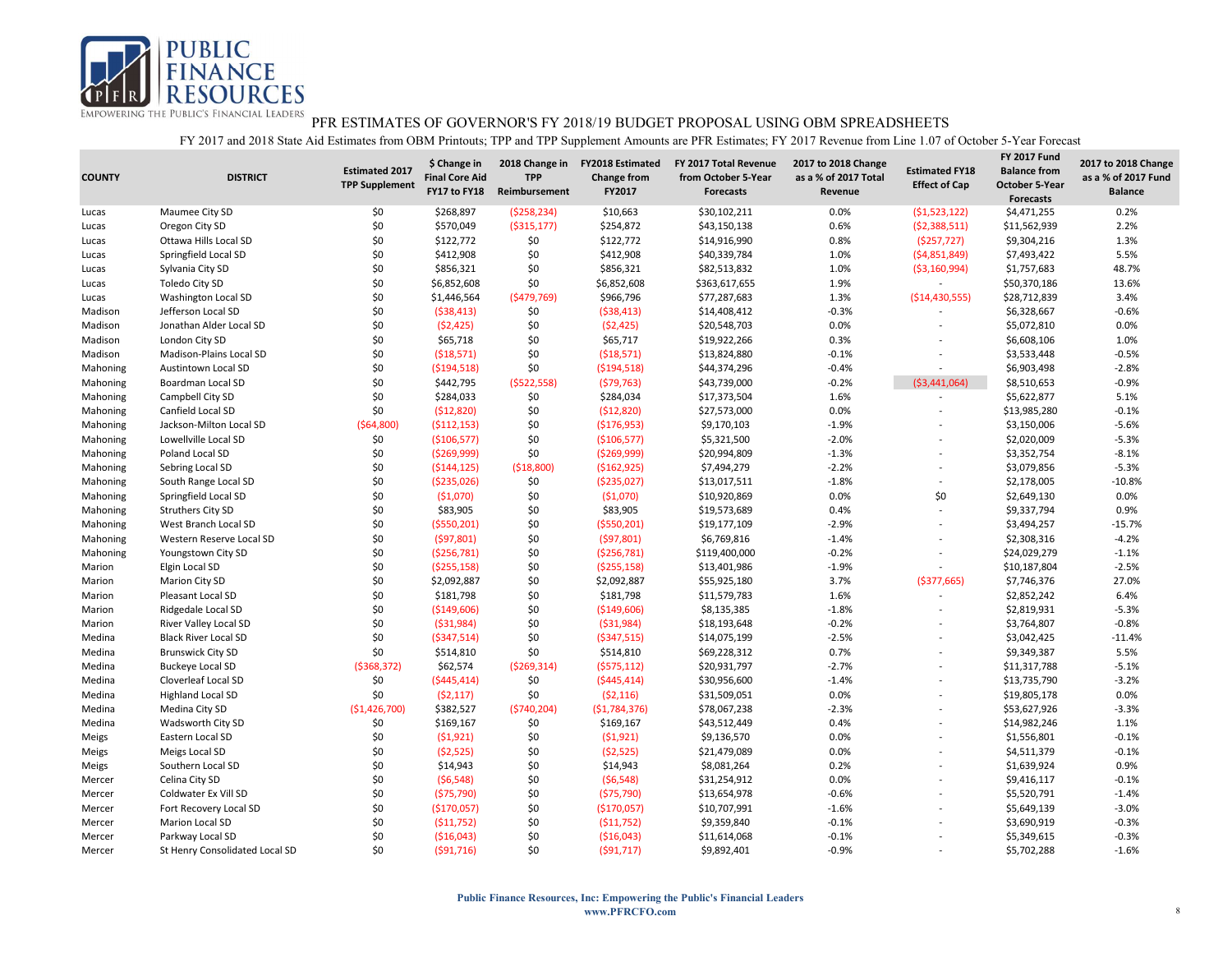

| <b>COUNTY</b> | <b>DISTRICT</b>               | <b>Estimated 2017</b><br><b>TPP Supplement</b> | \$ Change in<br><b>Final Core Aid</b><br>FY17 to FY18 | 2018 Change in<br><b>TPP</b><br>Reimbursement | <b>FY2018 Estimated</b><br><b>Change from</b><br>FY2017 | FY 2017 Total Revenue<br>from October 5-Year<br><b>Forecasts</b> | 2017 to 2018 Change<br>as a % of 2017 Total<br>Revenue | <b>Estimated FY18</b><br><b>Effect of Cap</b> | <b>FY 2017 Fund</b><br><b>Balance from</b><br><b>October 5-Year</b><br><b>Forecasts</b> | 2017 to 2018 Change<br>as a % of 2017 Fund<br><b>Balance</b> |
|---------------|-------------------------------|------------------------------------------------|-------------------------------------------------------|-----------------------------------------------|---------------------------------------------------------|------------------------------------------------------------------|--------------------------------------------------------|-----------------------------------------------|-----------------------------------------------------------------------------------------|--------------------------------------------------------------|
| Miami         | <b>Bethel Local SD</b>        | \$0                                            | \$210,765                                             | \$0                                           | \$210,765                                               | \$11,048,096                                                     | 1.9%                                                   | ( \$2,647,741)                                | \$3,201,098                                                                             | 6.6%                                                         |
| Miami         | Bradford Ex Vill SD           | \$0                                            | ( \$165, 903)                                         | \$0                                           | ( \$165, 903)                                           | \$6,915,257                                                      | $-2.4%$                                                |                                               | \$4,233,254                                                                             | $-3.9%$                                                      |
| Miami         | Covington Ex Vill SD          | \$0                                            | ( \$19, 805)                                          | \$0                                           | ( \$19,806)                                             | \$9,545,059                                                      | $-0.2%$                                                | ÷                                             | \$2,067,758                                                                             | $-1.0%$                                                      |
| Miami         | Miami East Local SD           | \$0                                            | \$139,823                                             | \$0                                           | \$139,823                                               | \$13,997,488                                                     | 1.0%                                                   |                                               | \$6,319,251                                                                             | 2.2%                                                         |
| Miami         | Milton-Union Ex Vill SD       | \$0                                            | \$287,828                                             | \$0                                           | \$287,828                                               | \$13,715,906                                                     | 2.1%                                                   | L,                                            | \$6,888,055                                                                             | 4.2%                                                         |
| Miami         | Newton Local SD               | \$0                                            | (549, 892)                                            | \$0                                           | (549,891)                                               | \$6,789,772                                                      | $-0.7%$                                                |                                               | \$2,733,696                                                                             | $-1.8%$                                                      |
| Miami         | Piqua City SD                 | \$0                                            | \$786,648                                             | \$0                                           | \$786,647                                               | \$34,050,232                                                     | 2.3%                                                   | $\overline{a}$                                | \$12,711,886                                                                            | 6.2%                                                         |
| Miami         | Tipp City Ex Vill SD          | ( \$35,556)                                    | \$151,709                                             | (573,865)                                     | \$42,287                                                | \$25,729,300                                                     | 0.2%                                                   |                                               | \$11,676,676                                                                            | 0.4%                                                         |
| Miami         | Troy City SD                  | \$0                                            | \$726,171                                             | ( \$403, 175)                                 | \$322,996                                               | \$45,733,213                                                     | 0.7%                                                   | ( \$994, 634)                                 | \$14,365,691                                                                            | 2.2%                                                         |
| Monroe        | Switzerland Of Ohio Local SD  | \$0                                            | ( \$569,499)                                          | \$0                                           | ( \$569,499]                                            | \$28,999,752                                                     | $-2.0%$                                                | $\overline{a}$                                | \$9,202,929                                                                             | $-6.2%$                                                      |
| Montgomery    | <b>Brookville Local SD</b>    | \$0                                            | \$302,103                                             | \$0                                           | \$302,104                                               | \$13,932,109                                                     | 2.2%                                                   | (570, 742)                                    | \$6,079,482                                                                             | 5.0%                                                         |
| Montgomery    | Centerville City SD           | (549,046)                                      | \$668,911                                             | \$0                                           | \$619,864                                               | \$96,764,259                                                     | 0.6%                                                   | ( \$3,081)                                    | \$40,148,136                                                                            | 1.5%                                                         |
| Montgomery    | Dayton City SD                | \$0                                            | \$8,988,905                                           | (5419,313)                                    | \$8,569,592                                             | \$254,609,684                                                    | 3.4%                                                   | ( \$3,953,830)                                | \$33,328,334                                                                            | 25.7%                                                        |
| Montgomery    | Huber Heights City SD         | \$0                                            | \$1,363,252                                           | \$0                                           | \$1,363,253                                             | \$67,172,690                                                     | 2.0%                                                   | $\overline{a}$                                | \$34,156,497                                                                            | 4.0%                                                         |
| Montgomery    | Jefferson Township Local SD   | \$0                                            | ( \$178, 868)                                         | \$0                                           | ( \$178, 868)                                           | \$7,050,000                                                      | $-2.5%$                                                | $\sim$                                        | \$5,143,578                                                                             | $-3.5%$                                                      |
| Montgomery    | Kettering City SD             | ( \$116,703)                                   | \$787,091                                             | (5769,306)                                    | (598, 918)                                              | \$88,825,823                                                     | $-0.1%$                                                | ( \$7,930,842)                                | \$23,140,145                                                                            | $-0.4%$                                                      |
| Montgomery    | Mad River Local SD            | \$0                                            | \$805,523                                             | \$0                                           | \$805,523                                               | \$42,761,370                                                     | 1.9%                                                   |                                               | \$18,451,929                                                                            | 4.4%                                                         |
| Montgomery    | Miamisburg City SD            | \$0                                            | \$769,700                                             | \$0                                           | \$769,700                                               | \$53,616,223                                                     | 1.4%                                                   | ( \$3,716,539)                                | \$12,669,782                                                                            | 6.1%                                                         |
| Montgomery    | New Lebanon Local SD          | \$0                                            | \$214,317                                             | \$0                                           | \$214,317                                               | \$12,841,308                                                     | 1.7%                                                   |                                               | \$10,859,764                                                                            | 2.0%                                                         |
| Montgomery    | Northmont City SD             | \$0                                            | \$764,980                                             | \$0                                           | \$764,980                                               | \$55,838,893                                                     | 1.4%                                                   | $\overline{\phantom{a}}$                      | \$14,584,822                                                                            | 5.2%                                                         |
| Montgomery    | Northridge Local SD           | \$0                                            | \$571,388                                             | ( \$87, 610)                                  | \$483,778                                               | \$22,245,380                                                     | 2.2%                                                   | ( \$839, 217)                                 | \$10,826,299                                                                            | 4.5%                                                         |
| Montgomery    | Oakwood City SD               | \$0                                            | \$188,612                                             | \$0                                           | \$188,612                                               | \$26,009,000                                                     | 0.7%                                                   | $\overline{a}$                                | \$4,333,194                                                                             | 4.4%                                                         |
| Montgomery    | Trotwood-Madison City SD      | \$0                                            | \$1,352,520                                           | \$0                                           | \$1,352,520                                             | \$35,855,553                                                     | 3.8%                                                   | ( \$954, 529)                                 | \$29,825,778                                                                            | 4.5%                                                         |
| Montgomery    | Valley View Local SD          | \$0                                            | \$101,701                                             | \$0                                           | \$101,701                                               | \$19,457,786                                                     | 0.5%                                                   | $\sim$                                        | \$4,324,289                                                                             | 2.4%                                                         |
| Montgomery    | Vandalia-Butler City SD       | ( \$141,001)                                   | \$245,271                                             | ( \$367,078)                                  | (5262,808)                                              | \$33,129,314                                                     | $-0.8%$                                                | ( \$1,293,199)                                | \$12,919,787                                                                            | $-2.0%$                                                      |
| Montgomery    | West Carrollton City SD       | \$0                                            | \$947,539                                             | ( \$230,468)                                  | \$717,071                                               | \$40,524,000                                                     | 1.8%                                                   | ( \$2,656,797)                                | \$4,397,753                                                                             | 16.3%                                                        |
| Morgan        | Morgan Local SD               | \$0                                            | (5443,802)                                            | \$0                                           | (5443,801)                                              | \$21,289,092                                                     | $-2.1%$                                                |                                               | \$6,877,154                                                                             | $-6.5%$                                                      |
| Morrow        | Cardington-Lincoln Local SD   | \$0                                            | (5238, 232)                                           | \$0                                           | (5238, 232)                                             | \$12,154,295                                                     | $-2.0%$                                                |                                               | \$205,126                                                                               | $-116.1%$                                                    |
| Morrow        | <b>Highland Local SD</b>      | \$0                                            | \$43,405                                              | \$0                                           | \$43,405                                                | \$15,360,263                                                     | 0.3%                                                   |                                               | \$5,845,419                                                                             | 0.7%                                                         |
| Morrow        | Mount Gilead Ex Vill SD       | \$0                                            | (57, 421)                                             | \$0                                           | (57, 421)                                               | \$13,391,306                                                     | $-0.1%$                                                |                                               | \$3,877,726                                                                             | $-0.2%$                                                      |
| Morrow        | Northmor Local SD             | \$0                                            | (55,014)                                              | \$0                                           | (55,014)                                                | \$12,105,837                                                     | 0.0%                                                   |                                               | \$2,511,961                                                                             | $-0.2%$                                                      |
| Muskingum     | East Muskingum Local SD       | \$0                                            | (5691)                                                | \$0                                           | (5691)                                                  | \$18,293,122                                                     | 0.0%                                                   |                                               | \$4,428,736                                                                             | 0.0%                                                         |
| Muskingum     | Franklin Local SD             | \$0                                            | ( \$263, 342)                                         | \$0                                           | ( \$263, 342)                                           | \$21,644,705                                                     | $-1.2%$                                                |                                               | \$6,011,462                                                                             | $-4.4%$                                                      |
| Muskingum     | Maysville Local SD            | \$0                                            | \$646,604                                             | \$0                                           | \$646,603                                               | \$20,201,141                                                     | 3.2%                                                   | (5495,391)                                    | \$2,986,770                                                                             | 21.6%                                                        |
| Muskingum     | Tri-Valley Local SD           | \$0                                            | ( \$13,440)                                           | \$0                                           | ( \$13,439)                                             | \$29,055,017                                                     | 0.0%                                                   | $\sim$                                        | \$8,100,187                                                                             | $-0.2%$                                                      |
| Muskingum     | West Muskingum Local SD       | ( \$38,408)                                    | (522)                                                 | \$0                                           | ( \$38,431)                                             | \$16,422,036                                                     | $-0.2%$                                                |                                               | \$1,790,470                                                                             | $-2.1%$                                                      |
| Muskingum     | Zanesville City SD            | \$0                                            | \$1,487,896                                           | \$0                                           | \$1,487,897                                             | \$42,264,186                                                     | 3.5%                                                   | (5770, 177)                                   | \$3,506,142                                                                             | 42.4%                                                        |
| Noble         | Caldwell Ex Vill SD           | \$0                                            | \$30,070                                              | \$0                                           | \$30,070                                                | \$9,671,885                                                      | 0.3%                                                   |                                               | \$3,900,654                                                                             | 0.8%                                                         |
| Noble         | Noble Local SD                | \$0                                            | ( \$295, 269)                                         | \$0                                           | ( \$295, 269)                                           | \$15,230,843                                                     | $-1.9%$                                                | $\overline{a}$                                | \$11,169,416                                                                            | $-2.6%$                                                      |
| Ottawa        | Benton Carroll Salem Local SD | (\$195,673)                                    | ( \$186,060)                                          | ( \$270, 812)                                 | ( \$652, 545)                                           | \$20,261,825                                                     | $-3.2%$                                                |                                               | \$4,899,404                                                                             | $-13.3%$                                                     |
| Ottawa        | Danbury Local SD              | \$0                                            | ( \$30, 359)                                          | \$0                                           | ( \$30, 360)                                            | \$10,103,164                                                     | $-0.3%$                                                |                                               | \$2,814,891                                                                             | $-1.1%$                                                      |
| Ottawa        | Genoa Area Local SD           | \$0                                            | (5288, 173)                                           | \$0                                           | (5288, 173)                                             | \$12,551,575                                                     | $-2.3%$                                                |                                               | \$3,599,857                                                                             | $-8.0%$                                                      |
| Ottawa        | Port Clinton City SD          | (5601,696)                                     | $\sim$                                                | ( \$310, 915)                                 | (5912, 611)                                             | \$20,233,427                                                     | $-4.5%$                                                |                                               | \$9,995,071                                                                             | $-9.1%$                                                      |
| Ottawa        | Put-In-Bay Local SD           | \$0                                            | \$3,286                                               | \$0                                           | \$3,287                                                 | \$2,672,430                                                      | 0.1%                                                   | (529,963)                                     | \$3,071,198                                                                             | 0.1%                                                         |
| Paulding      | Antwerp Local SD              | \$0                                            | (5794)                                                | \$0                                           | (5793)                                                  | \$7,566,846                                                      | 0.0%                                                   | $\overline{a}$                                | \$4,343,070                                                                             | 0.0%                                                         |
| Paulding      | Paulding Ex Vill SD           | \$0                                            | (51,009)                                              | \$0                                           | (51,009)                                                | \$16,926,197                                                     | 0.0%                                                   |                                               | \$7,408,984                                                                             | 0.0%                                                         |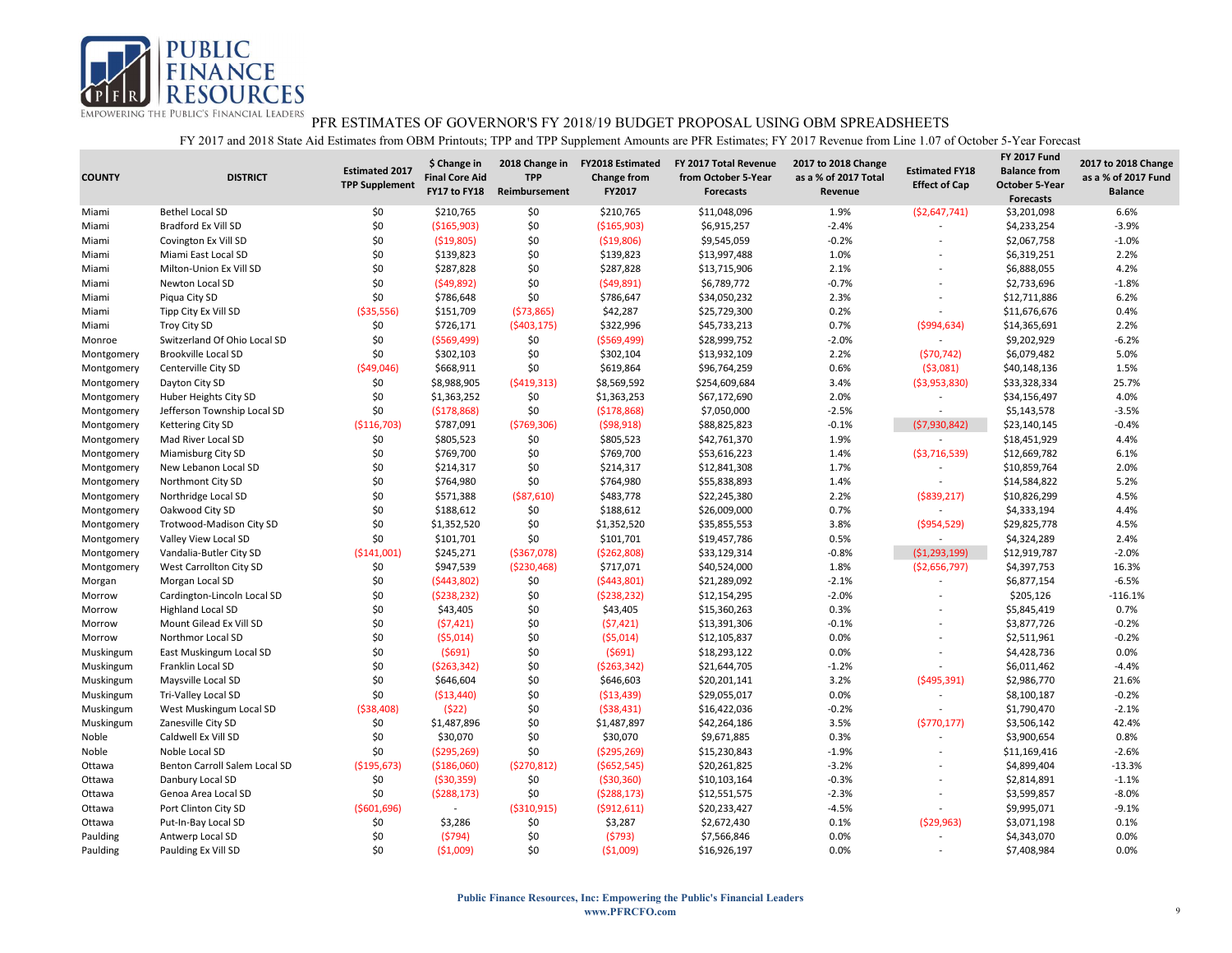

| <b>COUNTY</b> | <b>DISTRICT</b>                    | <b>Estimated 2017</b><br><b>TPP Supplement</b> | \$ Change in<br><b>Final Core Aid</b><br>FY17 to FY18 | 2018 Change in<br><b>TPP</b><br>Reimbursement | <b>FY2018 Estimated</b><br><b>Change from</b><br>FY2017 | FY 2017 Total Revenue<br>from October 5-Year<br><b>Forecasts</b> | 2017 to 2018 Change<br>as a % of 2017 Total<br>Revenue | <b>Estimated FY18</b><br><b>Effect of Cap</b> | <b>FY 2017 Fund</b><br><b>Balance from</b><br><b>October 5-Year</b><br><b>Forecasts</b> | 2017 to 2018 Change<br>as a % of 2017 Fund<br><b>Balance</b> |
|---------------|------------------------------------|------------------------------------------------|-------------------------------------------------------|-----------------------------------------------|---------------------------------------------------------|------------------------------------------------------------------|--------------------------------------------------------|-----------------------------------------------|-----------------------------------------------------------------------------------------|--------------------------------------------------------------|
| Paulding      | Wayne Trace Local SD               | \$0                                            | (54,308)                                              | \$0                                           | ( \$4,309)                                              | \$11,938,212                                                     | 0.0%                                                   | $\overline{a}$                                | \$8,417,663                                                                             | $-0.1%$                                                      |
| Perry         | Crooksville Ex Vill SD             | \$0                                            | ( \$23,791)                                           | \$0                                           | ( \$23,790)                                             | \$12,868,896                                                     | $-0.2%$                                                |                                               | \$4,038,862                                                                             | $-0.6%$                                                      |
| Perry         | New Lexington City SD              | \$0                                            | \$248,862                                             | \$0                                           | \$248,862                                               | \$20,376,715                                                     | 1.2%                                                   | ÷                                             | \$2,358,946                                                                             | 10.5%                                                        |
| Perry         | Northern Local SD                  | \$0                                            | ( \$132,083)                                          | \$0                                           | (\$132,083)                                             | \$21,946,388                                                     | $-0.6%$                                                |                                               | \$1,572,967                                                                             | $-8.4%$                                                      |
| Perry         | Southern Local SD                  | \$0                                            | \$1,986                                               | \$0                                           | \$1,986                                                 | \$9,705,522                                                      | 0.0%                                                   |                                               | \$2,578,850                                                                             | 0.1%                                                         |
| Pickaway      | Circleville City SD                | \$0                                            | \$315,065                                             | \$0                                           | \$315,066                                               | \$25,755,000                                                     | 1.2%                                                   |                                               | \$15,610,229                                                                            | 2.0%                                                         |
| Pickaway      | Logan Elm Local SD                 | \$0                                            | (5408, 130)                                           | \$0                                           | (5408, 130)                                             | \$20,440,303                                                     | $-2.0%$                                                | ÷                                             | \$10,506,550                                                                            | $-3.9%$                                                      |
| Pickaway      | <b>Teays Valley Local SD</b>       | \$0                                            | \$69,629                                              | \$0                                           | \$69,629                                                | \$37,963,870                                                     | 0.2%                                                   |                                               | \$17,651,164                                                                            | 0.4%                                                         |
| Pickaway      | Westfall Local SD                  | \$0                                            | ( \$237,450)                                          | \$0                                           | (\$237,450)                                             | \$16,666,864                                                     | $-1.4%$                                                | ÷                                             | \$14,527,298                                                                            | $-1.6%$                                                      |
| Pike          | Eastern Local SD                   | \$0                                            | \$243,625                                             | \$0                                           | \$243,625                                               | \$12,545,276                                                     | 1.9%                                                   |                                               | \$5,322,461                                                                             | 4.6%                                                         |
| Pike          | Scioto Valley Local SD             | \$0                                            | ( \$544,000]                                          | ( \$95,484)                                   | ( \$639,484)                                            | \$15,652,813                                                     | $-4.1%$                                                | ÷                                             | \$7,647,856                                                                             | $-8.4%$                                                      |
| Pike          | Waverly City SD                    | \$0                                            | \$225,620                                             | \$0                                           | \$225,621                                               | \$18,870,411                                                     | 1.2%                                                   |                                               | \$7,912,461                                                                             | 2.9%                                                         |
| Pike          | Western Local SD                   | \$0                                            | (591, 636)                                            | \$0                                           | ( \$91, 637)                                            | \$11,170,987                                                     | $-0.8%$                                                | $\overline{a}$                                | \$5,773,084                                                                             | $-1.6%$                                                      |
| Portage       | Aurora City SD                     | (5504, 743)                                    | \$2,398                                               | \$0                                           | ( \$502, 346)                                           | \$33,729,604                                                     | $-1.5%$                                                |                                               | \$7,273,441                                                                             | $-6.9%$                                                      |
| Portage       | Crestwood Local SD                 | \$0                                            | ( \$526,474)                                          | \$0                                           | ( \$526, 474)                                           | \$20,269,165                                                     | $-2.6%$                                                | $\overline{a}$                                | \$3,657,331                                                                             | $-14.4%$                                                     |
| Portage       | Field Local SD                     | ( \$308, 570)                                  | ( \$281,406)                                          | (520, 401)                                    | ( \$610, 376)                                           | \$18,968,535                                                     | $-3.2%$                                                |                                               | \$3,115,869                                                                             | $-19.6%$                                                     |
| Portage       | James A Garfield Local SD          | \$0                                            | (52, 161)                                             | \$0                                           | ( \$2,160)                                              | \$13,155,944                                                     | 0.0%                                                   | ÷                                             | \$2,657,271                                                                             | $-0.1%$                                                      |
| Portage       | Kent City SD                       | (5591, 426)                                    | (5487, 215)                                           | \$0                                           | ( \$1,078,641)                                          | \$47,358,621                                                     | $-2.3%$                                                |                                               | \$23,642,027                                                                            | $-4.6%$                                                      |
| Portage       | Ravenna City SD                    | \$0                                            | \$490,282                                             | ( \$191, 238)                                 | \$299,044                                               | \$30,220,721                                                     | 1.0%                                                   |                                               | \$4,496,472                                                                             | 6.7%                                                         |
| Portage       | Rootstown Local SD                 | \$0                                            | (51,612)                                              | \$0                                           | (51,612)                                                | \$12,054,984                                                     | 0.0%                                                   |                                               | \$2,040,504                                                                             | $-0.1%$                                                      |
| Portage       | Southeast Local SD                 | \$0                                            | ( \$508, 658)                                         | \$0                                           | ( \$508, 657]                                           | \$17,974,919                                                     | $-2.8%$                                                | $\overline{\phantom{a}}$                      | \$11,652,912                                                                            | $-4.4%$                                                      |
| Portage       | Streetsboro City SD                | \$0                                            | \$250,315                                             | ( \$269, 961)                                 | ( \$19,646)                                             | \$22,675,115                                                     | $-0.1%$                                                | (5594, 335)                                   | \$5,423,607                                                                             | $-0.4%$                                                      |
| Portage       | Waterloo Local SD                  | \$0                                            | (5288,968)                                            | \$0                                           | (5288,968)                                              | \$11,318,901                                                     | $-2.6%$                                                | $\overline{a}$                                | \$1,649,058                                                                             | $-17.5%$                                                     |
| Portage       | Windham Ex Vill SD                 | \$0                                            | ( \$39,042)                                           | \$0                                           | ( \$39,042)                                             | \$8,383,489                                                      | $-0.5%$                                                | ÷                                             | \$4,102,405                                                                             | $-1.0%$                                                      |
| Preble        | College Corner Local SD            | \$0                                            | (529, 448)                                            | \$0                                           | (529, 448)                                              | \$1,213,700                                                      | $-2.4%$                                                |                                               | \$1,978,403                                                                             | $-1.5%$                                                      |
| Preble        | Eaton Community Schools City SD    | \$0                                            | (54,708)                                              | \$0                                           | (54,708)                                                | \$22,408,004                                                     | 0.0%                                                   |                                               | \$10,123,581                                                                            | 0.0%                                                         |
| Preble        | National Trail Local SD            | \$0                                            | ( \$3,706)                                            | \$0                                           | ( \$3,706)                                              | \$12,978,077                                                     | 0.0%                                                   | L,                                            | \$7,519,514                                                                             | 0.0%                                                         |
| Preble        | Preble-Shawnee Local SD            | \$0                                            | ( \$51,573)                                           | \$0                                           | ( \$51,573)                                             | \$15,435,468                                                     | $-0.3%$                                                |                                               | \$14,142,924                                                                            | $-0.4%$                                                      |
| Preble        | Tri-County North Local SD          | \$0                                            | ( \$132,066)                                          | \$0                                           | ( \$132,066]                                            | \$10,769,048                                                     | $-1.2%$                                                |                                               | \$5,052,591                                                                             | $-2.6%$                                                      |
| Preble        | Twin Valley Community Local SD     | \$0                                            | ( \$113,897)                                          | \$0                                           | ( \$113,898)                                            | \$9,942,498                                                      | $-1.1%$                                                |                                               | \$3,864,903                                                                             | $-2.9%$                                                      |
| Putnam        | Columbus Grove Local SD            | \$0                                            | (54, 409)                                             | \$0                                           | (54, 409)                                               | \$10,162,000                                                     | 0.0%                                                   |                                               | \$6,128,691                                                                             | $-0.1%$                                                      |
| Putnam        | Continental Local SD               | \$0                                            | (54, 163)                                             | \$0                                           | (54, 163)                                               | \$6,825,023                                                      | $-0.1%$                                                |                                               | \$4,779,281                                                                             | $-0.1%$                                                      |
| Putnam        | Jennings Local SD                  | \$0                                            | ( \$37, 937)                                          | \$0                                           | ( \$37, 937)                                            | \$4,061,325                                                      | $-0.9%$                                                |                                               | \$1,323,766                                                                             | $-2.9%$                                                      |
| Putnam        | Kalida Local SD                    | \$0                                            | ( \$10,008)                                           | \$0                                           | (\$10,007)                                              | \$6,731,065                                                      | $-0.1%$                                                |                                               | \$5,145,481                                                                             | $-0.2%$                                                      |
| Putnam        | Leipsic Local SD                   | \$0                                            | (53,832)                                              | \$0                                           | (53,833)                                                | \$7,743,848                                                      | 0.0%                                                   |                                               | \$5,612,712                                                                             | $-0.1%$                                                      |
| Putnam        | Miller City-New Cleveland Local SD | \$0                                            | ( \$10,686)                                           | \$0                                           | ( \$10,685)                                             | \$5,387,964                                                      | $-0.2%$                                                |                                               | \$2,857,305                                                                             | $-0.4%$                                                      |
| Putnam        | Ottawa-Glandorf Local SD           | \$0                                            | (5215)                                                | \$0                                           | (5215)                                                  | \$13,307,173                                                     | 0.0%                                                   |                                               | \$4,259,587                                                                             | 0.0%                                                         |
| Putnam        | Ottoville Local SD                 | \$0                                            | ( \$121, 438)                                         | \$0                                           | (5121, 438)                                             | \$5,304,000                                                      | $-2.3%$                                                |                                               | \$5,303,309                                                                             | $-2.3%$                                                      |
| Putnam        | Pandora-Gilboa Local SD            | \$0                                            | (57, 169)                                             | \$0                                           | (57, 169)                                               | \$7,352,916                                                      | $-0.1%$                                                |                                               | \$4,870,160                                                                             | $-0.1%$                                                      |
| Richland      | Clear Fork Valley Local SD         | \$0                                            | ( \$326,171)                                          | \$0                                           | ( \$326,171)                                            | \$16,767,593                                                     | $-1.9%$                                                |                                               | \$4,586,396                                                                             | $-7.1%$                                                      |
| Richland      | Crestview Local SD                 | \$0                                            | (592, 201)                                            | \$0                                           | (592, 202)                                              | \$11,118,055                                                     | $-0.8%$                                                |                                               | \$7,116,573                                                                             | $-1.3%$                                                      |
| Richland      | Lexington Local SD                 | \$0                                            | \$303,265                                             | \$0                                           | \$303,265                                               | \$23,016,385                                                     | 1.3%                                                   |                                               | \$9,384,967                                                                             | 3.2%                                                         |
| Richland      | Lucas Local SD                     | \$0                                            | ( \$140,064)                                          | \$0                                           | ( \$140,065)                                            | \$6,902,030                                                      | $-2.0%$                                                |                                               | \$6,833,429                                                                             | $-2.0%$                                                      |
| Richland      | Madison Local SD                   | \$0                                            | \$882,550                                             | ( \$195,640)                                  | \$686,910                                               | \$33,310,664                                                     | 2.1%                                                   | ( \$2, 281, 474)                              | \$5,364,420                                                                             | 12.8%                                                        |
| Richland      | Mansfield City SD                  | \$0                                            | \$924,587                                             | \$0                                           | \$924,587                                               | \$57,728,338                                                     | 1.6%                                                   |                                               | \$14,894,429                                                                            | 6.2%                                                         |
| Richland      | Ontario Local SD                   | \$0                                            | \$152,876                                             | ( \$176,479)                                  | (523,603)                                               | \$17,015,329                                                     | $-0.1%$                                                | (52,643,922)                                  | \$5,270,330                                                                             | $-0.4%$                                                      |
|               |                                    |                                                |                                                       |                                               |                                                         |                                                                  |                                                        |                                               |                                                                                         |                                                              |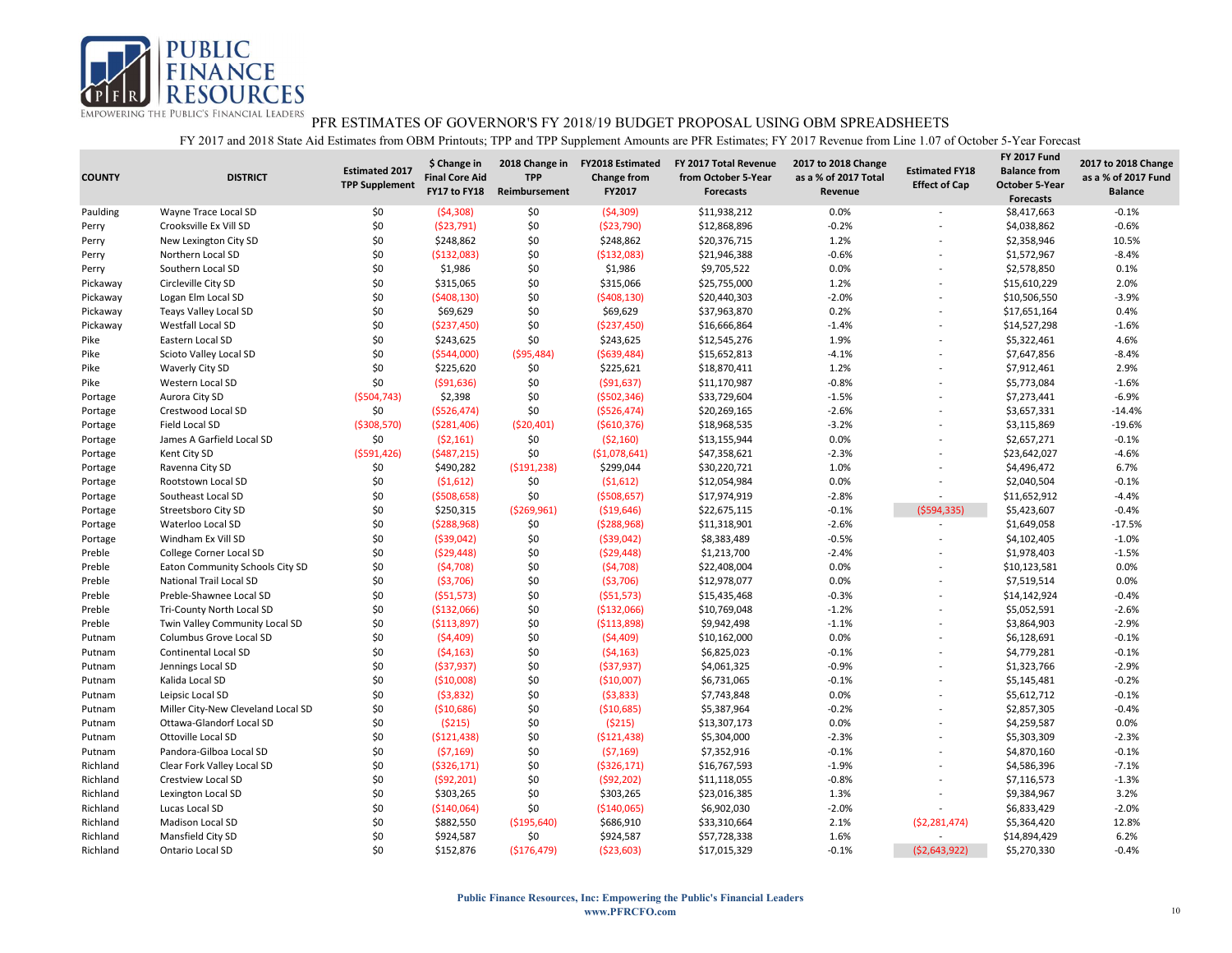

| <b>COUNTY</b> | <b>DISTRICT</b>                | <b>Estimated 2017</b><br><b>TPP Supplement</b> | \$ Change in<br><b>Final Core Aid</b><br>FY17 to FY18 | <b>TPP</b><br>Reimbursement | 2018 Change in FY2018 Estimated<br><b>Change from</b><br>FY2017 | FY 2017 Total Revenue<br>from October 5-Year<br><b>Forecasts</b> | 2017 to 2018 Change<br>as a % of 2017 Total<br>Revenue | <b>Estimated FY18</b><br><b>Effect of Cap</b> | <b>FY 2017 Fund</b><br><b>Balance from</b><br><b>October 5-Year</b><br><b>Forecasts</b> | 2017 to 2018 Change<br>as a % of 2017 Fund<br><b>Balance</b> |
|---------------|--------------------------------|------------------------------------------------|-------------------------------------------------------|-----------------------------|-----------------------------------------------------------------|------------------------------------------------------------------|--------------------------------------------------------|-----------------------------------------------|-----------------------------------------------------------------------------------------|--------------------------------------------------------------|
| Richland      | Plymouth-Shiloh Local SD       | \$0                                            | ( \$285, 568)                                         | \$0                         | ( \$285, 568)                                                   | \$9,403,320                                                      | $-3.0%$                                                |                                               | \$3,570,916                                                                             | $-8.0%$                                                      |
| Richland      | Shelby City SD                 | \$0                                            | \$134,112                                             | \$0                         | \$134,112                                                       | \$19,946,000                                                     | 0.7%                                                   |                                               | \$8,851,149                                                                             | 1.5%                                                         |
| Ross          | Adena Local SD                 | \$0                                            | \$216                                                 | \$0                         | \$216                                                           | \$11,712,890                                                     | 0.0%                                                   |                                               | \$3,357,941                                                                             | 0.0%                                                         |
| Ross          | Chillicothe City SD            | \$0                                            | \$724,723                                             | ( \$239,402)                | \$485,321                                                       | \$31,788,355                                                     | 1.5%                                                   | ( \$1,890,869)                                | \$8,903,827                                                                             | 5.5%                                                         |
| Ross          | <b>Huntington Local SD</b>     | \$0                                            | (5802)                                                | \$0                         | (5802)                                                          | \$15,750,829                                                     | 0.0%                                                   |                                               | \$8,502,407                                                                             | 0.0%                                                         |
| Ross          | Paint Valley Local SD          | \$0                                            | ( \$176, 211)                                         | \$0                         | ( \$176, 210)                                                   | \$10,212,168                                                     | $-1.7%$                                                |                                               | \$4,050,447                                                                             | $-4.4%$                                                      |
| Ross          | Southeastern Local SD          | \$0                                            | (556, 382)                                            | \$0                         | (556, 382)                                                      | \$12,821,631                                                     | $-0.4%$                                                |                                               | \$11,420,726                                                                            | $-0.5%$                                                      |
| Ross          | Union Scioto Local SD          | \$0                                            | \$46,585                                              | \$0                         | \$46,585                                                        | \$20,396,130                                                     | 0.2%                                                   |                                               | \$9,428,327                                                                             | 0.5%                                                         |
| Ross          | Zane Trace Local SD            | \$0                                            | ( \$327,790)                                          | \$0                         | (\$327,790)                                                     | \$12,890,487                                                     | $-2.5%$                                                |                                               | \$3,253,035                                                                             | $-10.1%$                                                     |
| Sandusky      | Clyde-Green Springs Ex Vill SD | \$0                                            | (51, 562)                                             | \$0                         | (51, 562)                                                       | \$24,252,369                                                     | 0.0%                                                   |                                               | \$6,456,178                                                                             | 0.0%                                                         |
| Sandusky      | Fremont City SD                | \$0                                            | \$828,401                                             | ( \$375,562)                | \$452,839                                                       | \$39,896,938                                                     | 1.1%                                                   | ( \$1,882,661)                                | \$15,392,491                                                                            | 2.9%                                                         |
| Sandusky      | Gibsonburg Ex Vill SD          | \$0                                            | ( \$124,453)                                          | \$0                         | ( \$124, 453)                                                   | \$9,729,291                                                      | $-1.3%$                                                |                                               | \$138,303                                                                               | $-90.0%$                                                     |
| Sandusky      | Lakota Local SD                | \$0                                            | (51,945)                                              | \$0                         | (51, 945)                                                       | \$12,726,275                                                     | 0.0%                                                   |                                               | \$4,547,867                                                                             | 0.0%                                                         |
| Sandusky      | Woodmore Local SD              | \$0                                            | (567, 321)                                            | (599, 189)                  | ( \$166, 511]                                                   | \$10,168,531                                                     | $-1.6%$                                                |                                               | \$1,270,943                                                                             | $-13.1%$                                                     |
| Scioto        | Bloom-Vernon Local SD          | \$0                                            | (51, 542)                                             | \$0                         | (51, 542)                                                       | \$11,480,385                                                     | 0.0%                                                   |                                               | \$5,007,173                                                                             | 0.0%                                                         |
| Scioto        | Clay Local SD                  | \$0                                            | \$30,119                                              | \$0                         | \$30,119                                                        | \$6,832,542                                                      | 0.4%                                                   |                                               | \$2,331,209                                                                             | 1.3%                                                         |
| Scioto        | Green Local SD                 | \$0                                            | (5897)                                                | \$0                         | (5897)                                                          | \$7,911,268                                                      | 0.0%                                                   |                                               | \$2,847,424                                                                             | 0.0%                                                         |
| Scioto        | Minford Local SD               | \$0                                            | ( \$130, 394)                                         | \$0                         | ( \$130, 394)                                                   | \$15,719,788                                                     | $-0.8%$                                                |                                               | \$1,174,925                                                                             | $-11.1%$                                                     |
| Scioto        | New Boston Local SD            | \$0                                            | \$153,320                                             | \$0                         | \$153,320                                                       | \$5,541,500                                                      | 2.8%                                                   | ( \$425, 447)                                 | \$1,875,679                                                                             | 8.2%                                                         |
| Scioto        | Northwest Local SD             | \$0                                            | ( \$3,079)                                            | \$0                         | ( \$3,080)                                                      | \$19,754,005                                                     | 0.0%                                                   |                                               | \$4,532,567                                                                             | $-0.1%$                                                      |
| Scioto        | Portsmouth City SD             | \$0                                            | (55,757)                                              | \$0                         | (55, 758)                                                       | \$27,759,419                                                     | 0.0%                                                   |                                               | \$989,390                                                                               | $-0.6%$                                                      |
| Scioto        | Valley Local SD                | \$0                                            | ( \$13,488)                                           | \$0                         | ( \$13,488)                                                     | \$12,769,807                                                     | $-0.1%$                                                |                                               | \$7,365,462                                                                             | $-0.2%$                                                      |
| Scioto        | Washington-Nile Local SD       | \$0                                            | \$83,670                                              | \$0                         | \$83,670                                                        | \$16,471,458                                                     | 0.5%                                                   |                                               | \$5,713,155                                                                             | 1.5%                                                         |
| Scioto        | Wheelersburg Local SD          | \$0                                            | (5482)                                                | \$0                         | (5481)                                                          | \$13,383,385                                                     | 0.0%                                                   |                                               | \$1,485,339                                                                             | 0.0%                                                         |
| Seneca        | Fostoria City SD               | \$0                                            | \$715,003                                             | \$0                         | \$715,003                                                       | \$22,923,956                                                     | 3.1%                                                   | (52, 168, 756)                                | \$6,697,705                                                                             | 10.7%                                                        |
| Seneca        | Hopewell-Loudon Local SD       | \$0                                            | (5536)                                                | (521, 139)                  | ( \$21,674)                                                     | \$8,702,493                                                      | $-0.2%$                                                |                                               | \$4,223,184                                                                             | $-0.5%$                                                      |
| Seneca        | New Riegel Local SD            | \$0                                            | ( \$116, 626)                                         | \$0                         | ( \$116, 626)                                                   | \$4,835,400                                                      | $-2.4%$                                                | $\overline{\phantom{a}}$                      | \$1,811,740                                                                             | $-6.4%$                                                      |
| Seneca        | Old Fort Local SD              | \$0                                            | (570, 238)                                            | \$0                         | (570, 238)                                                      | \$7,311,339                                                      | $-1.0%$                                                |                                               | \$2,233,548                                                                             | $-3.1%$                                                      |
| Seneca        | Seneca East Local SD           | \$0                                            | (5142, 773)                                           | \$0                         | (\$142,774)                                                     | \$10,118,676                                                     | $-1.4%$                                                |                                               | \$3,354,566                                                                             | $-4.3%$                                                      |
| Seneca        | <b>Tiffin City SD</b>          | \$0                                            | \$11,768                                              | \$0                         | \$11,768                                                        | \$27,297,333                                                     | 0.0%                                                   |                                               | \$13,322,533                                                                            | 0.1%                                                         |
| Shelby        | Anna Local SD                  | \$0                                            | (5229, 235)                                           | ( \$104, 951)               | ( \$334, 186)                                                   | \$12,521,512                                                     | $-2.7%$                                                |                                               | \$7,734,370                                                                             | $-4.3%$                                                      |
| Shelby        | <b>Botkins Local SD</b>        | \$0                                            | (558, 997)                                            | \$0                         | (558,997)                                                       | \$6,607,824                                                      | $-0.9%$                                                |                                               | \$5,363,682                                                                             | $-1.1%$                                                      |
| Shelby        | Fairlawn Local SD              | \$0                                            | (5129,081)                                            | \$0                         | ( \$129,082]                                                    | \$6,134,094                                                      | $-2.1%$                                                |                                               | \$5,323,556                                                                             | $-2.4%$                                                      |
| Shelby        | Fort Loramie Local SD          | \$0                                            | (54, 535)                                             | \$0                         | (54, 535)                                                       | \$9,062,102                                                      | $-0.1%$                                                |                                               | \$6,648,758                                                                             | $-0.1%$                                                      |
| Shelby        | Hardin-Houston Local SD        | \$0                                            | (52, 312)                                             | \$0                         | (52, 311)                                                       | \$9,545,096                                                      | 0.0%                                                   |                                               | \$4,836,426                                                                             | 0.0%                                                         |
| Shelby        | Jackson Center Local SD        | \$0                                            | ( \$2,305)                                            | (549, 640)                  | ( \$51, 944)                                                    | \$6,527,894                                                      | $-0.8%$                                                |                                               | \$2,604,770                                                                             | $-2.0%$                                                      |
| Shelby        | Russia Local SD                | \$0                                            | ( \$126, 853)                                         | \$0                         | ( \$126, 853)                                                   | \$4,504,864                                                      | $-2.8%$                                                |                                               | \$2,842,884                                                                             | $-4.5%$                                                      |
| Shelby        | Sidney City SD                 | \$0                                            | \$44,356                                              | \$0                         | \$44,357                                                        | \$35,512,954                                                     | 0.1%                                                   |                                               | \$19,685,855                                                                            | 0.2%                                                         |
| Stark         | Alliance City SD               | \$0                                            | \$1,195,385                                           | \$0                         | \$1,195,385                                                     | \$34,131,057                                                     | 3.5%                                                   | (5773, 181)                                   | \$8,246,831                                                                             | 14.5%                                                        |
| Stark         | Canton City SD                 | \$0                                            | \$4,533,465                                           | ( \$348, 555)               | \$4,184,910                                                     | \$122,293,788                                                    | 3.4%                                                   | (54, 241, 072)                                | \$19,051,144                                                                            | 22.0%                                                        |
| Stark         | Canton Local SD                | \$0                                            | (5481,035)                                            | ( \$196, 501)               | (5677,536)                                                      | \$24,489,627                                                     | $-2.8%$                                                | $\overline{a}$                                | \$11,061,066                                                                            | $-6.1%$                                                      |
| Stark         | Fairless Local SD              | \$0                                            | (5222, 251)                                           | \$0                         | (5222, 252)                                                     | \$16,210,997                                                     | $-1.4%$                                                |                                               | \$5,977,072                                                                             | $-3.7%$                                                      |
| Stark         | Jackson Local SD               | ( \$291,062)                                   | \$332,135                                             | \$0                         | \$41,073                                                        | \$54,610,779                                                     | 0.1%                                                   | (54,098,535)                                  | \$34,902,822                                                                            | 0.1%                                                         |
| Stark         | Lake Local SD                  | \$0                                            | ( \$144, 758)                                         | \$0                         | ( \$144, 757)                                                   | \$33,168,793                                                     | $-0.4%$                                                |                                               | \$11,143,430                                                                            | $-1.3%$                                                      |
| Stark         | Louisville City SD             | \$0                                            | ( \$516, 333)                                         | \$0                         | ( \$516, 333)                                                   | \$25,709,777                                                     | $-2.0%$                                                |                                               | \$4,999,427                                                                             | $-10.3%$                                                     |
| Stark         | <b>Marlington Local SD</b>     | ( \$169, 236)                                  | (5481,604)                                            | ( \$36, 508)                | (5687, 348)                                                     | \$22,510,284                                                     | $-3.1%$                                                |                                               | \$9,816,224                                                                             | $-7.0%$                                                      |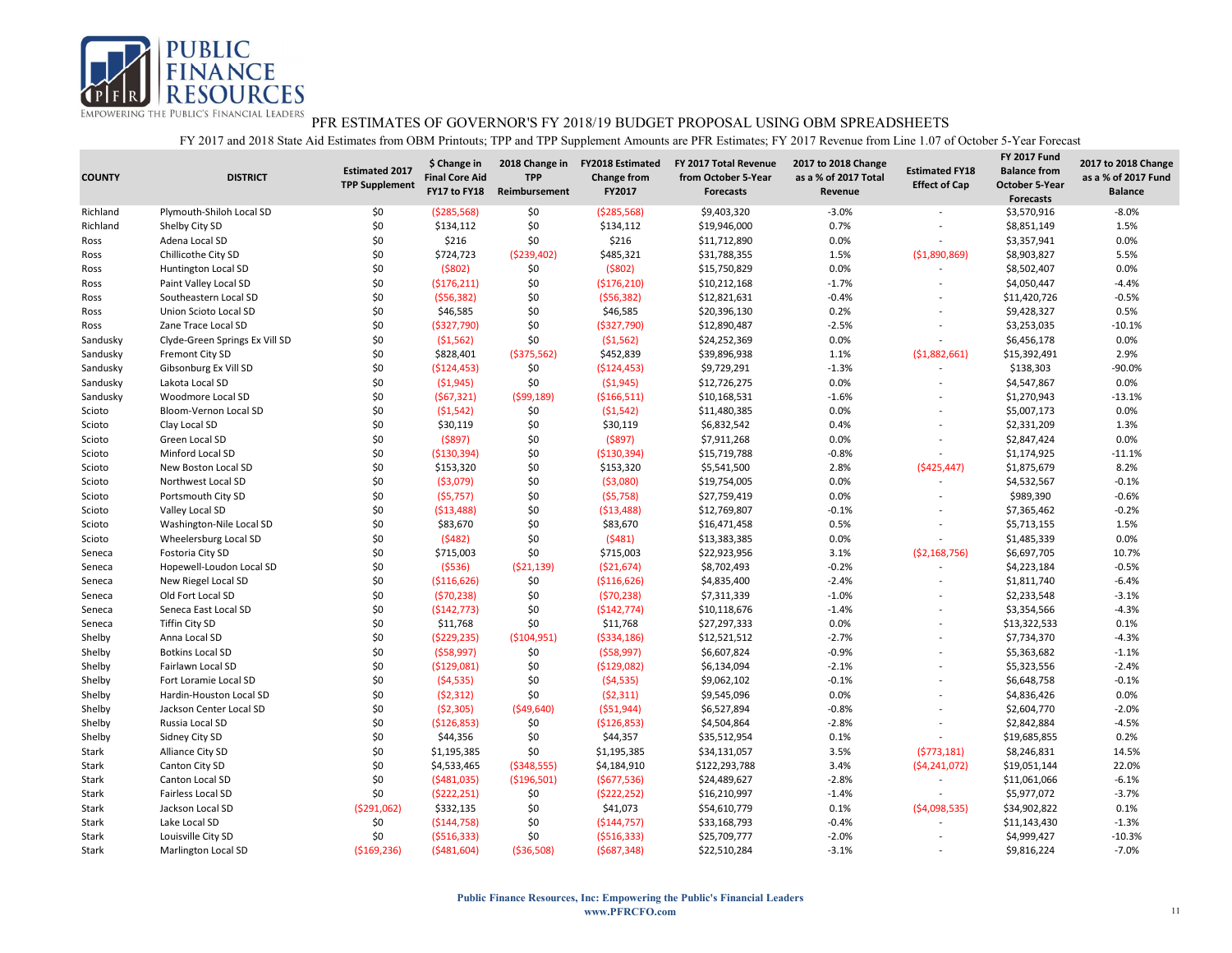

| <b>COUNTY</b> | <b>DISTRICT</b>            | <b>Estimated 2017</b><br><b>TPP Supplement</b> | \$ Change in<br><b>Final Core Aid</b><br>FY17 to FY18 | 2018 Change in<br><b>TPP</b><br>Reimbursement | <b>FY2018 Estimated</b><br><b>Change from</b><br>FY2017 | FY 2017 Total Revenue<br>from October 5-Year<br><b>Forecasts</b> | 2017 to 2018 Change<br>as a % of 2017 Total<br>Revenue | <b>Estimated FY18</b><br><b>Effect of Cap</b> | <b>FY 2017 Fund</b><br><b>Balance from</b><br><b>October 5-Year</b><br><b>Forecasts</b> | 2017 to 2018 Change<br>as a % of 2017 Fund<br><b>Balance</b> |
|---------------|----------------------------|------------------------------------------------|-------------------------------------------------------|-----------------------------------------------|---------------------------------------------------------|------------------------------------------------------------------|--------------------------------------------------------|-----------------------------------------------|-----------------------------------------------------------------------------------------|--------------------------------------------------------------|
| Stark         | Massillon City SD          | \$0                                            | \$1,355,171                                           | \$0                                           | \$1,355,171                                             | \$48,456,537                                                     | 2.8%                                                   | ( \$516,482)                                  | \$27,291,076                                                                            | 5.0%                                                         |
| Stark         | Minerva Local SD           | \$0                                            | ( \$83, 219)                                          | \$0                                           | ( \$83, 220)                                            | \$18,813,341                                                     | $-0.4%$                                                |                                               | \$9,636,671                                                                             | $-0.9%$                                                      |
| Stark         | North Canton City SD       | \$0                                            | ( \$346, 927)                                         | \$0                                           | ( \$346, 927)                                           | \$42,749,990                                                     | $-0.8%$                                                | $\overline{\phantom{a}}$                      | \$7,648,747                                                                             | $-4.5%$                                                      |
| Stark         | Northwest Local SD         | \$0                                            | ( \$326, 362)                                         | \$0                                           | ( \$326, 362)                                           | \$19,391,749                                                     | $-1.7%$                                                |                                               | \$7,799,662                                                                             | $-4.2%$                                                      |
| Stark         | Osnaburg Local SD          | \$0                                            | (51, 714)                                             | (559, 532)                                    | (561, 246)                                              | \$8,676,375                                                      | $-0.7%$                                                |                                               | \$2,781,780                                                                             | $-2.2%$                                                      |
| Stark         | Perry Local SD             | \$0                                            | (523,593)                                             | \$0                                           | (523,593)                                               | \$45,349,723                                                     | $-0.1%$                                                |                                               | \$19,708,321                                                                            | $-0.1%$                                                      |
| Stark         | Plain Local SD             | \$0                                            | \$1,065,160                                           | \$0                                           | \$1,065,160                                             | \$55,891,507                                                     | 1.9%                                                   | (\$122,772)                                   | \$26,819,467                                                                            | 4.0%                                                         |
| Stark         | Sandy Valley Local SD      | \$0                                            | ( \$36,587)                                           | \$0                                           | ( \$36,587)                                             | \$15,667,949                                                     | $-0.2%$                                                |                                               | \$8,035,262                                                                             | $-0.5%$                                                      |
| Stark         | Tuslaw Local SD            | \$0                                            | ( \$82, 891)                                          | \$0                                           | ( \$82, 891)                                            | \$12,959,115                                                     | $-0.6%$                                                | $\sim$                                        | \$5,153,934                                                                             | $-1.6%$                                                      |
| Summit        | Akron City SD              | \$0                                            | \$7,026,839                                           | \$0                                           | \$7,026,839                                             | \$334,869,720                                                    | 2.1%                                                   |                                               | \$46,965,461                                                                            | 15.0%                                                        |
| Summit        | <b>Barberton City SD</b>   | \$0                                            | \$1,418,766                                           | \$0                                           | \$1,418,766                                             | \$47,520,387                                                     | 3.0%                                                   | ( \$116,043)                                  | \$21,457,847                                                                            | 6.6%                                                         |
| Summit        | Copley-Fairlawn City SD    | ( \$917, 106)                                  | \$106,440                                             | ( \$354, 210)                                 | ( \$1,164,876)                                          | \$36,934,580                                                     | $-3.2%$                                                | ( \$33,970)                                   | \$17,971,795                                                                            | $-6.5%$                                                      |
| Summit        | Coventry Local SD          | \$0                                            | (51, 152)                                             | \$0                                           | (51, 152)                                               | \$21,818,000                                                     | 0.0%                                                   | $\overline{\phantom{a}}$                      | \$1,002,913                                                                             | $-0.1%$                                                      |
| Summit        | Cuyahoga Falls City SD     | \$0                                            | \$760,539                                             | \$0                                           | \$760,539                                               | \$48,854,310                                                     | 1.6%                                                   | ( \$445,705)                                  | (5632,087)                                                                              | $-120.3%$                                                    |
| Summit        | Green Local SD             | \$0                                            | \$201                                                 | \$0                                           | \$202                                                   | \$38,883,141                                                     | 0.0%                                                   |                                               | \$9,144,669                                                                             | 0.0%                                                         |
| Summit        | Hudson City SD             | ( \$1,325,828)                                 | ( \$166, 358)                                         | \$0                                           | (51, 492, 187)                                          | \$60,921,665                                                     | $-2.4%$                                                |                                               | \$30,070,213                                                                            | $-5.0%$                                                      |
| Summit        | Manchester Local SD        | \$0                                            | \$15,447                                              | \$0                                           | \$15,447                                                | \$15,196,937                                                     | 0.1%                                                   |                                               | \$4,709,178                                                                             | 0.3%                                                         |
| Summit        | Mogadore Local SD          | \$0                                            | \$66,785                                              | (552, 538)                                    | \$14,247                                                | \$10,402,804                                                     | 0.1%                                                   |                                               | \$3,454,167                                                                             | 0.4%                                                         |
| Summit        | Nordonia Hills City SD     | (51, 326, 312)                                 | ( \$155, 381)                                         | ( \$182,408)                                  | ( \$1,664,102)                                          | \$43,058,046                                                     | $-3.9%$                                                |                                               | \$20,194,463                                                                            | $-8.2%$                                                      |
| Summit        | Norton City SD             | ( \$32, 563)                                   | \$141,514                                             | \$0                                           | \$108,952                                               | \$22,407,901                                                     | 0.5%                                                   |                                               | \$885,420                                                                               | 12.3%                                                        |
| Summit        | Revere Local SD            | (5211,891)                                     | ( \$34, 530)                                          | \$0                                           | ( \$246, 421)                                           | \$34,118,513                                                     | $-0.7%$                                                |                                               | \$17,925,196                                                                            | $-1.4%$                                                      |
| Summit        | Springfield Local SD       | ( \$395, 811)                                  | (52, 114)                                             | ( \$121, 320)                                 | ( \$519, 245)                                           | \$26,485,965                                                     | $-2.0%$                                                |                                               | \$7,314,148                                                                             | $-7.1%$                                                      |
| Summit        | Stow-Munroe Falls City SD  | \$0                                            | (5230, 887)                                           | \$0                                           | ( \$230, 887)                                           | \$56,731,458                                                     | $-0.4%$                                                |                                               | \$25,398,356                                                                            | $-0.9%$                                                      |
| Summit        | <b>Tallmadge City SD</b>   | \$0                                            | \$121,039                                             | ( \$239,088)                                  | ( \$118,049)                                            | \$26,254,383                                                     | $-0.4%$                                                | $\overline{\phantom{a}}$                      | \$5,176,628                                                                             | $-2.3%$                                                      |
| Summit        | <b>Twinsburg City SD</b>   | (5522, 926)                                    | \$261,998                                             | ( \$498, 655)                                 | (5759,583)                                              | \$42,532,849                                                     | $-1.8%$                                                | ( \$3,699,700)                                | \$28,321,226                                                                            | $-2.7%$                                                      |
| Summit        | Woodridge Local SD         | ( \$568,435)                                   | \$68,664                                              | ( \$185,092)                                  | (5684, 862)                                             | \$24,082,371                                                     | $-2.8%$                                                | (51,851,455)                                  | \$5,384,064                                                                             | $-12.7%$                                                     |
| Trumbull      | Bloomfield-Mespo Local SD  | \$0                                            | ( \$85, 620)                                          | \$0                                           | ( \$85, 620)                                            | \$3,182,150                                                      | $-2.7%$                                                |                                               | \$1,959,675                                                                             | $-4.4%$                                                      |
| Trumbull      | <b>Bristol Local SD</b>    | \$0                                            | (5202, 343)                                           | \$0                                           | (5202, 344)                                             | \$7,085,139                                                      | $-2.9%$                                                |                                               | \$3,478,185                                                                             | $-5.8%$                                                      |
| Trumbull      | <b>Brookfield Local SD</b> | \$0                                            | \$69,566                                              | \$0                                           | \$69,565                                                | \$10,065,000                                                     | 0.7%                                                   |                                               | \$515,831                                                                               | 13.5%                                                        |
| Trumbull      | Champion Local SD          | \$0                                            | \$201,131                                             | \$0                                           | \$201,130                                               | \$14,444,904                                                     | 1.4%                                                   |                                               | \$4,712,776                                                                             | 4.3%                                                         |
| Trumbull      | Girard City SD             | \$0                                            | \$89,472                                              | \$0                                           | \$89,472                                                | \$16,977,741                                                     | 0.5%                                                   |                                               | \$9,307,193                                                                             | 1.0%                                                         |
| Trumbull      | <b>Howland Local SD</b>    | \$0                                            | \$319,364                                             | ( \$328, 180)                                 | ( \$8,816)                                              | \$28,782,971                                                     | 0.0%                                                   | (5937,531)                                    | \$5,168,702                                                                             | $-0.2%$                                                      |
| Trumbull      | Hubbard Ex Vill SD         | \$0                                            | \$58,134                                              | \$0                                           | \$58,134                                                | \$18,283,755                                                     | 0.3%                                                   | $\overline{\phantom{a}}$                      | \$1,958,897                                                                             | 3.0%                                                         |
| Trumbull      | Joseph Badger Local SD     | \$0                                            | ( \$185, 880)                                         | \$0                                           | ( \$185, 880)                                           | \$8,900,074                                                      | $-2.1%$                                                |                                               | \$4,254,840                                                                             | $-4.4%$                                                      |
| Trumbull      | La Brae Local SD           | \$0                                            | ( \$35,418)                                           | \$0                                           | ( \$35,417)                                             | \$12,851,666                                                     | $-0.3%$                                                |                                               | \$3,018,077                                                                             | $-1.2%$                                                      |
| Trumbull      | Lakeview Local SD          | \$0                                            | ( \$144, 498)                                         | \$0                                           | ( \$144, 497)                                           | \$15,888,820                                                     | $-0.9%$                                                |                                               | \$4,194,992                                                                             | $-3.4%$                                                      |
| Trumbull      | Liberty Local SD           | \$0                                            | ( \$111,476)                                          | \$0                                           | ( \$111,476)                                            | \$15,037,213                                                     | $-0.7%$                                                |                                               | \$4,011,602                                                                             | $-2.8%$                                                      |
| Trumbull      | Lordstown Local SD         | \$0                                            | \$51,825                                              | (562,511)                                     | ( \$10,686)                                             | \$7,340,915                                                      | $-0.1%$                                                | (5751,669)                                    | \$865,416                                                                               | $-1.2%$                                                      |
| Trumbull      | Maplewood Local SD         | \$0                                            | ( \$251, 260)                                         | \$0                                           | ( \$251, 260)                                           | \$8,584,519                                                      | $-2.9%$                                                |                                               | \$3,227,512                                                                             | $-7.8%$                                                      |
| Trumbull      | Mathews Local SD           | (548, 397)                                     | \$76,222                                              | \$0                                           | \$27,825                                                | \$8,896,432                                                      | 0.3%                                                   |                                               | \$2,689,433                                                                             | 1.0%                                                         |
| Trumbull      | McDonald Local SD          | \$0                                            | \$24,445                                              | \$0                                           | \$24,445                                                | \$8,720,180                                                      | 0.3%                                                   |                                               | \$7,478,253                                                                             | 0.3%                                                         |
| Trumbull      | Newton Falls Ex Vill SD    | \$0                                            | (522, 123)                                            | \$0                                           | (522, 123)                                              | \$12,175,901                                                     | $-0.2%$                                                |                                               | \$820,535                                                                               | $-2.7%$                                                      |
| Trumbull      | Niles City SD              | \$0                                            | \$785,060                                             | \$0                                           | \$785,060                                               | \$26,315,917                                                     | 3.0%                                                   |                                               | \$446,266                                                                               | 175.9%                                                       |
| Trumbull      | Southington Local SD       | \$0                                            | ( \$16, 390)                                          | \$0                                           | ( \$16, 390)                                            | \$5,936,763                                                      | $-0.3%$                                                |                                               | \$2,920,485                                                                             | $-0.6%$                                                      |
| Trumbull      | Warren City SD             | \$0                                            | \$1,830,454                                           | \$0                                           | \$1,830,455                                             | \$71,416,875                                                     | 2.6%                                                   |                                               | \$25,982,735                                                                            | 7.0%                                                         |
| Trumbull      | Weathersfield Local SD     | \$0\$                                          | \$128,052                                             | (551, 649)                                    | \$76,403                                                | \$9,910,222                                                      | 0.8%                                                   |                                               | \$3,245,770                                                                             | 2.4%                                                         |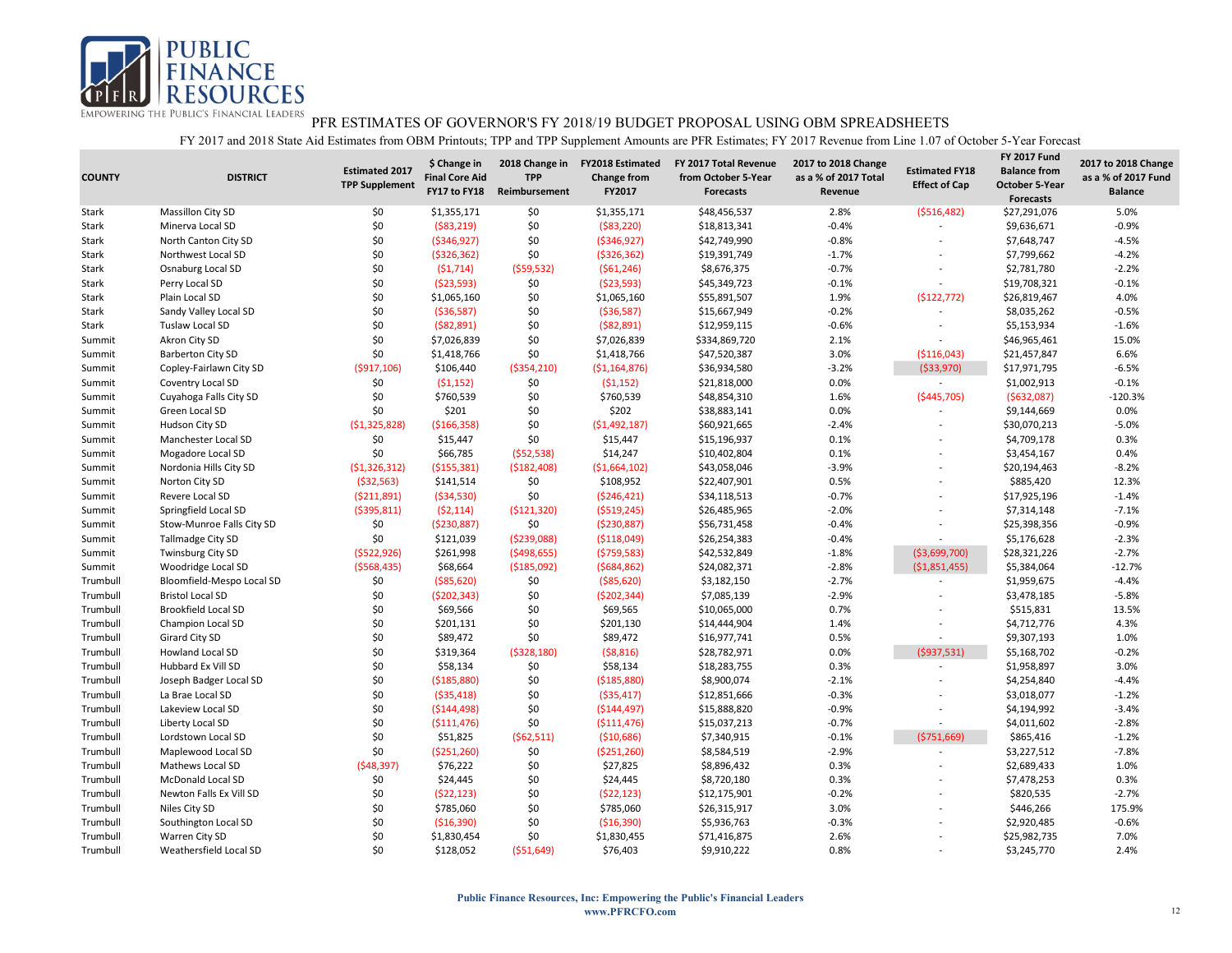

| <b>COUNTY</b> | <b>DISTRICT</b>               | <b>Estimated 2017</b><br><b>TPP Supplement</b> | \$ Change in<br><b>Final Core Aid</b><br>FY17 to FY18 | 2018 Change in<br><b>TPP</b><br>Reimbursement | <b>FY2018 Estimated</b><br><b>Change from</b><br>FY2017 | FY 2017 Total Revenue<br>from October 5-Year<br><b>Forecasts</b> | 2017 to 2018 Change<br>as a % of 2017 Total<br>Revenue | <b>Estimated FY18</b><br><b>Effect of Cap</b> | <b>FY 2017 Fund</b><br><b>Balance from</b><br><b>October 5-Year</b><br><b>Forecasts</b> | 2017 to 2018 Change<br>as a % of 2017 Fund<br><b>Balance</b> |
|---------------|-------------------------------|------------------------------------------------|-------------------------------------------------------|-----------------------------------------------|---------------------------------------------------------|------------------------------------------------------------------|--------------------------------------------------------|-----------------------------------------------|-----------------------------------------------------------------------------------------|--------------------------------------------------------------|
| Tuscarawas    | Claymont City SD              | \$0                                            | (51,970)                                              | \$0                                           | ( \$1,970)                                              | \$20,992,285                                                     | 0.0%                                                   | $\sim$                                        | \$5,421,234                                                                             | 0.0%                                                         |
| Tuscarawas    | Dover City SD                 | \$0                                            | \$402,028                                             | ( \$215, 352)                                 | \$186,676                                               | \$22,655,098                                                     | 0.8%                                                   | ( \$3,404,645)                                | \$7,327,953                                                                             | 2.5%                                                         |
| Tuscarawas    | Garaway Local SD              | \$0                                            | \$84,540                                              | ( \$139,066)                                  | (554, 526)                                              | \$11,472,152                                                     | $-0.5%$                                                |                                               | \$3,756,050                                                                             | $-1.5%$                                                      |
| Tuscarawas    | Indian Valley Local SD        | \$0                                            | ( \$36, 819)                                          | \$0                                           | ( \$36, 819)                                            | \$18,767,300                                                     | $-0.2%$                                                |                                               | \$8,468,885                                                                             | $-0.4%$                                                      |
| Tuscarawas    | New Philadelphia City SD      | \$0                                            | \$594,057                                             | \$0                                           | \$594,056                                               | \$30,498,776                                                     | 1.9%                                                   | ( \$200,052)                                  | \$6,163,429                                                                             | 9.6%                                                         |
| Tuscarawas    | Newcomerstown Ex Vill SD      | \$0                                            | (541, 373)                                            | \$0                                           | (541, 372)                                              | \$12,028,351                                                     | $-0.3%$                                                |                                               | \$2,603,579                                                                             | $-1.6%$                                                      |
| Tuscarawas    | Strasburg-Franklin Local SD   | \$0                                            | (5768)                                                | \$0                                           | (5768)                                                  | \$6,140,380                                                      | 0.0%                                                   | $\overline{a}$                                | \$2,475,059                                                                             | 0.0%                                                         |
| Tuscarawas    | Tuscarawas Valley Local SD    | \$0                                            | (5248, 158)                                           | \$0                                           | ( \$248, 158)                                           | \$14,883,782                                                     | $-1.7%$                                                |                                               | \$3,509,406                                                                             | $-7.1%$                                                      |
| Union         | Fairbanks Local SD            | \$0                                            | \$119,174                                             | \$0                                           | \$119,173                                               | \$11,892,777                                                     | 1.0%                                                   | ( \$445, 290)                                 | \$5,900,637                                                                             | 2.0%                                                         |
| Union         | Marysville Ex Vill SD         | \$0                                            | \$1,035,549                                           | ( \$454,487)                                  | \$581,062                                               | \$53,249,737                                                     | 1.1%                                                   | ( \$838, 659)                                 | \$17,235,543                                                                            | 3.4%                                                         |
| Union         | North Union Local SD          | \$0                                            | (546, 712)                                            | \$0                                           | (546, 712)                                              | \$15,954,402                                                     | $-0.3%$                                                | $\overline{a}$                                | \$10,094,126                                                                            | $-0.5%$                                                      |
| Van Wert      | Crestview Local SD            | (\$142,037)                                    | ( \$220,161)                                          | \$0                                           | ( \$362, 198)                                           | \$12,861,000                                                     | $-2.8%$                                                |                                               | \$2,097,980                                                                             | $-17.3%$                                                     |
| Van Wert      | Lincolnview Local SD          | \$0                                            | (57,674)                                              | \$0                                           | (57, 674)                                               | \$10,317,876                                                     | $-0.1%$                                                | $\overline{a}$                                | \$15,882,279                                                                            | 0.0%                                                         |
| Van Wert      | Van Wert City SD              | \$0                                            | (55, 542)                                             | \$0                                           | (55, 542)                                               | \$23,869,121                                                     | 0.0%                                                   |                                               | \$5,189,828                                                                             | $-0.1%$                                                      |
| Vinton        | Vinton County Local SD        | \$0                                            | ( \$625, 735)                                         | \$0                                           | (\$625,735)                                             | \$24,309,507                                                     | $-2.6%$                                                | L,                                            | \$17,818,475                                                                            | $-3.5%$                                                      |
| Warren        | Carlisle Local SD             | \$0                                            | \$264,559                                             | \$0                                           | \$264,559                                               | \$17,347,732                                                     | 1.5%                                                   |                                               | \$4,393,274                                                                             | 6.0%                                                         |
| Warren        | Franklin City SD              | \$0                                            | \$585,398                                             | ( \$256, 233)                                 | \$329,165                                               | \$33,432,745                                                     | 1.0%                                                   | (\$1,070,223)                                 | \$7,396,778                                                                             | 4.5%                                                         |
| Warren        | Kings Local SD                | \$0                                            | \$433,134                                             | ( \$458, 707)                                 | (525,573)                                               | \$41,766,360                                                     | $-0.1%$                                                | ( \$2,806,685)                                | \$6,077,770                                                                             | $-0.4%$                                                      |
| Warren        | Lebanon City SD               | \$0                                            | (59, 321)                                             | \$0                                           | (59, 321)                                               | \$50,223,918                                                     | 0.0%                                                   | $\overline{a}$                                | \$21,013,121                                                                            | 0.0%                                                         |
| Warren        | Little Miami Local SD         | \$0                                            | \$2,748                                               | \$0                                           | \$2,748                                                 | \$43,785,855                                                     | 0.0%                                                   |                                               | \$31,260,822                                                                            | 0.0%                                                         |
| Warren        | Mason City SD                 | \$0                                            | ( \$15,208)                                           | ( \$1,008,553)                                | ( \$1,023,761)                                          | \$100,946,006                                                    | $-1.0%$                                                | $\overline{\phantom{0}}$                      | \$38,580,367                                                                            | $-2.7%$                                                      |
| Warren        | Springboro Community City SD  | \$0                                            | \$723,498                                             | \$0                                           | \$723,498                                               | \$49,364,977                                                     | 1.5%                                                   | ( \$394,074)                                  | \$7,371,026                                                                             | 9.8%                                                         |
| Warren        | Wayne Local SD                | \$0                                            | (51,840)                                              | \$0                                           | (51,840)                                                | \$14,658,795                                                     | 0.0%                                                   |                                               | \$12,057,347                                                                            | 0.0%                                                         |
| Washington    | <b>Belpre City SD</b>         | \$0                                            | \$189,946                                             | ( \$99, 775)                                  | \$90,171                                                | \$10,647,565                                                     | 0.8%                                                   | (5522, 462)                                   | \$1,588,923                                                                             | 5.7%                                                         |
| Washington    | Fort Frye Local SD            | \$0                                            | ( \$30,798)                                           | \$0                                           | ( \$30,798)                                             | \$10,451,465                                                     | $-0.3%$                                                | $\overline{\phantom{a}}$                      | \$6,560,425                                                                             | $-0.5%$                                                      |
| Washington    | Frontier Local SD             | \$0                                            | ( \$285, 249)                                         | \$0                                           | ( \$285, 249)                                           | \$7,955,888                                                      | $-3.6%$                                                |                                               | \$2,674,505                                                                             | $-10.7%$                                                     |
| Washington    | Marietta City SD              | (\$420,400)                                    | (5289, 679)                                           | \$0                                           | ( \$710,079)                                            | \$24,693,141                                                     | $-2.9%$                                                | $\overline{a}$                                | \$4,696,543                                                                             | $-15.1%$                                                     |
| Washington    | Warren Local SD               | \$0                                            | ( \$614, 946)                                         | \$0                                           | ( \$614, 946)                                           | \$21,428,323                                                     | $-2.9%$                                                |                                               | \$6,820,907                                                                             | $-9.0%$                                                      |
| Washington    | Wolf Creek Local SD           | \$0                                            | (592, 447)                                            | \$0                                           | (592, 447)                                              | \$7,053,763                                                      | $-1.3%$                                                | $\overline{a}$                                | \$8,407,107                                                                             | $-1.1%$                                                      |
| Wayne         | Chippewa Local SD             | \$0                                            | ( \$64,058)                                           | \$0                                           | ( \$64,058)                                             | \$12,511,350                                                     | $-0.5%$                                                | $\overline{a}$                                | \$5,499,229                                                                             | $-1.2%$                                                      |
| Wayne         | Dalton Local SD               | \$0                                            | (51, 481)                                             | \$0                                           | (51, 481)                                               | \$8,446,600                                                      | 0.0%                                                   | ÷                                             | \$1,334,138                                                                             | $-0.1%$                                                      |
| Wayne         | Green Local SD                | \$0                                            | ( \$253, 124)                                         | \$0                                           | ( \$253, 124)                                           | \$10,550,566                                                     | $-2.4%$                                                |                                               | \$2,263,187                                                                             | $-11.2%$                                                     |
| Wayne         | Northwestern Local SD         | \$0                                            | ( \$178,012)                                          | \$0                                           | ( \$178,012]                                            | \$14,474,026                                                     | $-1.2%$                                                | ÷                                             | \$1,543,916                                                                             | $-11.5%$                                                     |
| Wayne         | Norwayne Local SD             | \$0                                            | ( \$23,025)                                           | \$0                                           | (523,025)                                               | \$12,379,344                                                     | $-0.2%$                                                | $\overline{a}$                                | \$5,374,777                                                                             | $-0.4%$                                                      |
| Wayne         | Orrville City SD              | (\$16,066)                                     | \$47,003                                              | \$0                                           | \$30,937                                                | \$15,943,801                                                     | 0.2%                                                   | ÷                                             | \$6,734,604                                                                             | 0.5%                                                         |
| Wayne         | Rittman Ex Vill SD            | \$0                                            | \$173,991                                             | \$0                                           | \$173,991                                               | \$11,008,778                                                     | 1.6%                                                   |                                               | \$2,796,240                                                                             | 6.2%                                                         |
| Wayne         | Southeast Local SD            | \$0                                            | (592,802)                                             | \$0                                           | (592,802)                                               | \$15,887,541                                                     | $-0.6%$                                                | $\overline{a}$                                | \$7,615,306                                                                             | $-1.2%$                                                      |
| Wayne         | Triway Local SD               | \$0                                            | ( \$321, 366)                                         | \$0                                           | ( \$321, 366)                                           | \$17,316,543                                                     | $-1.9%$                                                | $\overline{a}$                                | \$2,048,593                                                                             | $-15.7%$                                                     |
| Wayne         | Wooster City SD               | \$0                                            | \$485,640                                             | ( \$394, 304)                                 | \$91,336                                                | \$44,565,000                                                     | 0.2%                                                   | (\$1,030,700)                                 | \$35,842,031                                                                            | 0.3%                                                         |
| Williams      | <b>Bryan City SD</b>          | \$0                                            | \$356,570                                             | ( \$161, 141)                                 | \$195,428                                               | \$20,279,800                                                     | 1.0%                                                   | ( \$900, 255)                                 | \$11,425,664                                                                            | 1.7%                                                         |
| Williams      | <b>Edgerton Local SD</b>      | \$0                                            | (52, 301)                                             | \$0                                           | (52,300)                                                | \$7,179,770                                                      | 0.0%                                                   | $\overline{\phantom{a}}$                      | \$3,578,075                                                                             | $-0.1%$                                                      |
| Williams      | Edon-Northwest Local SD       | \$0                                            | (\$152,075)                                           | \$0                                           | (\$152,074)                                             | \$6,518,537                                                      | $-2.3%$                                                |                                               | \$1,115,881                                                                             | $-13.6%$                                                     |
| Williams      | Millcreek-West Unity Local SD | \$0                                            | ( \$145,991)                                          | \$0                                           | ( \$145, 991)                                           | \$7,637,720                                                      | $-1.9%$                                                | $\overline{a}$                                | \$4,415,022                                                                             | $-3.3%$                                                      |
| Williams      | Montpelier Ex Vill SD         | \$0                                            | (575, 383)                                            | \$0                                           | (575, 383)                                              | \$11,729,560                                                     | $-0.6%$                                                |                                               | \$2,043,728                                                                             | $-3.7%$                                                      |
| Williams      | North Central Local SD        | \$0                                            | ( \$194, 324)                                         | ( \$62, 649)                                  | ( \$256, 973)                                           | \$7,788,265                                                      | $-3.3%$                                                |                                               | \$2,594,809                                                                             | $-9.9%$                                                      |
| Williams      | Stryker Local SD              | \$0                                            | (52,697)                                              | \$0                                           | (52, 697)                                               | \$6,035,783                                                      | 0.0%                                                   | $\overline{a}$                                | \$3,745,965                                                                             | $-0.1%$                                                      |